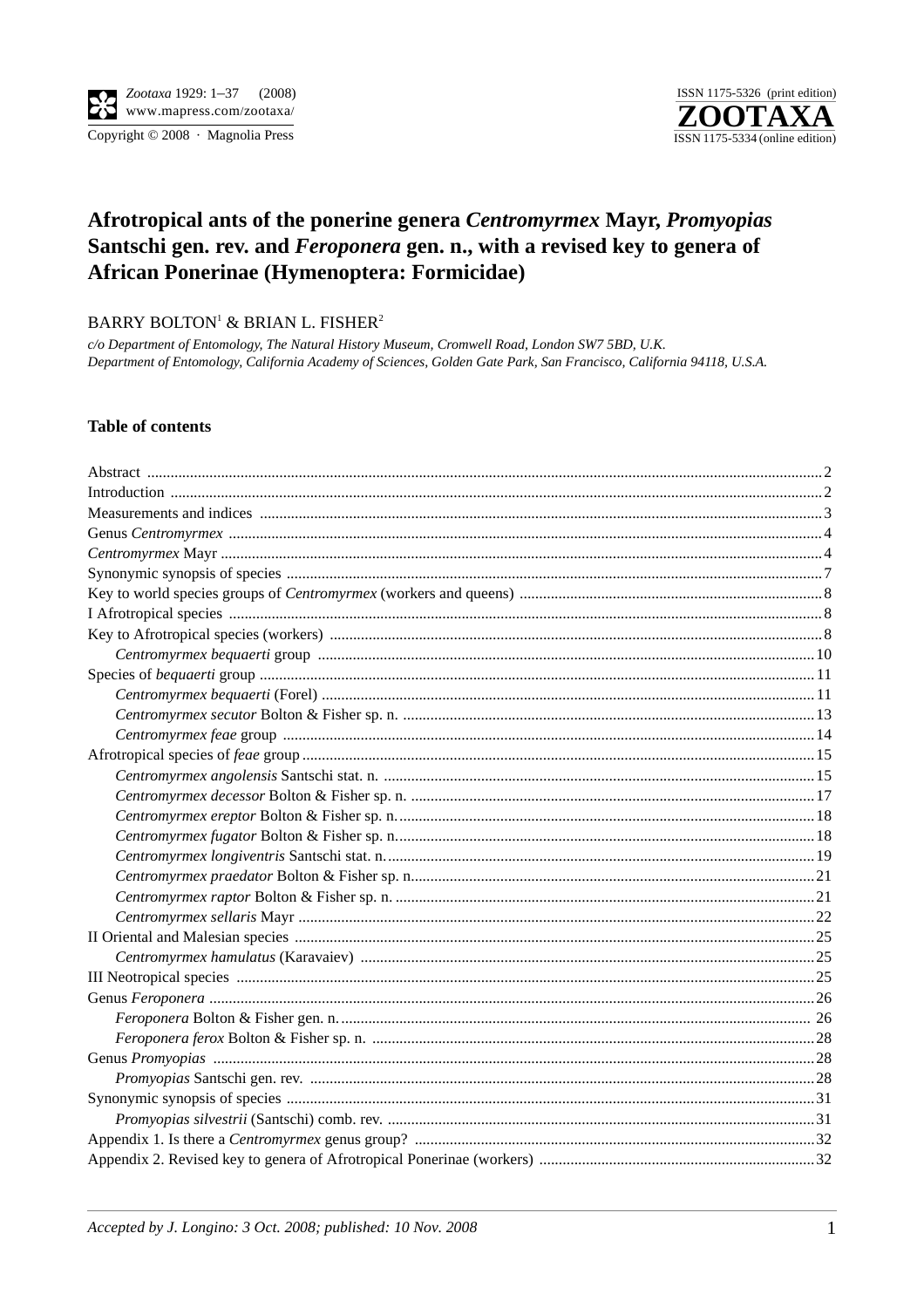| Acknowledgements |  |
|------------------|--|
| References       |  |

#### **Abstract**

The ponerine ant genus *Centromyrmex* Mayr is redefined and its Afrotropical species are fully revised. Ten Afrotropical species are recognised of which six are described as new (*decessor, ereptor, fugator, praedator, raptor, secutor*). Two former infraspecific names are elevated to species rank (*angolensis, longiventris*) and four new junior synonyms of *sellaris* (= *arnoldi*, = *congolensis*, = *constanciae*, = *guineensis*) are established. The monotypic genus *Promyopias* Santschi is revived from synonymy and a new monotypic genus, *Feroponera,* type-species *F. ferox* sp. n., is introduced. The possibility of a *Centromyrmex* genus group is discussed and a revised key to Afrotropical genera of Ponerinae is presented.

**Key words:** Ponerinae, Afrotropical, *Centromyrmex*, *Promyopias*, *Feroponera*, taxonomy

#### **Introduction**

The three small genera considered here all fall within the tribe Ponerini of subfamily Ponerinae as defined by Bolton (2003). *Centromyrmex* is a compact and easily recognised genus that contains only 15 species to date, distributed through the world's tropics but with a preponderance of species (10) in the Afrotropical region. As noted below, all of its species appear to be termitophagous and all are superbly adapted to this specialised predatory life style. Indeed, members of the *feae* group are so well adapted that they appear strangely helpless away from their normal habitat. When not in termitaries ants of this fossorial group are usually found singly or in small numbers in the top soil or the root-mat below the leaf litter layer, where their short, powerful, spiny legs facilitate their movement. Weber (1949) described what happened when he found a worker "just beneath the soil surface under a thin cover of dead leaves". The ant was "completely helpless when exposed to the daylight and writhed about when placed on the ground or in my palm. It made no attempt to run away, curling and uncurling without stinging, though it had a long, stout sting". In other words, it seemed unable to walk when removed from its specialised habitat and placed on a surface where it could not use its specialised legs.

*Promyopias* and *Feroponera* are both rare, monotypic Afrotropical endemics that share a number of interesting characters with *Centromyrmex* but are significantly different and merit generic status. Their relationships and possible affinities are discussed below and a consideration of whether the three together can be regarded as a monophyletic group on morphological grounds is appended. Of the three, only *Centromyrmex* has appeared in recent molecular-based phylogenetic studies, with conflicting results. In the work of Brady *et al.* (2006), *Centromyrmex* appeared as the sister-group of the *Plectroctena* group of genera, as defined by Bolton & Brown (2002), whilst in Moreau *et al*. (2006) *Centromyrmex* appeared to be the sister-group of all the rest of tribe Ponerini.

Members of *Centromyrmex* all seem to be obligate termitophages (*e.g.* Wheeler, 1936; Kempf, 1967; Lévieux, 1983; Delabie, 1995; Dejean & Fénéron, 1996, 1999). This is probably also the case with the other two genera, though both are extremely rare and their biologies remain unknown. In fact, *Promyopias* is represented by less than a dozen specimens in museum collections, and *Feroponera* is known only from its typeseries of five workers. The Afrotropical species of *Centromyrmex* are fully revised here for the first time. Until now, the taxonomy of the region's species has been based entirely on inadequate and insufficiently comparative original descriptions of various taxa.

Based on published data and information gleaned from the data labels of material examined it appears that the range of termites preyed upon by *Centromyrmex*, at least in the commoner species, is very broad, but no detailed analysis of the termite prey or prey-specificity of the various species has ever been undertaken. Those termite genera definitely known to be prey are noted under the appropriate *Centromyrmex* species in the revi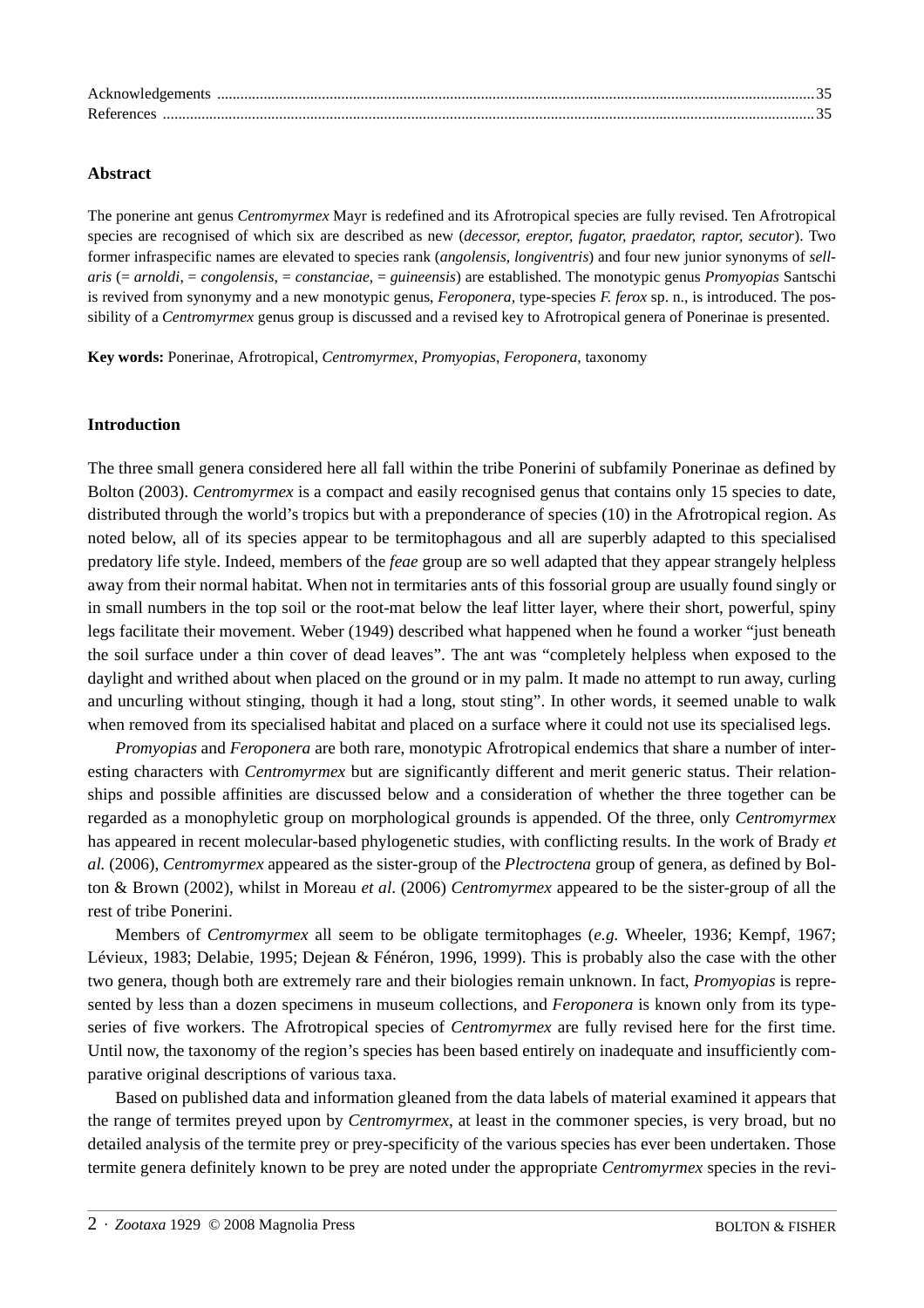sion below. No *Centromyrmex* species were recorded from Ghanaian leaf litter by Belshaw & Bolton (1994), but specimens may sometimes be found there, as recorded by Watt *et al*. (2002) and as indicated by data on labels of material examined. These ants are, however, quite common in active termitaries (Dejean *et al*. 1996, 1997), as would be expected in termitophagous species.

In addition to the ten Afrotropical species, *Centromyrmex* contains three described Neotropical species, *alfaroi* Emery, *brachycola* (Roger) and *gigas* Forel, revised by Kempf (1967), and two species from the Oriental and Malesian regions, *feae* (Emery) and *hamulatus* (Karavaiev). This genus is absent from the Malagasy and Austral regions. These extralimital forms are treated here more superficially than the Afrotropical species in that their detailed species-rank taxonomy has not been investigated. Even so, major characters of these taxa are included for comparative purposes, to ensure monophyly of the genera, and to indicate relationships of the various species groups.

Recent changes in the subfamily structure of Formicidae (Bolton, 2003; Ward, 2007) and the findings of this investigation have resulted in the need to modify the key to Afrotropical genera of Ponerinae given by Bolton (1994). A revised key is appended to this paper, for testing and comment.

#### **Measurements and indices**

Measurements were taken using an optical micrometer, to the nearest 0.01 mm, on a Wild M5 microscope. All measurements are in millimetres. Note that in the discussions and keys below, the term "gaster" refers to the body section that begins with abdomindal segment III.

Total Length (TL). The total outstretched length of the ant from the mandibular apex to the gastral apex.

Head Length (HL). The length of the head capsule excluding the mandibles, measured in full-face view in a straight line from the mid-point of the anterior clypeal margin to the mid-point of the posterior margin. In species where the posterior margin is concave the measurement is taken from the mid-point of a transverse line that spans the apices of the projecting portions.

Head Width (HW). The maximum width of the head, measured in full-face view. (The measurement is usually specified as "behind the eyes", which applies to queens in this study, but as eyes are completely absent in all workers then HW is taken across the widest point.)

Cephalic Index (CI). HW divided by HL,  $\times$  100.

Ocular Index (OI). In queens the maximum diameter of the eye divided by  $HW \times 100$ .

Mandible Length (ML). The maximum straight-line length of the fully closed mandibles from apex to mid-point of anterior clypeal margin. Because the mandible is so strongly downcurved in many species the head should be tilted back from full-face view until the maximum length is clearly seen.

Mandibular Index (MI). ML divided by HL,  $\times$  100.

Scape Length (SL). The maximum straight-line length of the scape, excluding the basal constriction or neck.

Scape Index (SI). SL divided by HW,  $\times$  100.

Pronotal Width (PW). The maximum width of the pronotum in dorsal view.

Weber's Length (WL). The diagonal length of the mesosoma in profile, from the point at which the pronotum meets the cervical shield to the posterior basal angle of the metapleuron.

Abbreviations of depositories

| AMNH        | American Museum of Natural History, New York, U.S.A.                         |
|-------------|------------------------------------------------------------------------------|
| <b>BMNH</b> | The Natural History Museum (= British Museum, Natural History), London, U.K. |
| CASC        | California Academy of Sciences, San Francisco, California, U.S.A.            |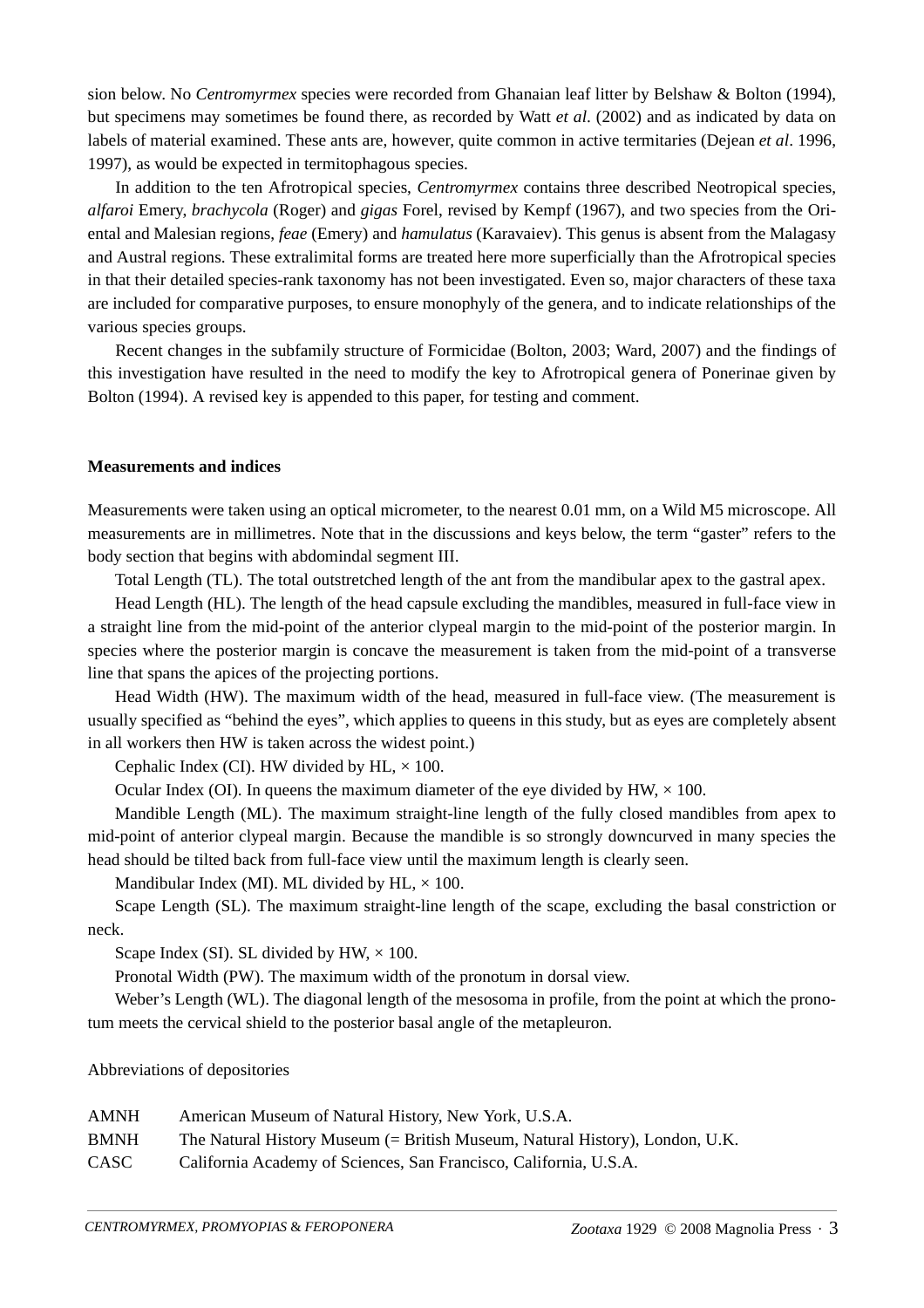| <b>LACM</b> | Natural History Museum of Los Angeles County, Los Angeles, California, U.S.A. |
|-------------|-------------------------------------------------------------------------------|
| <b>MCZC</b> | Museum of Comparative Zoology, Cambridge, Massachusetts, U.S.A.               |
| <b>MHNG</b> | Muséum d'Histoire Naturelle, Geneva, Switzerland                              |
| <b>MNHN</b> | Muséum National d'Histoire Naturelle, Paris, France                           |
| <b>NHMB</b> | Naturhistorisches Museum, Basel, Switzerland                                  |
| <b>NHRS</b> | Naturhistoriska Riksmuseet, Stockholm, Sweden                                 |
| <b>SAMC</b> | South African Museum, Cape Town, South Africa                                 |
| <b>SELN</b> | Station d'Écologie de Lamto, N'Douci, Côte d'Ivoire                           |

#### Images

Digital color images were created using a JVC KY-F75 digital camera and Syncroscopy Auto-Montage (v 5.0) software.

#### **Genus** *Centromyrmex*

#### *Centromyrmex* **Mayr**

*Centromyrmex* Mayr, 1866: 894. Type-species: *Centromyrmex bohemanni* Mayr, 1866: 895, by monotypy. [Junior synonym of *Ponera brachycola* Roger, 1861: 5 (synonymy by Kempf, 1967: 405).]

*Spalacomyrmex* Emery, 1889: 489. Type-species: *Spalacomyrmex feae* Emery, 1889: 491, by monotypy. [Synonymy with *Centromyrmex* by Emery, 1890b: 40.]

*Glyphopone* Forel, 1913: 308. Type-species: *Glyphopone bequaerti* Forel, 1913: 308 by monotypy. [Synonymy with *Centromyrmex* by Brown, 1963: 9.]

*Leptopone* Arnold, 1916: 163 [as subgenus of *Glyphopone*; raised to genus by Wheeler, W.M. 1922: 647; synonymy with *Centromyrmex* by Brown, 1963: 9]. Type-species: *Glyphopone (Leptopone) rufigaster* Arnold, 1916: 163, by original designation [Junior synonym of *Glyphopone bequaerti* Forel, 1913: 308 (synonymy by Brown, 1963: 10)].

*Typhloteras* Karavaiev, 1925: 128. Type-species: *Typhloteras hamulatum* Karavaiev, 1925: 129, by monotypy. [Synonymy with *Centromyrmex* by Brown, 1953: 8.]

Diagnosis of worker and queen (gyne)

Workers are known for all species; queens are known for *bequaerti*, *decessor*, *fugator*, *sellaris*, *raptor* and *angolensis* of the Afrotropical region, for *alfaroi*, *brachycola* and *gigas* of the Neotropical region, and for *feae* and *hamulatus* of the Oriental and Malesian regions.

1 Mandible triangular (MI 28–38) to elongate-triangular (MI 52–84), with 4–12 teeth; with a distinct basal groove but without a basal pit.

2 Palp formula 4,3.

3 Eyes absent in worker, present in queen.

4 Frontal lobes with their anterior margins considerably posterior to the anterior clypeal margin.

5 Antenna with 12 segments; scape very strongly dorsoventrally flattened in its basal half, the leading edge extremely thin; funiculus gradually incrassate towards the apex but without a differentiated club.

6 Mesotibia, mesobasitarsus and metabasitarsus with strongly sclerotised spiniform or peg-like traction setae.

7 Pretarsal claws small, simple.

8 Metanotal groove absent.

9 *Orifice of metapleural gland a small pore or short slit that opens laterally, located well above the ventral margin of the metapleuron and far anterior of the posteroventral angle of the mesosoma.* 

10 Propodeum unarmed.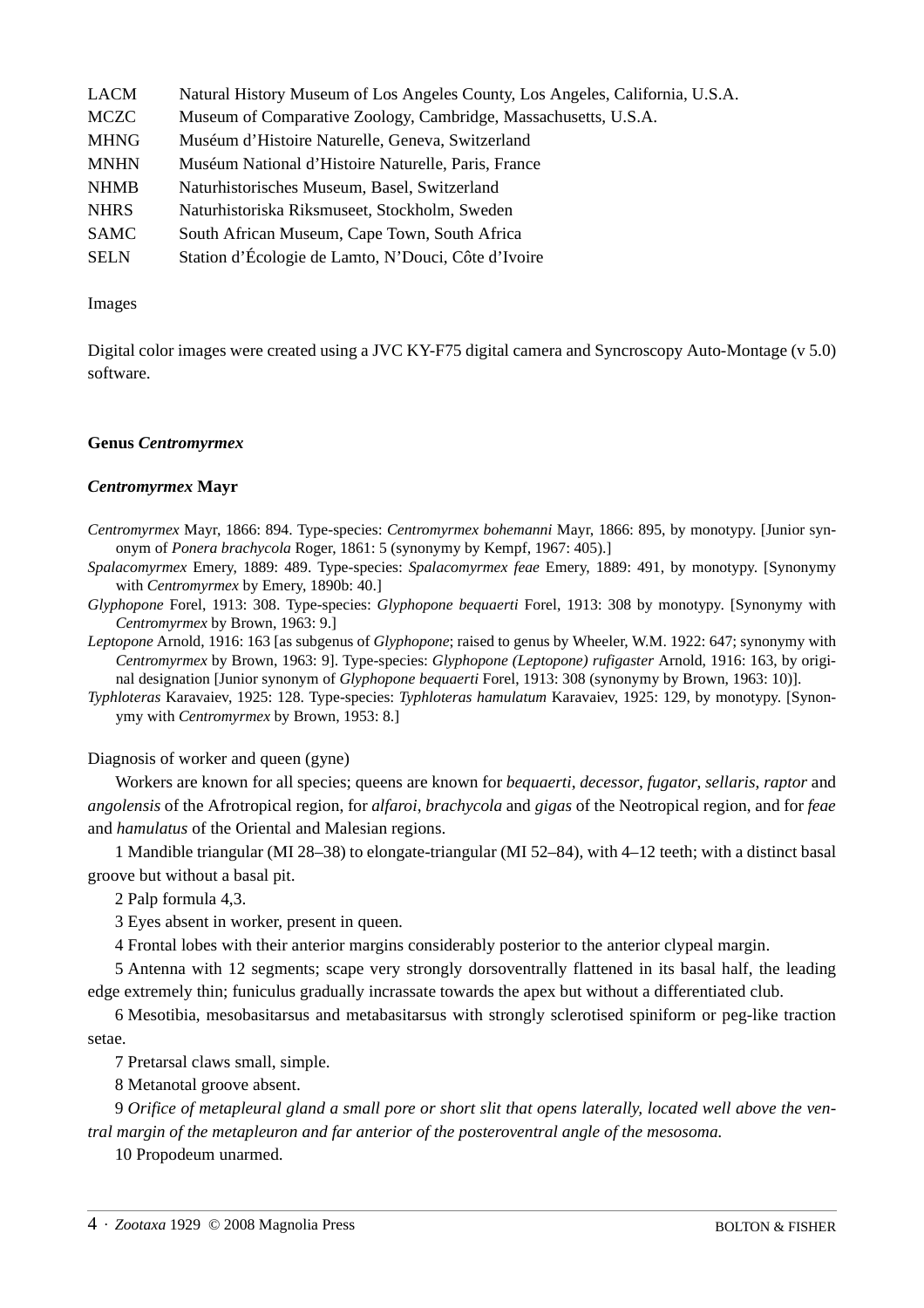11 Helcium located close to mid-height on anterior face of the first gastral segment (abdominal segment III).

12 Prora present but of unusual form and sometimes very weak; see discussion below.

13 Girdling constriction between presclerites and postsclerites of second gastral segment distinct.

14 Stridulitrum absent.

15 Queen only. Eyes and ocelli present. Transverse suture present on the mesopleuron that divides the sclerite into anepisternum and katepisternum. Mesosoma with full complement of flight sclerites. Hind wing with jugal lobe present.

## Discussion of female characters

Character 9, in *italics*, is autapomorphic. Some of the other characters may also be apomorphies but have analogues that have apparently developed convergently elsewhere in tribe Ponerini. Characters 1–14 together form an inclusive diagnosis that isolates *Centromyrmex* workers and queens from all other genera in the tribe.

1 In the *bequaerti* group the mandibles are triangular and relatively short, with a small number of strongly defined teeth and a distinctly inflected apical tooth. In all other groups the mandibles are elongate-triangular, pointed apically but without an inflected apical tooth as the latter continues the line of the long axis of the mandible, and with more weakly defined but more numerous teeth on the masticatory margin. The small teeth on the elongate-triangular mandibles are commonly very worn and rounded, leaving the margin with a crenulate or even an almost edentate appearance.

2 The consistent palp formula count of 4,3 has been confirmed in *alfaroi* (worker and queen), *angolensis* (worker and queen), *bequaerti* (worker (all size morphs) and queen), *brachycola* (worker and queen), *decessor* (worker and queen), *ereptor* (worker), *feae* (worker), *fugator* (worker and queen), *hamulatus* (worker), *raptor* (worker and queen) *secutor* (all worker size morphs), *sellaris* (worker and queen). PF 4,3 was earlier recorded for all Neotropical species by Kempf (1967). This consistent count is probably an apomorphy of the genus (the same count also applies in all known males, see below).

3 Loss of eyes in the worker caste but their retention in queens is also characteristic of *Promyopias*: see discussion of potential genus group, below.

5 Extreme flattening of the basal half of the scape allows it to fit tightly against the dorsum of the head when directed laterally or posteriorly. Presumably this is an adaptation that allows the scapes to remain easily mobile in very confined spaces.

6 The apparent cuticular spines on the mesotibia, mesobasitarsus and metabasitarsus are in reality hypertrophied sclerotised setae, with sockets at the base. Their function is to improve traction in the ant's restricted habitat. They also occur in the same locations in *Promyopias* and *Feroponera*: see discussion of potential genus group, below.

8 All species lack any trace of a metanotal groove. Indeed, in all but *alfaroi* there is usually no trace of any suture across the dorsum at the junction of mesonotum and propodeum, so that the line of the posterior termination of the mesonotum is not demarcated in any way. In *alfaroi* a short, unimpressed, weak transverse suture is retained.

9 The unique position of the metapleural gland orifice is given as an unequivocal autapomorphy of *Centromyrmex*; it is a derived state not repeated anywhere else in the Ponerini, where the position of the orifice is always at or very near to the posteroventral corner of the mesosoma, opening laterally or posteriorly.

11 Position of the helcium is similar in *Promyopias* and *Feroponera*: see discussion of potential genus group, below.

12 In the *C*. *bequaerti* group the prora is a flat transverse plate, slightly indented medially, that traverses the first gastral sternite below the helcium. In all other species groups the prora is represented by a pair of longitudinal ridges on the anterior face of the first gastral sternite, one on each side below the helcium (extremely reduced in *alfaroi* and *raptor*); the space between the ridges is usually shallowly concave. The morphology of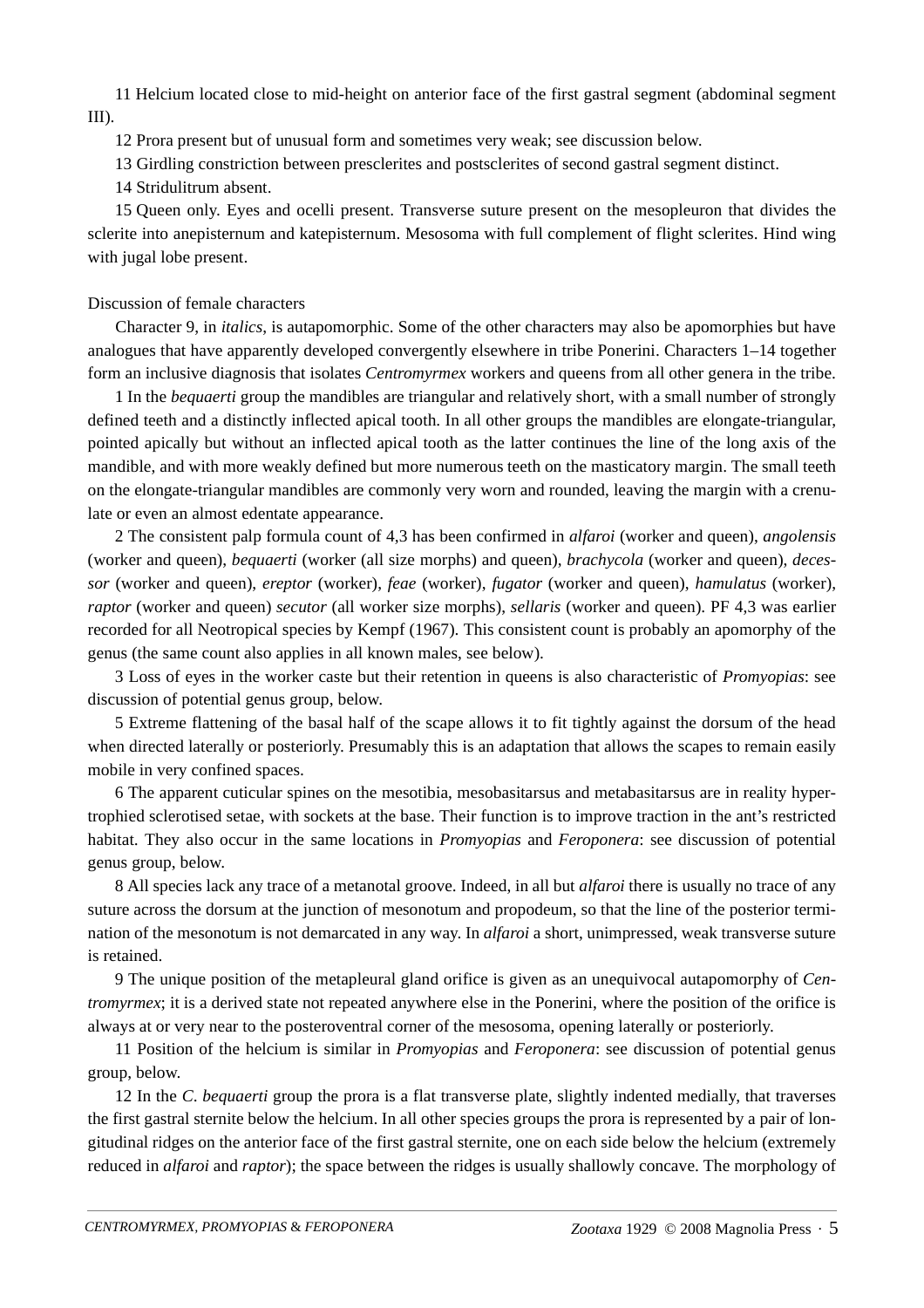the former can easily be derived from that of the latter by emphasising and elevating the ridges and elevating the cuticle between the ridges. Prorae of this nature are not "normal" for Ponerini, which typically have a cuticular prominence, variously shaped, immediately below the helcium.

Diagnosis of male

Examined for *alfaroi*, *angolensis, bequaerti, decessor* and *sellaris*; also previously described for *feae* and *hamulatus*.

1 Mandible very reduced, almost lobate; edentate or with a small apical tooth.

2 Palp formula 4, 3 (*in situ* counts).

3 Frontal lobes absent; antennal sockets fully exposed.

4 Antenna with 13 segments, filiform.

5 Second funicular segment very short, only as long as, or at most  $1.10 \times$  longer than, the short scape.

6 Eyes large, inner margin shallowly convex to shallowly concave, without a marked concavity or indentation in about the median third; ocelli prominent.

7 Notauli variable, see discussion below.

8 Parapsidal grooves present.

9 Mesonotum with a deep, transverse groove between mesoscutum and mesoscutellum.

10 Epimeral lobe present.

11 Metapleural gland orifice present.

12 Propodeal spiracle with orifice elliptical to slit-shaped.

13 Spurs of mesotibia and metatibia as in worker and queen, see below.

14 Mesotibiae, mesobasitarsi and metabasitarsi lack the spiniform setae that are so conspicuous in female castes.

15 Pretarsal claws simple.

16 A membranous arolium present between the pretarsal claws.

17 Hindwing with jugal lobe present.

18 Prora usually present, its structure as in respective worker and queen but reduced in size; absent in *alfaroi*.

19 Gastral segment 2 (= abdominal segment IV) with a distinct girdling constriction between presclerites and postsclerites.

20 Pygidium (= abdominal tergite VIII) without a median apical spine.

21 Cerci (= pygostyles) present.

Males are known for few Afrotropical species, and very few specimens of each exist. The paucity of material makes it impossible to predict which characters will be of value at species-rank in this sex. For this reason, formal descriptions are not presented in the treatment by species.

### **Discussion of male characters**

None of the characters listed are unequivocally stated as apomorphic at present, but 2 is a strong contender for this status and 5 and 11 are possibilities.

1 A reduced mandible of this form appears apomorphic for the tribe Ponerini as a whole (Bolton, 2003).

2 The 4,3 palp formula of males and the female castes is the same in all *Centromyrmex* where both are known. Elsewhere in Ponerini it is usual for males to have higher palp formula counts than conspecific females (Bolton, 2003), so this equality of PF is most probably an apomorphy of the genus. The plesiomorphic maximum count in Ponerini males is 6,4 (as in Aculeata in general), as opposed to 4,4 in females (Brown, 1963; Bolton, 2003).

5 In Ponerini generally the second funicular segment of males is much longer than the scape (*e.g.* Ogata,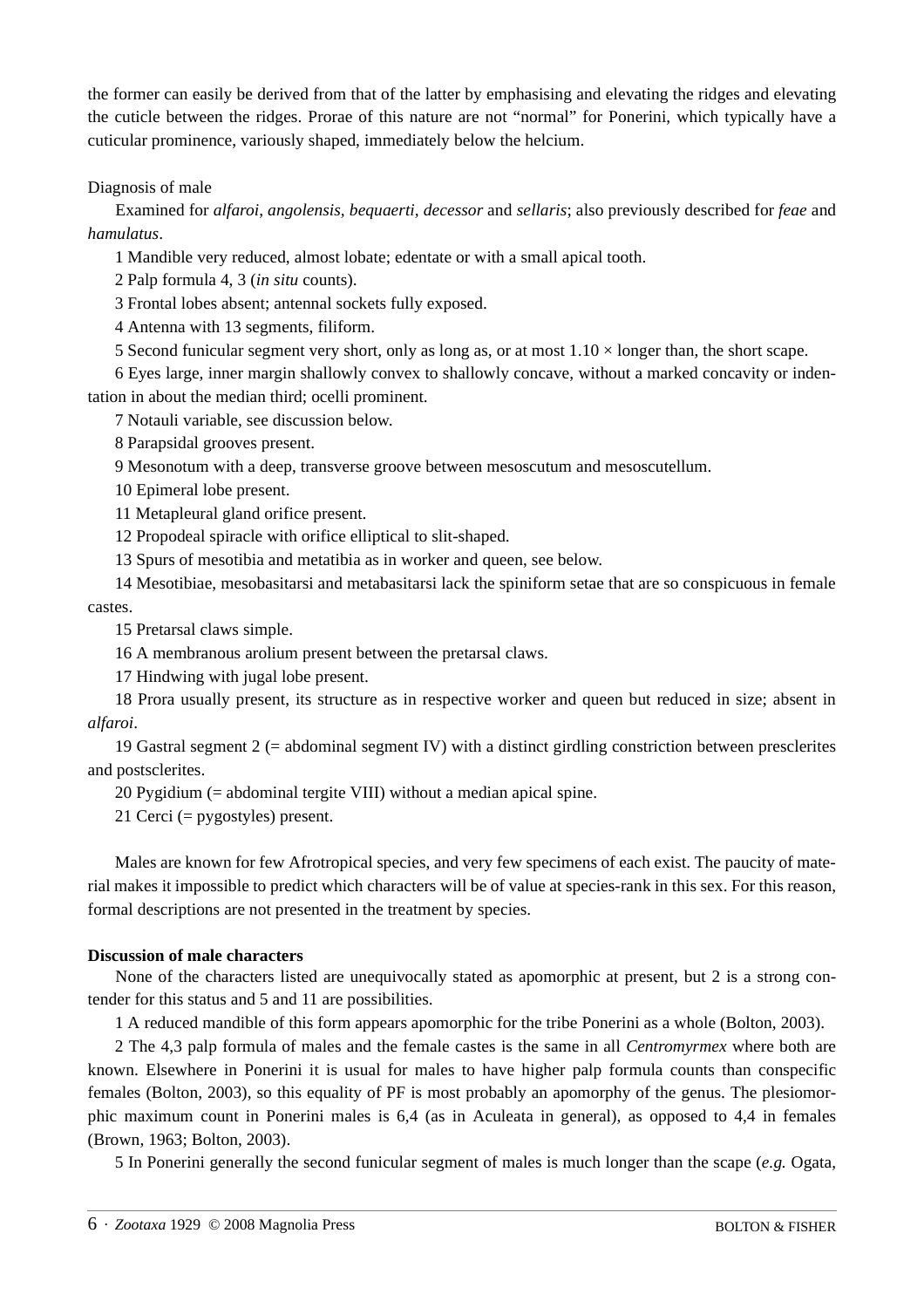1987; Yoshimura & Fisher, 2007; Bolton & Fisher, 2008). It is not certain whether the very short condition in *Centromyrmex* is plesiomorphic or apomorphic.

6 In many groups of Ponerini the inner margin of the eye is distinctly concave or suddenly indented in approximately its median third (*e.g*. Ogata, 1987; Yoshimura & Fisher, 2007).

7 Notauli are distinctly present in *decessor*, *angolensis* and most *sellaris*. However, in one example of *sellaris* only the anterior portions of the notauli were developed and in another the notauli were present but superficial throughout. Notauli were entirely absent in all *alfaroi* and *bequaerti* males examined.

11 A metapleural gland orifice is visible in all males. Unlike the female castes, males have the orifice in the usual position for Ponerini, close to the posteroventral angle of the metapleuron. The presence of this structure in this sex is uncommon and may be an apomorphy of the genus.

13 In the male of *bequaerti* both the mesotibia and metatibia have two spurs, on each the anterior spur is small and simple, the posterior is large and pectinate. In *alfaroi* the mesotibia has a single small, barbulate spur and the metatibia a large pectinate spur. In *angolensis*, *decessor* and *sellaris* the mesotibia lacks spurs and the metatibia has only a single pectinate spur present. These arrangements correspond to those of the female castes of the same species.

16 The arolium is usually white, membranous and very conspicuous.

#### Comment

The four genus-group names listed in the taxonomic synopsis above as long-standing junior synonyms of *Centromyrmex* are all confirmed here. *Promyopias*, an earlier, fifth junior synonym most recently catalogued in Bolton (2003), is removed from synonymy and reinstated at genus-rank as discussed below.

#### **Synonymic synopsis of species**

### **I Afrotropical species**

*bequaerti* **group** *bequaerti* (Forel, 1913) *= rufigaster* (Arnold, 1916) *secutor* Bolton & Fisher **sp. n.**

#### *feae* **group**

*angolensis* Santschi, 1937 **stat. n.** *decessor* Bolton & Fisher **sp. n**. *ereptor* Bolton & Fisher **sp. n.** *fugator* Bolton & Fisher **sp. n.** *longiventris* Santschi, 1919 **stat. n.**  *praedator* Bolton & Fisher **sp. n.** *raptor* Bolton & Fisher **sp. n.**  *sellaris* Mayr, 1896

*= constanciae* Arnold, 1915 **syn. n.**

- *= arnoldi* Santschi, 1919 **syn. n.**
- *= congolensis* Weber, 1949 **syn. n.**
- = *arnoldi* r. *guineensis* Bernard, 1953 **syn. n.**

#### **II Oriental and Malesian species**

## *feae* **group**

*feae* (Emery, 1889)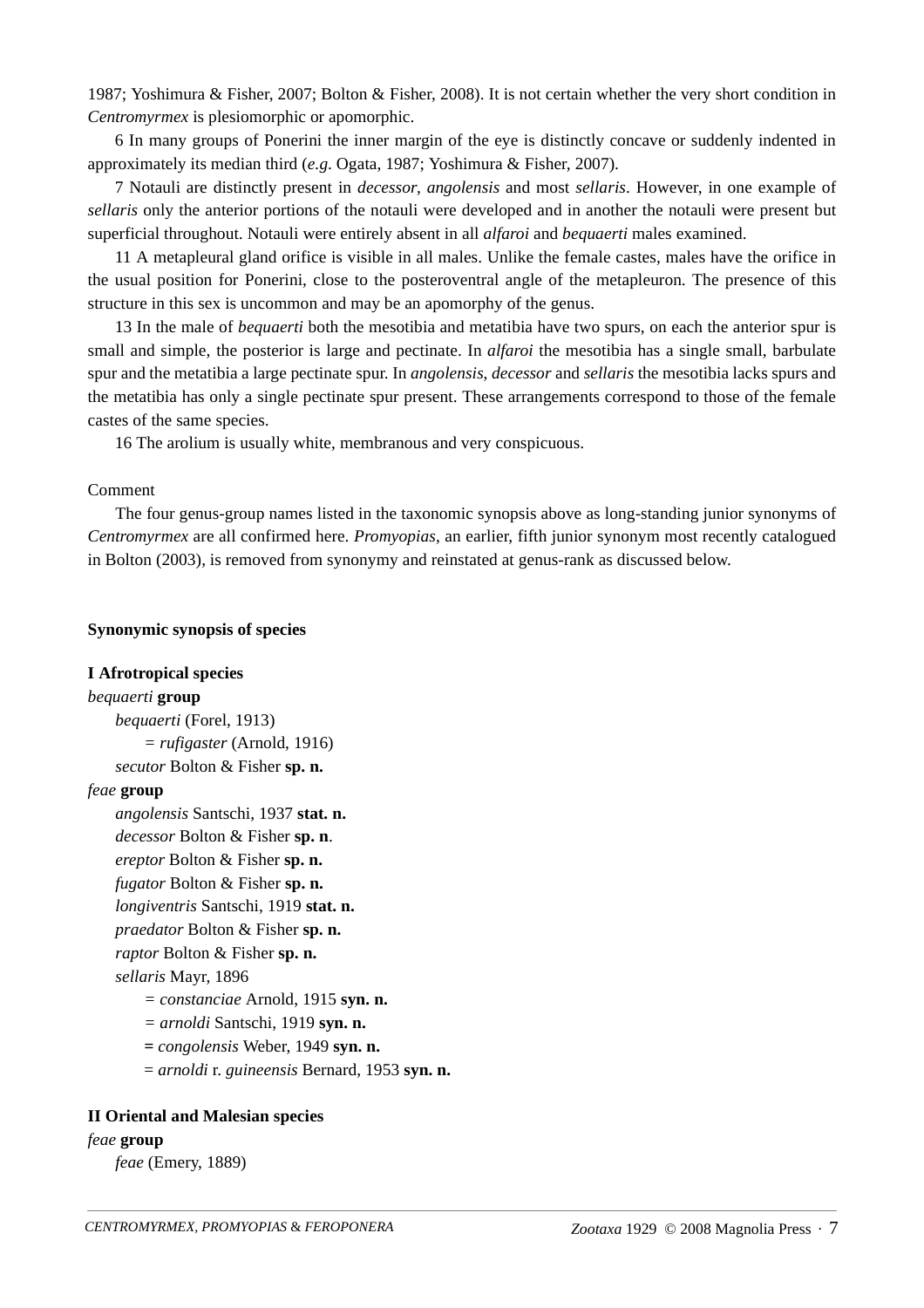= *donisthorpei* Menozzi, 1925 *feae* subsp. *ceylonicus* Forel, 1900 *feae* subsp. *greeni* Forel, 1901 *hamulatus* **group** *hamulatus* (Karavaiev, 1925)

## **III Neotropical species**

*brachycola* **group** *alfaroi* Emery, 1890 *brachycola* (Roger, 1861) = *bohemanni* Mayr, 1866 = *brachycola* var. *paulina* Forel, 1911 *gigas* Forel, 1911

### **Key to world species groups of** *Centromyrmex* **(workers and queens)**

| $\mathbf{1}$             | Mesotibia with 1 or 2 spurs. Procoxa not hypertrophied. Protibia not inflated. Pronotum not marginate         |
|--------------------------|---------------------------------------------------------------------------------------------------------------|
| $\overline{a}$           | Mesotibia without spurs. Procoxa hypertrophied. Protibia inflated. Pronotum marginate anterodorsally.         |
|                          |                                                                                                               |
| 2                        | Mesotibia with 1 spur. Propodeal spiracle not high on side, not very close to dorsal margin of mesosoma.      |
|                          | Apical tooth of mandible weakly or not differentiated, not inflected but more or less continuing the line of  |
|                          |                                                                                                               |
| $\overline{a}$           | Mesotibia with 2 spurs. Propodeal spiracle high on side, very close to dorsal margin of mesosoma. Apical      |
|                          | tooth of mandible strongly differentiated and inflected, not continuing the line of the long axis of the man- |
|                          |                                                                                                               |
| 3                        | Ventral process of petiole consisting of two stout teeth. Metasternal process a pair of elongate, narrowly    |
|                          |                                                                                                               |
| $\overline{\phantom{a}}$ | Ventral process of petiole consisting of a single keel. Metasternal process a pair of low rounded tumuli or   |
|                          | low triangular crests. Mesotibial spur simple to weakly barbulate. (Neotropical) brachycola group             |
|                          |                                                                                                               |

### **I Afrotropical species**

#### **Key to Afrotropical species (workers)**

NOTE. The few known queens will also run in this key, except characters relating to shape of mesosoma in workers do not apply to queens.

- 1 Mesotibia with two spurs. Metatibia with two spurs, the anterior spur smaller and simple, the posterior spur larger and pectinate. Propodeal spiracle high on side, close to dorsal outline and at about the midlength of the sclerite. Pronotum not marginate anterodorsally. In profile the propodeal dorsum continues the line of the mesonotal dorsum. Subpetiolar process large, keel-shaped. Metasternal process bispinose. Polymorphic species. (*bequaerti* group) ............................................................................................2
- Mesotibia without spurs. Metatibia with a single large pectinate spur only. Propodeal spiracle low on side, far from dorsal outline. Pronotum marginate anterodorsally. In profile the propodeal dorsum slopes steeply down from the line of the mesonotal dorsum. Subpetiolar process a short slender spine or small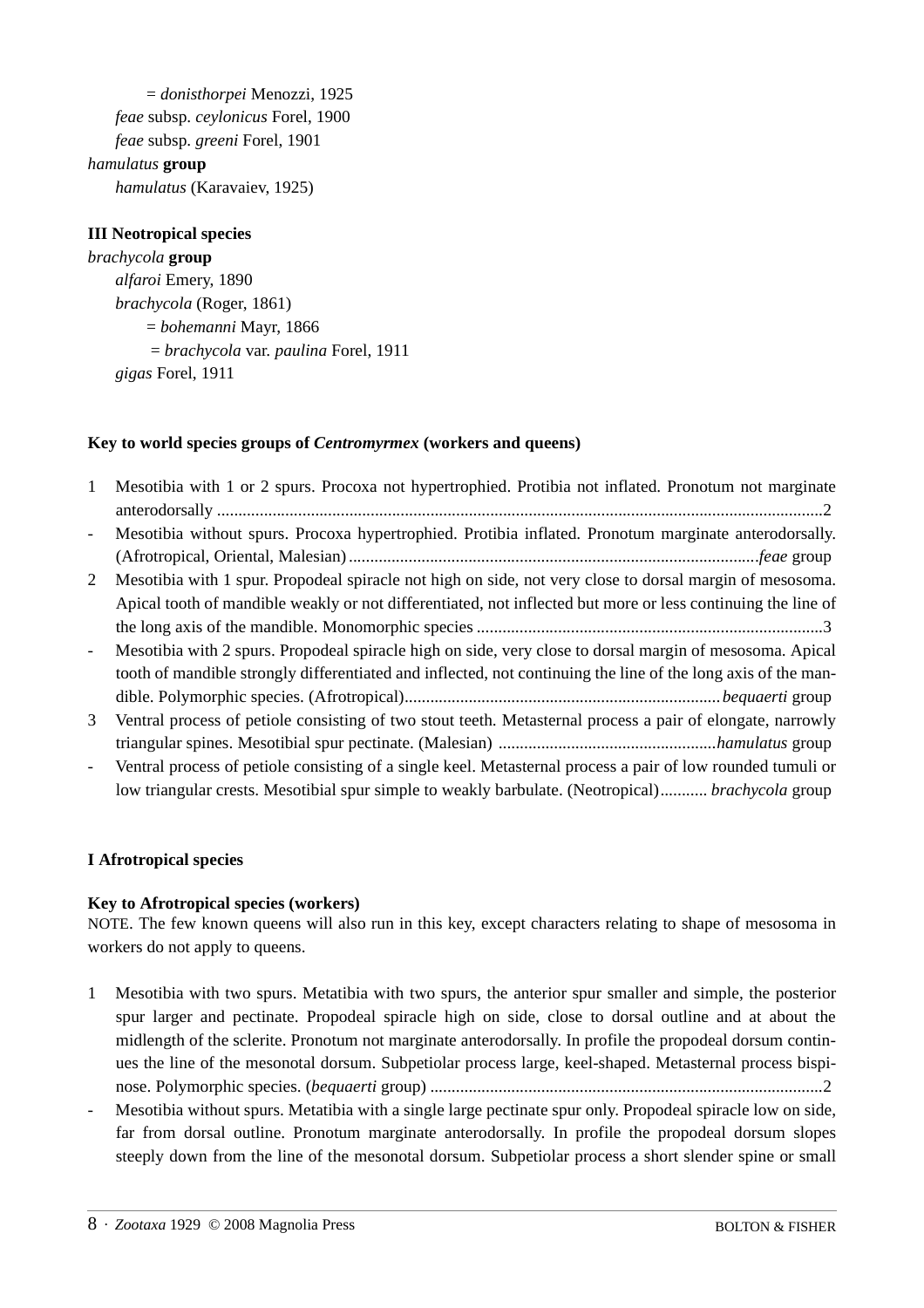triangular tooth. Metasternal process not bispinose. Monomorphic species. (*feae* group) .........................3

2 With mesosoma in profile the bulla of the metapleural gland is short and does not extend to near the base of the propodeal spiracle. Metatibia with spiniform setae such as are seen on the mesotibia. Protibia ventrally with a single stout spiniform seta, similar to those on the mesotibia, located close to the apex on its outer surface, anterior to and opposite the large spur. (Cameroun, Gabon, Central African Republic, Democratic Republic of Congo, Angola, Malawi, Zambia, Zimbabwe) *.............................................. bequaerti* 

With mesosoma in profile the bulla of the metapleural gland is long and extends to, or even touches, the base of the propodeal spiracle. Metatibia without spiniform setae such as are seen on the mesotibia. Protibia ventrally without a stout spiniform seta that is similar to those on the mesotibia, at most a simple slender seta located close to the apex on its outer surface, anterior to and opposite the large spur. (Gabon)

*...........................................................................................................................................................secutor*

3 Petiole node in dorsal view conspicuously broader than long.....................................................................4

- Petiole node in dorsal view at least as long as broad, usually distinctly longer than broad ........................9

- 4 Apical third of metatibia with a total of more than 3 thickly spiniform setae that arise from its anterior surface opposite the pectinate spur; one or more thickly spiniform setae also arise from the dorsal (outer) surface of the metatibia in the apical third of its length ...................................................................................5
- Apical third of metatibia with only 1–2 (extremely rarely 3) thickly spiniform setae that arise from the apex of its anterior surface, opposite the pectinate spur; no thickly spiniform setae arise from the dorsal (outer) surface of the metatibia in the apical third of its length...................................................................6
- 5 Mandible with 5–6 main teeth that are separated by diastemata, the latter are unarmed or have indistinct low crenulations present. With base of gaster in absolute profile the prora is visible as a distinct raised cuticular crest that extends from the base of the helcium onto the anteroventral surface of the first gastral sternite. Smaller species with narrower head and shorter mandibles, HW 1.20–1.34, PW 0.94–1.12, CI 102–105, MI 71–75. (Cameroun, Gabon, Democratic Republic of Congo) *...................................decessor*
- Mandible serially dentate, with 10–12 teeth; all teeth are similar in size and without diastemata separating them. With base of gaster in absolute profile the prora is undeveloped, lacking a raised cuticular crest that extends from the base of the helcium onto the anteroventral surface of the first gastral sternite. Larger species with much broader head and longer mandibles, HW 1.92–2.02, PW 1.50–1.62, CI 119–123, MI 82– 84. (Zambia, Zimbabwe) ................................................................................................................... .*raptor*
- 6 Anterior apex of metatibia with a single thickly spiniform seta, approximately opposite the pectinate spur. (Liberia, Ivory Coast, Ghana, Cameroun, Gabon, Central African Republic, Democratic Republic of Congo, Angola)*............................................................................................................................ angolensis*
- Anterior apex of metatibia with two thickly spiniform setae, approximately opposite the pectinate spur..7
- 7 CI 108–118; at low magnification and in full-face view the head capsule appears conspicuously broader than long. Mandibles relatively slightly longer, MI 68–75. Larger species, HW 0.90–1.13. (Guinea, Ivory Coast, Ghana, Nigeria, Cameroun, Gabon, Democratic Republic of Congo, Uganda, Kenya, Zambia, Mozambique, Zimbabwe)*..................................................................................................................sellaris*

- CI 98–101; at low magnification and in full-face view the head capsule appears slightly longer than broad or about as long as broad. Mandibles relatively slightly shorter, MI 59–64. Smaller species, HW 0.65– 0.81 ..............................................................................................................................................................8

- 8 With mesosoma in profile the slope of the anterior portion of the propodeum is steep and slopes abruptly from the mesonotum. Smaller species, HW 0.65–0.68, WL 1.06–1.14. (Cameroun, Gabon)*.. longiventris*
- With mesosoma in profile the slope of the anterior portion of the propodeum is shallow and slopes only weakly from the mesonotum. Larger species, HW 0.79–0.81, WL 1.31–1.34. (Gabon, Central African Republic, Democratic Republic of Congo) *.......................................................................................ereptor*
- 9 Basal margin of mandible, from basal tooth to basalmost curve, shallowly convex; basal margin much shorter than masticatory margin. Larger species, HL 1.06, HW 0.99, PW 0.82. (Democratic Republic of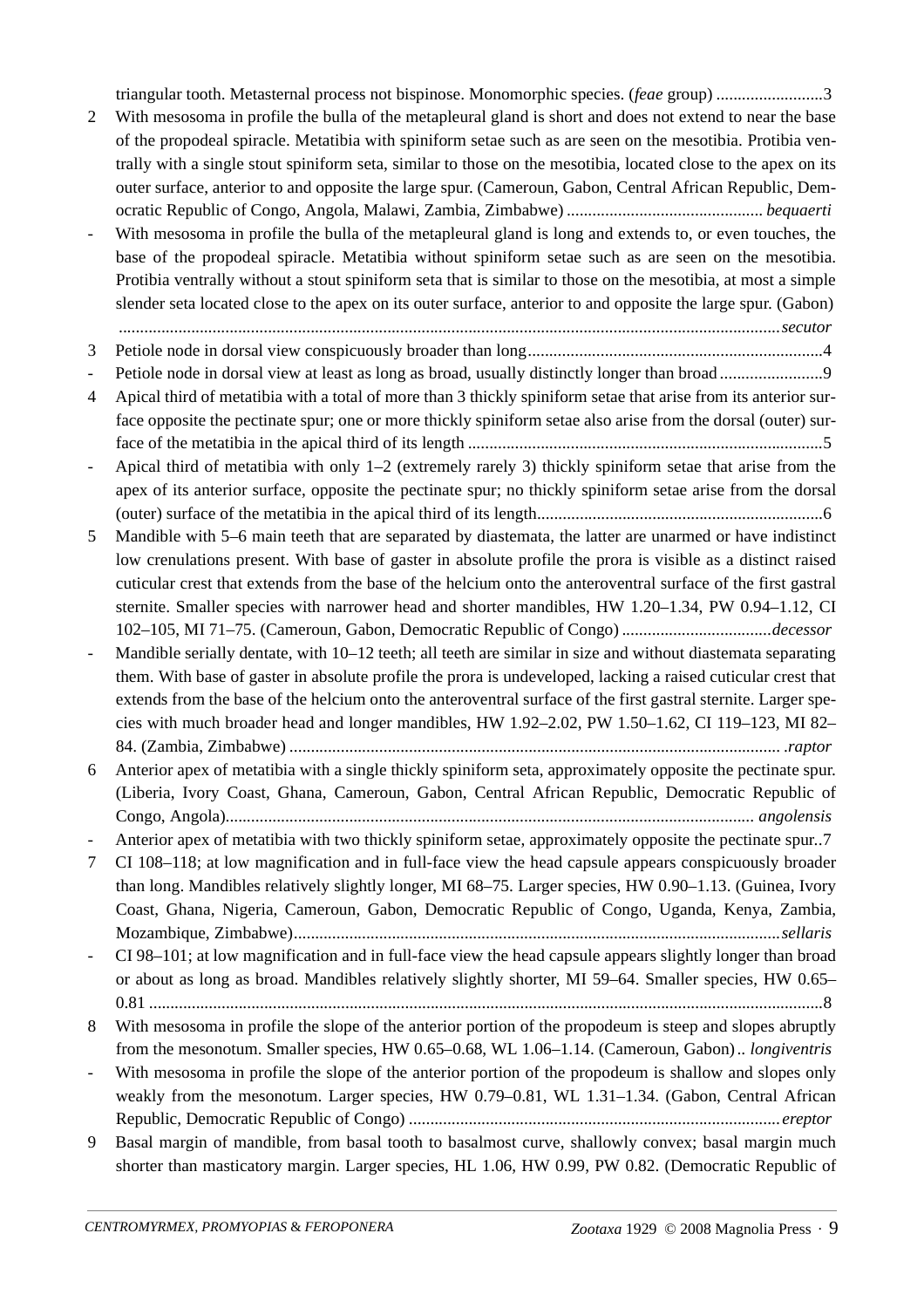| Basal margin of mandible, from basal tooth to basalmost curve, shallowly concave; basal margin almost         |
|---------------------------------------------------------------------------------------------------------------|
| equal in length to masticatory margin. Smaller species, $HL < 0.90$ , $HW < 0.85$ , $PW < 0.70$ . (Democratic |
|                                                                                                               |

#### *Centromyrmex bequaerti* **group**

**Worker and queen (gyne).** A small group of two Afrotropical species. Workers are known for both, the queen is known for *bequaerti*. Workers and queens with characters of the genus, listed above, and also the following characters diagnostic of the group, of which apomorphies are in *italics*.

*Worker caste polymorphic*.

Mandibles short, triangular (MI < 40 in workers) and with 4–7 teeth, the apical tooth differentiated and inflected.

Pronotum without margination either anteriorly or laterally.

Mesosoma in profile with dorsum of propodeum continuing the line of the mesonotum, the former not sloping steeply away from the latter.

Mesonotum behind promesonotal suture not elevated, not transversely marginate.

Metasternal process present as a pair of narrow erect spines that are very closely approximated and nearly parallel; the metasternal pit is between the spines posteriorly.

Propodeum in dorsal view broad, not strongly bilaterally compressed.

*Propodeal spiracle in worker very high on the side and at about the midlength of the sclerite;* orifice of spiracle long, slit-shaped.

Propodeal lobes low and rounded.

Procoxa not hypertrophied, only slightly larger than mesocoxa and metacoxa.

Mesotibia with two spurs: in all worker sizes the anterior spur is small, simple to barbulate. The posterior (main) spur is pectinate in large workers, but the pectination decreases with reduced size until, in the smallest workers, the spur is only barbulate.

Metatibia with two spurs: in all worker sizes the anterior spur is small, simple to barbulate. The posterior (main) spur is always broadly pectinate.

Petiole without an anterior peduncle; in profile the anterior face of the node rises from directly behind the anterolateral cuticular processes that protect the articulation.

Petiole node in profile becomes longer and lower as body size decreases.

Subpetiolar process large, roughly keel-like.

*Prora conspicuous in profile as an elevated, roughly vertical ridge; in anterior view prora forms a transverse plate (slightly indented centrally) across the entire anterior face of the first gastral sternite*.

*Sculpture extremely reduced*, the ants very smooth and shiny.

Standing setae present on all dorsal surfaces of head and body in worker, including dorsal surface of scape. Setae also present on ventral head and gastral sternites.

Queen only (*bequaerti*). Large eyes and conspicuous ocelli present. Mesosoma with full complement of flight sclerites. Transverse suture present on mesopleuron (absent or vestigial in workers except in largest examples of *bequaerti*, where it is weakly delineated). Propodeal spiracle slit-shaped and close to metanotalpropodeal suture. Jugal lobe present on hindwing. Petiole node in profile much higher than long.

#### Comment

At first glance the species of the *bequaerti* group appear quite different from those of the *feae* group, and when taken in isolation their differences are arguably of genus-rank significance. However, the Malesian spe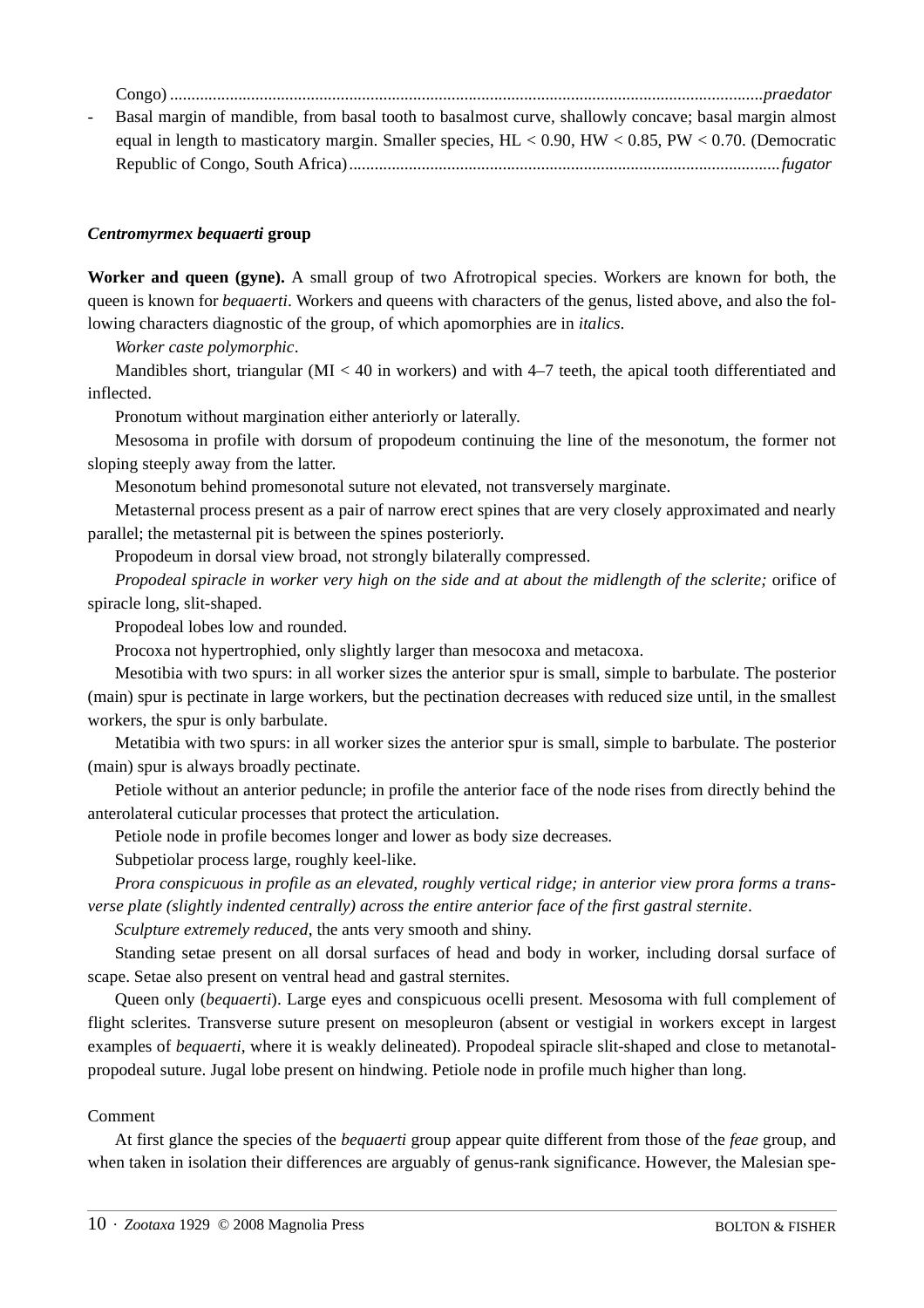cies *hamulatus* forms an almost perfect morphological intermediate between the two groups. For distribution of shared and independent characters see under *hamulatus*, below.

#### **Species of** *bequaerti* **group**

#### *Centromyrmex bequaerti* **(Forel)** (Figs 1–4)

*Glyphopone bequaerti* Forel, 1913: 308, fig. 1. Holotype queen, DEMOCRATIC REPUBLIC OF CONGO: Kasongo (*Pons*) (MHNG) [examined]. [Combination in *Centromyrmex* by Brown, 1963: 10.]

*Glyphopone (Leptopone) rufigaster* Arnold, 1916: 163, figs 10, 10a. Holotype queen, ZIMBABWE: Victoria Falls (*G. Arnold*) (not in BMNH or SAMC) (see note). [Combination in *Leptopone* by Wheeler, W.M. 1922: 766; in *Centromyrmex* and synonymy with *bequaerti* by Brown, 1963: 10.]

NOTE. The holotype of *rufigaster* cannot be found. Comparison of the original description of *rufigaster* with the holotype of *bequaerti* and all of the more recent queen material of the latter has produced no reason to doubt Brown's synonymy.

WORKER (not previously described). TL 4.7–10.3, HL 0.99–2.04, HW 0.80–1.86, CI 81–93, ML 0.26– 0.70, MI 28–38, SL 0.50–1.08, SI 60–68, PW 0.57–1.28, WL 1.50–2.84 (20 measured).

With characters of the genus and the *bequaerti* group. Mandible smooth, with scattered small pits and 5–7 teeth of which the apical is the largest. Number of teeth on mandible decreases with reduced size, from a maximum of 7 in largest workers to a minimum of 5 in smallest examined; the most common dental count is 5. Entire head, including ventral surface, smooth and shining, with scattered small pits. Bulla of metapleural gland conspicuous, low, its apex widely separated from the base of the propodeal spiracle. Protibia ventrally with a conspicuous single stout spiniform seta, similar to those on the mesotibia, this seta located close to the apex on its outer surface, anterior to and opposite the large spur. Spiniform setae present dorsally on mesotibia, mesobasitarsus, metatibia and metabasitarsus, most sparse on the metatibia. Petiole in largest workers (HW *ca* 1.86) with length of the tergite in profile  $0.73 \times$  the height of the tergite at its mid-length; in the smallest workers (HW *ca* 0.80) the length of the tergite in profile is  $1.15 \times$  the height of the tergite at its mid-length. In effect, the petiole tergite is higher than long in larger workers, longer than high in smaller workers. Mesosoma, petiole and gaster shiny, unsculptured except for setal pits and, in larger workers, some weak striation on the metapleuron. Pubescence almost absent, extremely sparse, short and inconspicuous except on pronotal collar, propleuron, and sternite of petiole. Colour yellow to deep dull red; smaller workers usually lighter in colour than larger workers.

QUEEN. TL 14.0–15.6, HL 1.96–2.24, HW 1.84–2.24, CI 96–100, OI 29–31, ML 0.74–0.84, MI 34–39, SL 1.14–1.26, SI 55–60, PW 1.85–2.25, WL 3.70–4.70 (5 measured). Somewhat larger than largest workers in associated series. Queens will run out to the correct species using the characters provided in the key to workers except for the position of the slit-shaped propodeal spiracle, which is somewhat lower on the side in queens than in workers.

MALE. Known; see under diagnosis of genus.

This widespread species is worker polymorphic, polygynous and an obligate predator of termites, especially of the subfamilies Termitinae and Macrotermitinae (Dejean & Fénéron, 1996, 1999). These authors also describe the organisation of *bequaerti* colonies within termitaries, saying that each queen of the polygynous colony, accompanied by a number of workers, occupies a separate chamber in the host termitary. From data labels of material examined *bequaerti* has been recorded from termitaries of the following genera: *Amitermes*, *Coactotermes*, *Cubitermes*, *Furculitermes*, *Odontotermes*, *Trinervitermes* and *Tuberculitermes*. Dejean *et al*.,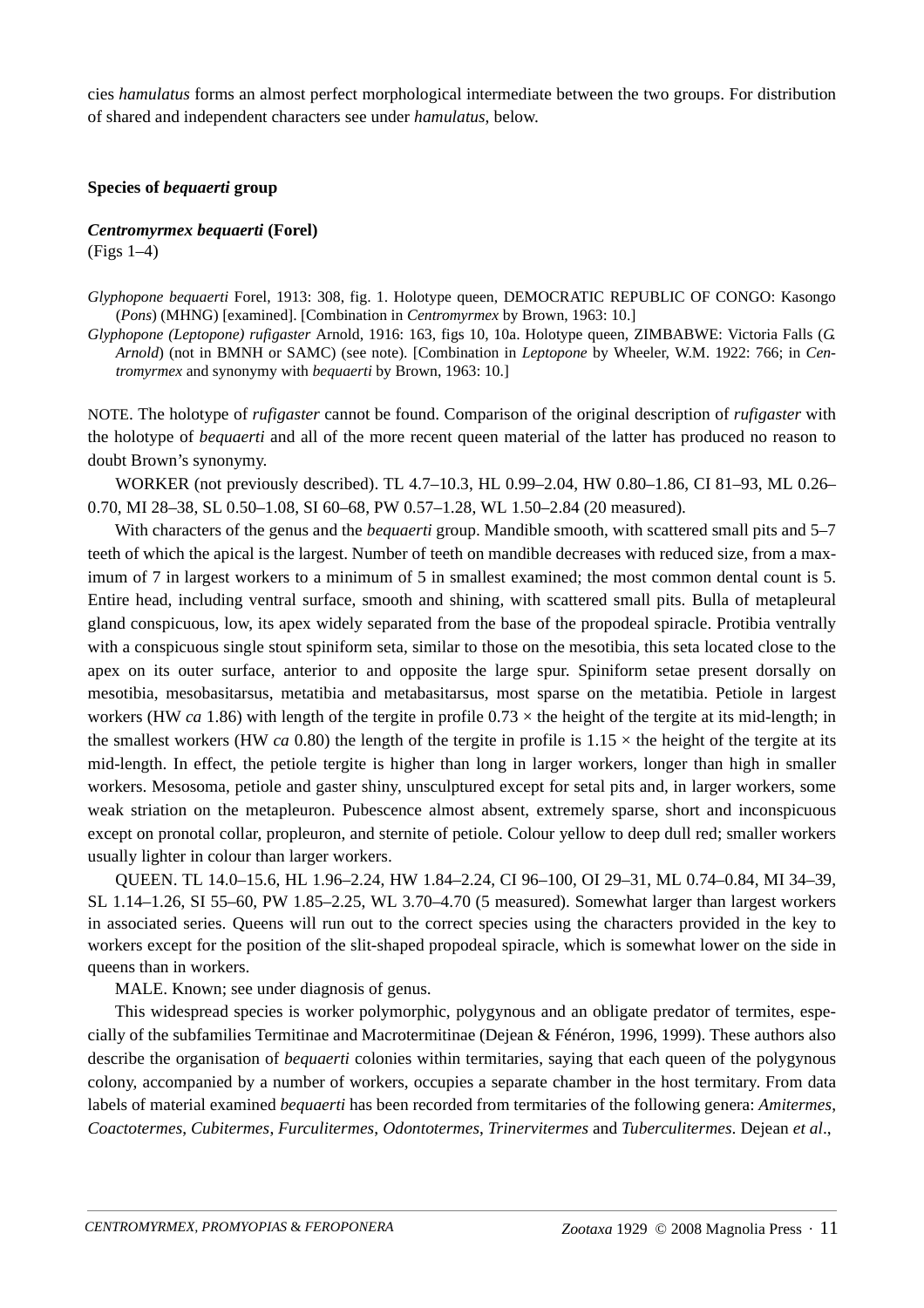

**FIGURES 1–8.** Full face and lateral view of body. Figs 1–2: *Centromyrmex bequaerti* worker CASENT0005922; Figs 3–4: *C*. *bequaerti* queen CASENT006695; Figs 5–6: *C. secutor* paratype worker CASENT0178749; Fig. 7–8: *C. angolensis* worker CASENT0417147.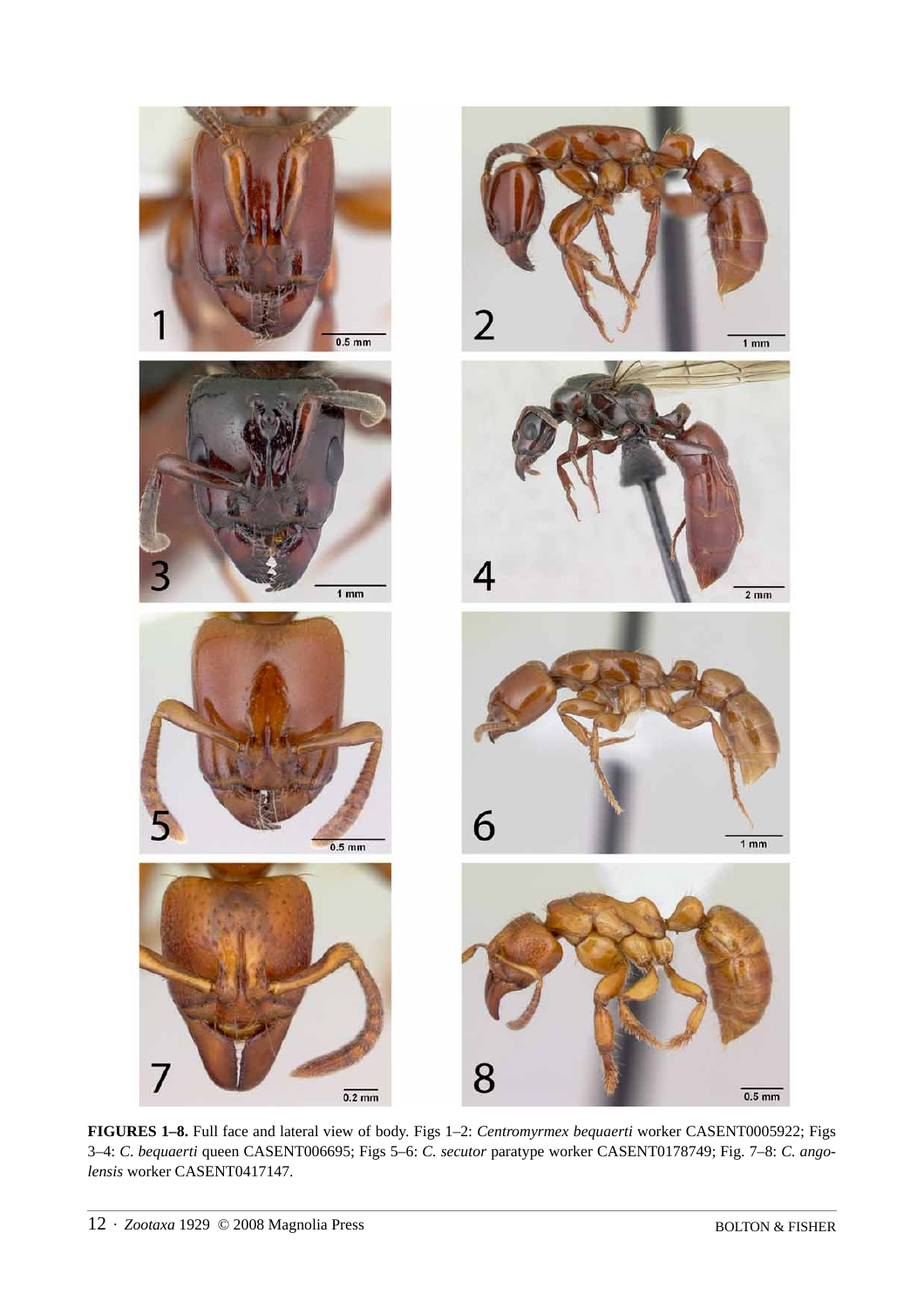(1996, 1997) record it as common in nests of *Cubitermes*, but the species was not found in nests of *Procubitermes* (Dejean & Bolton, 1995). It has also been collected from rotten logs and occasionally from samples of leaf litter.

Material examined. **Cameroun**: Ebodjie (*A. Dejean*); Abong-Mbang (*A. Dejean*); Pan Pan (*A. Dejean*); Bakundu (*A. Dejean*). **Gabon**: La Makandé, Forêt des Abeilles (*S. Lewis*); CNRS Makokou (*W.H. Gotwald*); Plateau d'Ipassa (*J.A. Barra*); Prov. Ogooue-Maritime, Res. Monts Doudou, NW Doussala (*B.L. Fisher*); Prov. Woleu-Ntem, ESE Minvoul (*B.L. Fisher*). **Central African Republic**: Pref. Sanghu-Mbaéré, Parc. Nat. Dzanga-Ndoki, Mabéa Bai (*B.L. Fisher*). **Democratic Republic of Congo**: Keyberg (*A.E. Emerson*); Yangambi Reserve (*Raignier & van Boven*); Stanleyville [= Kisangani] (*N.A. Weber*); NE Labefu (*Ross & Leech*); Kikwit, Kinzambi (*A. Dejean*); Kasongo (*Pons*). **Angola**: Dundo to Chingofu (*Kistner & Swift*); Capemba, nr Dundo (*Kistner & Swift*); Dundo, R. Mussungue (*Kistner & Swift*); R. Mussanguego, nr Calondo, Res. de Gado (*Kistner & Swift*); Mussungue Forest, nr Dundo (*Kistner & Swift*); Santa Comba to N. Lisboa (*D.H. Kistner*). **Malawi**: SW shore Lake Nyasa, betwn Fort Johnston and Monkey Bay (*S.A. Neave*); Kasungu, Mtunthama (*J. Feehan*). **Zambia**: Lunda, Congo border (*H.S. Evans*); Lusaka, Leopard Hill (*B.L. Fisher*); Choma (*B.L. Fisher*).

*Centromyrmex secutor* **Bolton & Fisher sp. n.** (Figs 5–6)

HOLOTYPE WORKER. TL 6.9, HL 1.38, HW 1.26, CI 91, ML 0.46, MI 33, SL 0.80, SI 63, PW 0.91, WL 2.00.

With characters of the genus and the *bequaerti* group; answering the description of *bequaerti* in all except the following characters:

Bulla of metapleural gland is hypertrophied and extends anterodorsally to the base of the propodeal spiracle, which it just fails to touch (see comments under paratypes).

Protibia ventrally lacks a stout spiniform seta that is similar to those on the mesotibia; at most there is a simple slender seta located close to the apex on its outer surface, anterior to and opposite the large spur.

Spiniform setae are absent from the metatibia.

Pubescence is present on declivity of propodeum, especially near its base; the pubescence is more obvious in smaller than in larger workers.

Dorsum of the mandible with a flattened area just distal of the basal groove and the flattened area has a distinctly crowded patch of minute punctures.

PARATYPE WORKERS. TL 4.5–7.3, HL 0.86–1.45, HW 0.69–1.38, CI 80–95, ML 0.28–0.50, MI 30– 34, SL 0.46–0.80, SI 58–67, PW 0.54–0.98, WL 1.36–2.10 (10 measured).

The mandible has 5 teeth in larger workers (including the holotype) but only 4 in the smallest workers. It is not certain that the largest worker morph has been found, so larger workers may have more than 5 teeth. In most paratypes the bulla of the metapleural gland reaches the base of the propodeal spiracle.

QUEEN and MALE: unknown.

Holotype worker. **Gabon**: La Makandé, Forêt des Abeilles, i.–ii.1999 (*S. Lewis*) (BMNH).

Paratypes. 15 workers with same data as holotype (BMNH, CASC, MCZC).

This species is closely related to *bequaerti* and shows the same polymorphic variations in the worker, but the two species differ consistently in the characters listed above in all worker sizes. As in *bequaerti* the petiole tergite of *secutor* in profile is distinctly higher than long in large workers, and very obviously longer than high in smaller workers.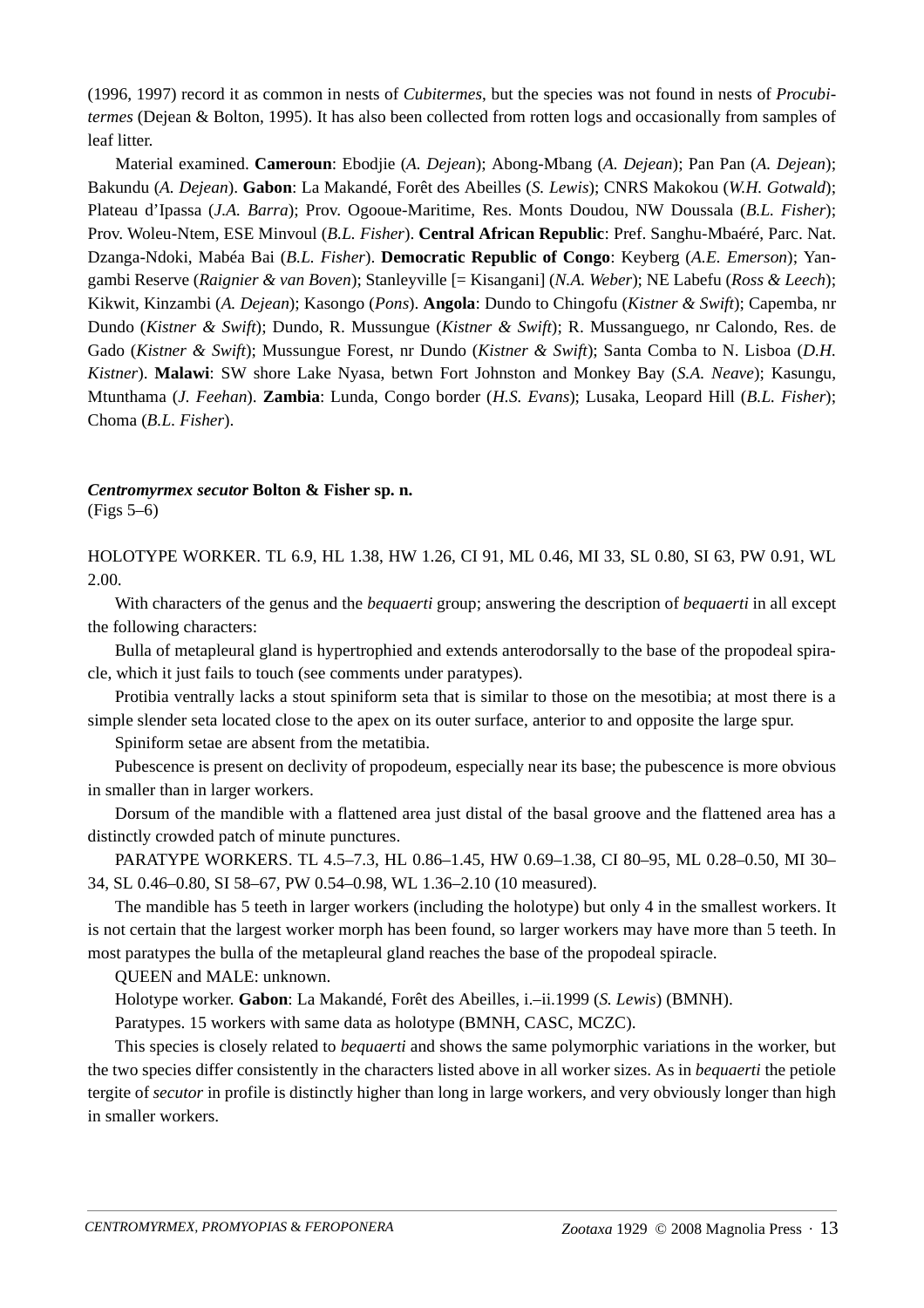#### *Centromyrmex feae* **group**

Eight Afrotropical species and the extralimital species *C. feae*, from the Oriental and Malesian regions, form a group of closely related species, the *feae* group, named for its first-described member. Workers and queens with characters of the genus, as listed above, and also with the following characters diagnostic of the group, of which apomorphies are in *italics*.

Worker and queen (gyne)

Mandible elongate-triangular and strongly downcurved (MI 52–84 in workers). Mandible pointed at apex but the point continues the line of the long axis of the mandible; there is no differentiated inflected apical tooth.

Mid-points of frontal lobes in workers separated medially by a narrowly triangular strip of cuticle, the mid-points of the lobes conspicuously not touching.

Frontal groove on mid-dorsum of head is broad and extends far posterior of the terminus of the frontal lobes.

*Pronotum marginate anterodorsally*; pronotal dorsum forms a plateau behind the anterior margination.

Mesosoma in profile with anterior portion of propodeum sloping down from the mesonotum so that the posterior half of the propodeal dorsum is on a much lower level than the mesonotal dorsum (worker only).

Metanotal groove absent (worker only).

Metasternal process absent. A thickly rounded oblique tumulus of cuticle arises on each side of the fully exposed metasternal pit; the tumuli diverge posteriorly and terminate at the metacoxae.

Propodeum unarmed, in dorsal view bilaterally compressed so that the dorsum is narrow.

Propodeal lobes extremely reduced to vestigial.

Orifice of propodeal spiracle subcircular to elliptical, abutting the bulla of the low metapleural gland. Petiole with at least a short anterior peduncle.

Subpetiolar process small, in profile a short, slender spine or a small, acutely triangular tooth.

Procoxa hypertrophied, very swollen and much larger than the mesocoxa and metacoxa; in profile procoxa >> mesocoxa > metacoxa.

Protibia swollen and disproportionately large.

Protarsal segments 2–4 very strongly expanded laterally, deeply V-shaped, the apices of the V terminating in a very coarse spiniform seta on each side.

*Mesotibia with spurs absent*.

Metatibia with a single, large pectinate spur.

Metabasitarsus very short, at most only about half the length of the metatibia.

Prora represented by a pair of weakly divergent ridges on anterior face of first gastral sternite, one on each side below the helcium; space between the ridges shallowly concave (extremely reduced in *raptor*).

Scapes and all dorsal surfaces of head and body with standing setae present except for sloping portion of propodeum, where they are completely absent, and posterior propodeal dorsum, where they are absent or represented by one to a few very short standing setae. Pubescence generally sparse to absent.

Queen only. Transverse suture present on the mesopleuron that divides the sclerite into anepisternum and katepisternum (absent in workers). Mesosoma with full complement of flight sclerites. Hind wing with jugal lobe present.

#### Comments

In most worker specimens the mesonotum appears to have a short elevated face immediately behind the promesonotal suture, and the top of this elevated face is usually equipped with a transverse margination. However, in isolated specimens within series the elevated face is absent. It is suspected that when the pronotum is fully flexed upward, the posterior margin of the pronotum slides up the short elevated anterior section of the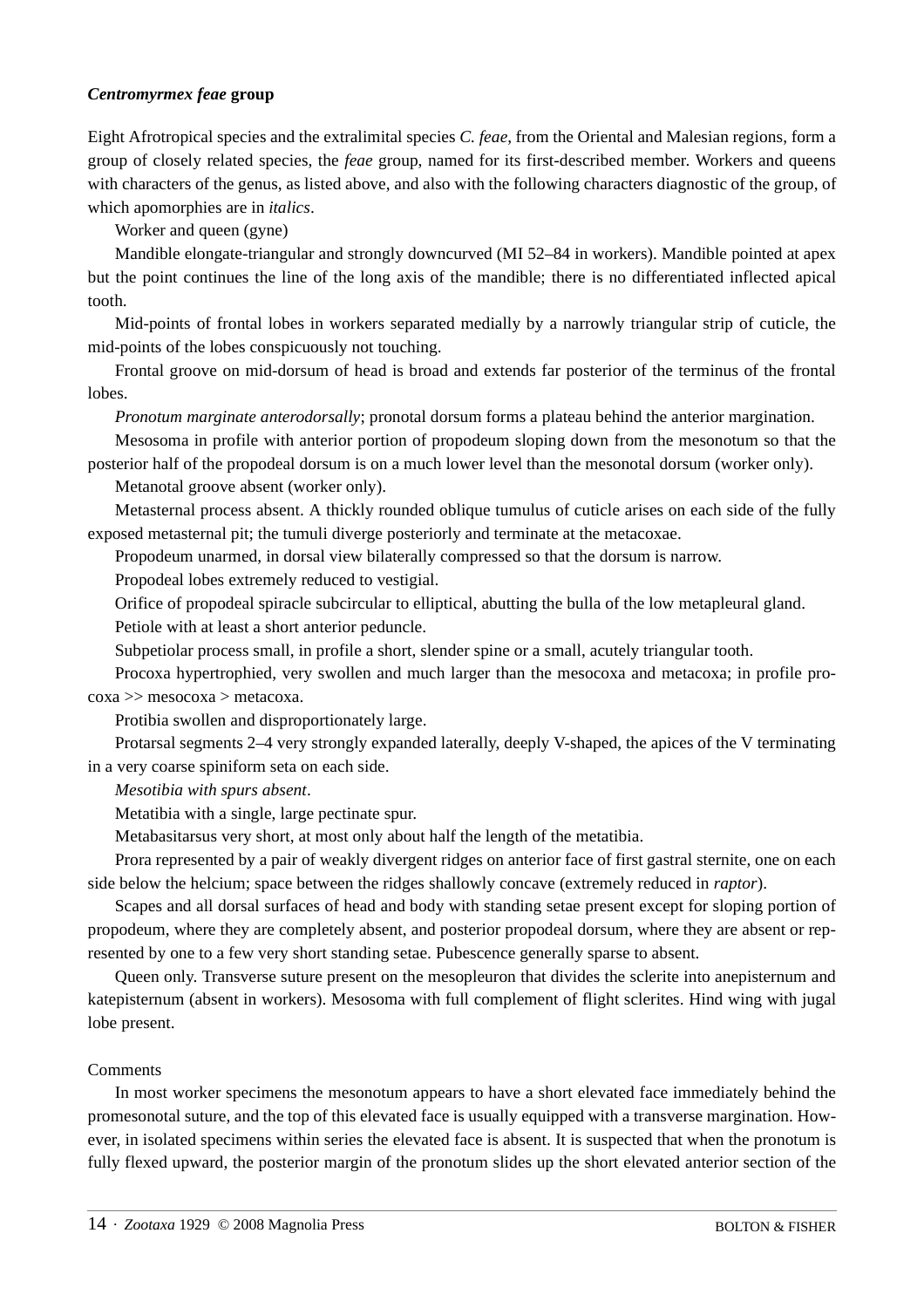mesonotum until the dorsal surfaces of the two sclerites are on the same level.

 The habitus of *feae* group workers is distinctive, the most striking feature being the strange morphology of the legs. The forelegs appear fossorial and the middle and hind legs squat and spiny. All six are short, strong, and powered by the enormously developed coxae, especially the hypertrophied procoxae. Add to this the eyeless head with elongate-triangular, downcurved mandibles, extremely flattened scapes, anteriorly marginate and plateau-like pronotum, strongly sloping anterior portion of propodeum in profile and bilaterally compressed anterior propodeal dorsum, and the result is an appearance that is unlikely to be confused with any other ponerine ant in the region.

#### **Afrotropical species of** *feae* **group**

#### *Centromyrmex angolensis* **Santschi stat. n.** (Figs 7–10)

*Centromyrmex constanciae* var. *angolensis* Santschi, 1937: 214. Holotype worker, ANGOLA: Sangévé (*A. Monard*) (NHMB) [examined]. **Stat. n.**

WORKER. TL 4.3–6.2, HL 0.76–0.98, HW 0.78–1.00, CI 98–103, ML 0.49–0.70, MI 63–71, SL 0.58–0.74, SI 69–76, PW 0.58–0.82, WL 1.26–1.70 (30 measured).

With characters of the genus and the *feae* group. Head capsule in full-face view usually appears slightly longer than broad, sometimes about as long as broad, CI 103 or usually less. Mandibles smooth with scattered small punctures. Masticatory margin of mandible with 7–10 small, low indistinct teeth, reduced to mere crenulations or even more or less smooth in the proximal half when worn. Basal angle of mandible rounded, frequently without trace of a basal tooth but sometimes with a vestigial tooth. Dorsum of head with scattered punctures on smooth cuticle; on sides of head the punctures denser than on dorsum, and also with weak striation within the antennal fossae and on the sides, especially anteriorly. Extent of the striate component is variable. Metatibia with only normal setae dorsally but its anterior surface, at the apex and approximately opposite the pectinate spur, with a single, much stouter and sometimes more darkly coloured spiniform seta. Petiole node in dorsal view broader than long. Pronotal dorsum, and anterior mesonotum, with widely scattered broad, shallow punctures that may be almost effaced. Pronotum dorsally also usually with variable weak oblique or arched faint disorganised sculpture, almost effaced in some specimens. Colour yellow to light brown.

QUEEN. TL 6.0–6.4, HL 0.94–0.96, HW 0.98–1.02, CI 104–106, OI 31–32, ML 0.63–0.65, MI 66–68, SL 0.70–0.74, SI 71–73, PW 0.94–0.96, WL 1.88–1.94 (4 measured). Very similar to the worker but the head averaging slightly broader. The queen will run out successfully in the key to workers. The unique worker character of a single thickly spiniform seta at the anterior apex of metatibia is duplicted in the queen caste.

MALE. Known; see under diagnosis of genus.

Closely related to *sellaris* but worker and queen always with just a single spiniform seta at the inner apex of the metatibia, and always with a narrower head. In addition, the basal dentition of the mandible of *angolensis* can usually be distinguished from that of *sellaris*, as discussed under the latter name.

 Recorded on specimen data labels from termitaries of *Apitermes* and *Protermes*, though the range of prey is probably much wider.

Material examined. **Liberia**: Reputa (*W.M. Mann*). **Ivory Coast**: For. de Teke, Anyama (*T. Diomande*); F.C. Cavally (*K. Yeo*). **Ghana**: Mt Atewa (*R.W. Taylor*). **Cameroun**: Kala (*A. Dejean*); Mbalmayo (*N. Stork*); Prov. Sud, P.N. Campo, ESE Campo (*B.L. Fisher*). **Gabon**: CNRS Makokou (*W.H. Gotwald*); Plateau d'Ipassa (*J.A. Barra*); Prov. Woleu-Ntem, ESE Minvoul (*B.L. Fisher*); Prov. Ogooue-Maritime, Res. Moukalaba, NW Doussala (*B.L. Fisher*). **Central African Republic**: P.N. Dzanga-Ndoki, NE Bayanga (*B.L. Fisher*);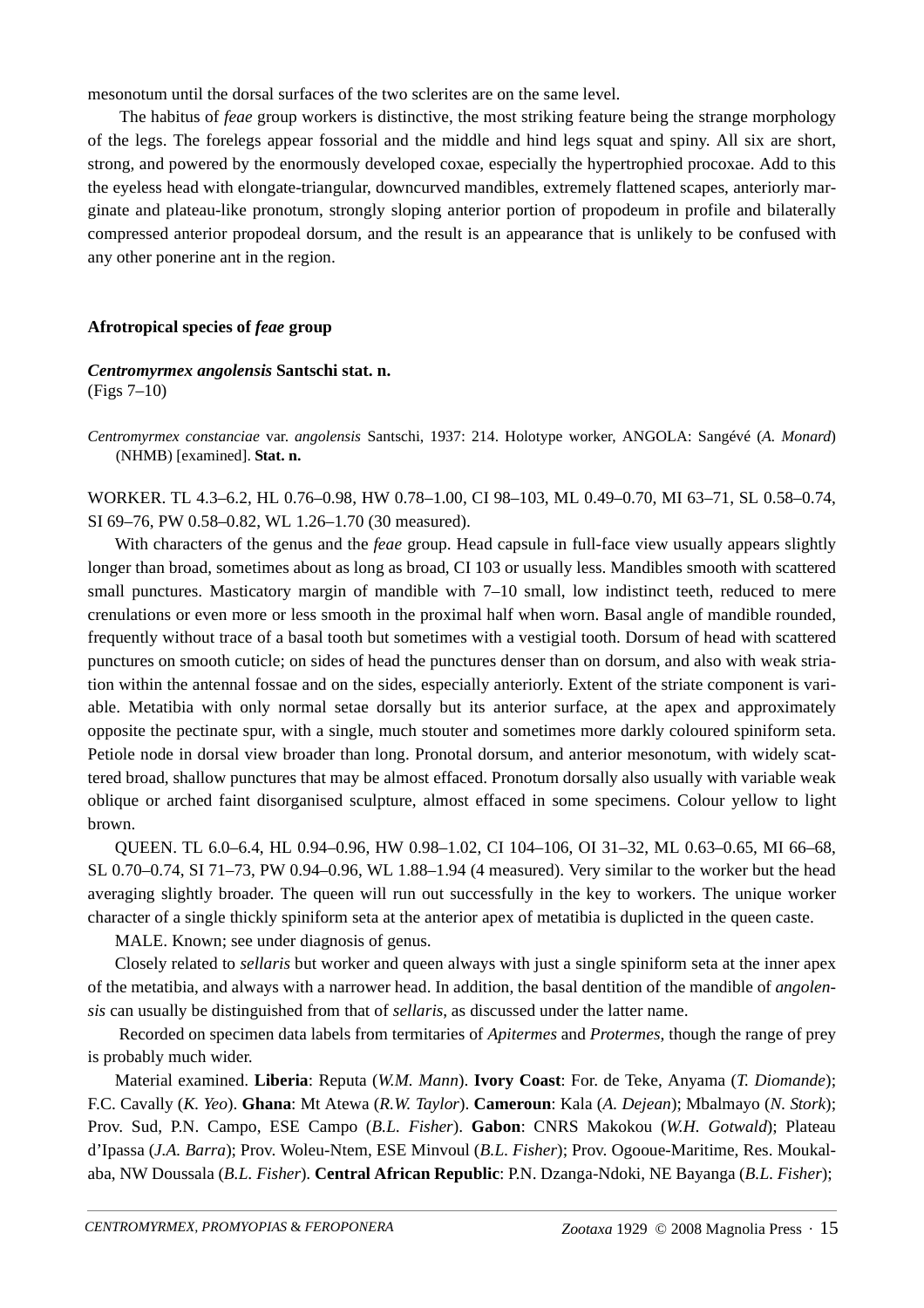

**FIGURES 9–16.** Full face and lateral view of body. Figs 9–10: *Centromyrmex angolensis* queen CASENT0417149; Figs 11–12: *C. decessor* holotype worker CASENT0178744; Figs 13–14: *C. ereptor* holotype worker CASENT0081171; Figs: 15–16, *C. fugator* paratype worker CASENT0178747.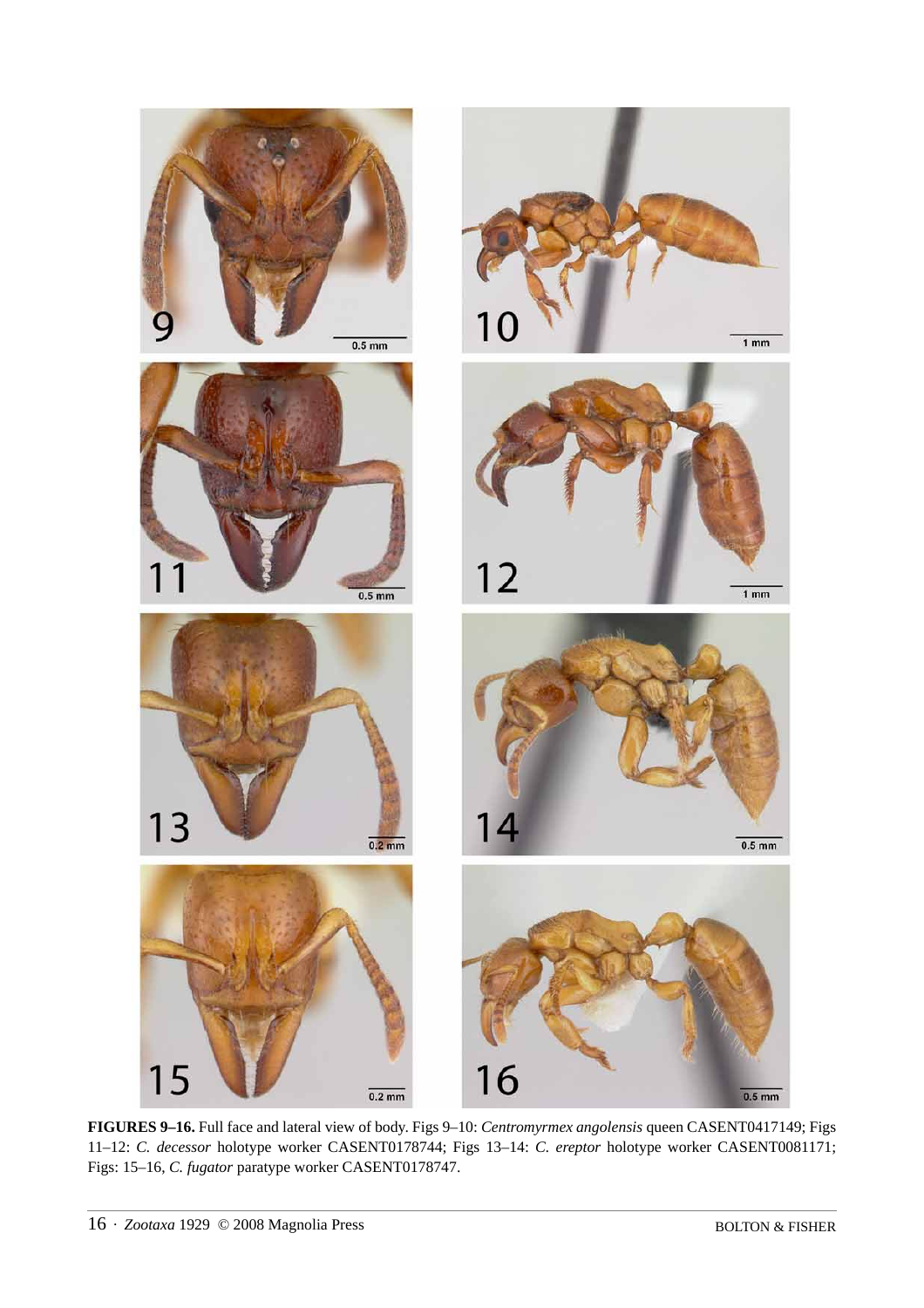P.N. Dzanga-Ndoki, Lidjombo (*B.L. Fisher*). **Democratic Republic of Congo**: Epulu (*A.E. Emerson*); Epulu (*S.D. Torti*); Epulu (*Ross & Leech*); NW Kolwesi (*Ross & Leech*); Yangambi Reserve (*Raignier & van Boven*). **Angola**: Sangévé (*A. Monard*).

## *Centromyrmex decessor* **Bolton & Fisher sp. n.**

(Figs 11–12)

## HOLOTYPE WORKER. TL 7.9, HL 1.28, HW 1.34, CI 105, ML 0.94, MI 73, SL 0.94, SI 70, PW 1.12, WL 2.32.

With characters of the genus and the *feae* group. Masticatory margin of mandible with 5 low-triangular blunted teeth separated by feebly concave diastemata that are much longer than the teeth are high. Margins of diastemata are unarmed or have reduced denticles or crenulation between the main teeth. Mandibles smooth with scattered small punctures. Head capsule slightly broader than long in full-face view. Dorsum of head with scattered punctures on smooth cuticle, the punctures denser on the sides of the head, especially anteriorly, and also with weak striation or punctate-striation within the antennal fossae. Pronotum more sharply marginate anteriorly, more bluntly laterally. Pronotal dorsum a flat to shallowly convex plateau behind the margination. Mesonotum weakly marginate behind the promesonotal suture. In profile the sloping face of the propodeum behind the mesonotum forms a long, deep concavity and the posterior propodeum is raised into a distinct tumulus. Metatibia with a few darkly coloured spiniform setae near the apex of the dorsum, and with similar but more numerous setae on the apical third of the anterior surface. Orifice of propodeal spiracle higher than wide but elliptical, not slit-shaped. Petiole node in dorsal view broader than long. Subpetiolar process short-spiniform. Petiolar spiracle on the peduncle, at base of anterior face of node. Pronotal dorsum, and anterior mesonotum, with widely scattered broad, shallow punctures that may be almost effaced. Pronotum also with vestiges of some very weak oblique costulae. Colour glossy brownish yellow to light brown, the head and mandibles darkest, the gaster lightest in shade.

PARATYPIC AND NON-PARATYPIC WORKERS. TL 7.0–7.9, HL 1.18–1.30, HW 1.20–1.34, CI 102– 105, ML 0.85–0.96, MI 71–75, SL 0.84–0.96, SI 70–75, PW 0.94–1.12, WL 2.04–2.34 (11 measured). As holotype but mandible with 5–6 larger teeth. Sculpture of pronotum and anterior mesonotum dosally is variable. In some the punctures are more sharply defined than in others, and the weak pronotal costulae may be easily visible to almost effaced. In the most weakly sculptured individuals the punctures are little more than vague depressions in the surface.

QUEEN. TL 9.3–9.80, HL 1.36–1.40, HW 1.42–1.43, CI 102–104, OI 28–29, ML 0.96, MI 69–71, SL 1.35–1.38, SI 70–71, PW 2.84–2.86 (2 measured). The queen will run out in the key to workers. In particular, the unique dentition of the worker is duplicated in the queen caste.

MALE. Known; see under diagnosis of genus.

Holotype worker (top specimen of three on pin), **Gabon**: Prov. Woleu-Ntem, 31.3 km. 108º ESE Minvoul, 2º04.8'N, 12º24.4'E, 600 m., 14.ii. 1998, # 1716-1, ex rotten log, rainforest (*B.L. Fisher*) (CASC).

Paratypes. 4 workers with same data as holotype (2 are middle and bottom specimens on same pin as holotype); 2 workers with same data but # 1699-1; 1 worker with same data but # 1719-1; 1 worker with same data but # 1725-2 (CASC).

The dentition of the mandible is unique among Afrotropical species. The number of thickened spiniform setae on the anterior surface of the metatibia varies from 5 to 7, but 6 appears to be the number most commonly encountered, all located on about the apical third of the length of the metatibia. *C. decessor* is easily separated from the much larger *raptor* by the characters noted in the key.

Non-paratypic material examined. **Cameroun**: Ottotomo (*A. Dejean*); Kala (*A. Dejean*). **Democratic Republic of Congo**: (Zaire (Congo) on data label) Yangambi Reserve (*Raignier & van Boven*); N of Kapona (*Ross & Leech*).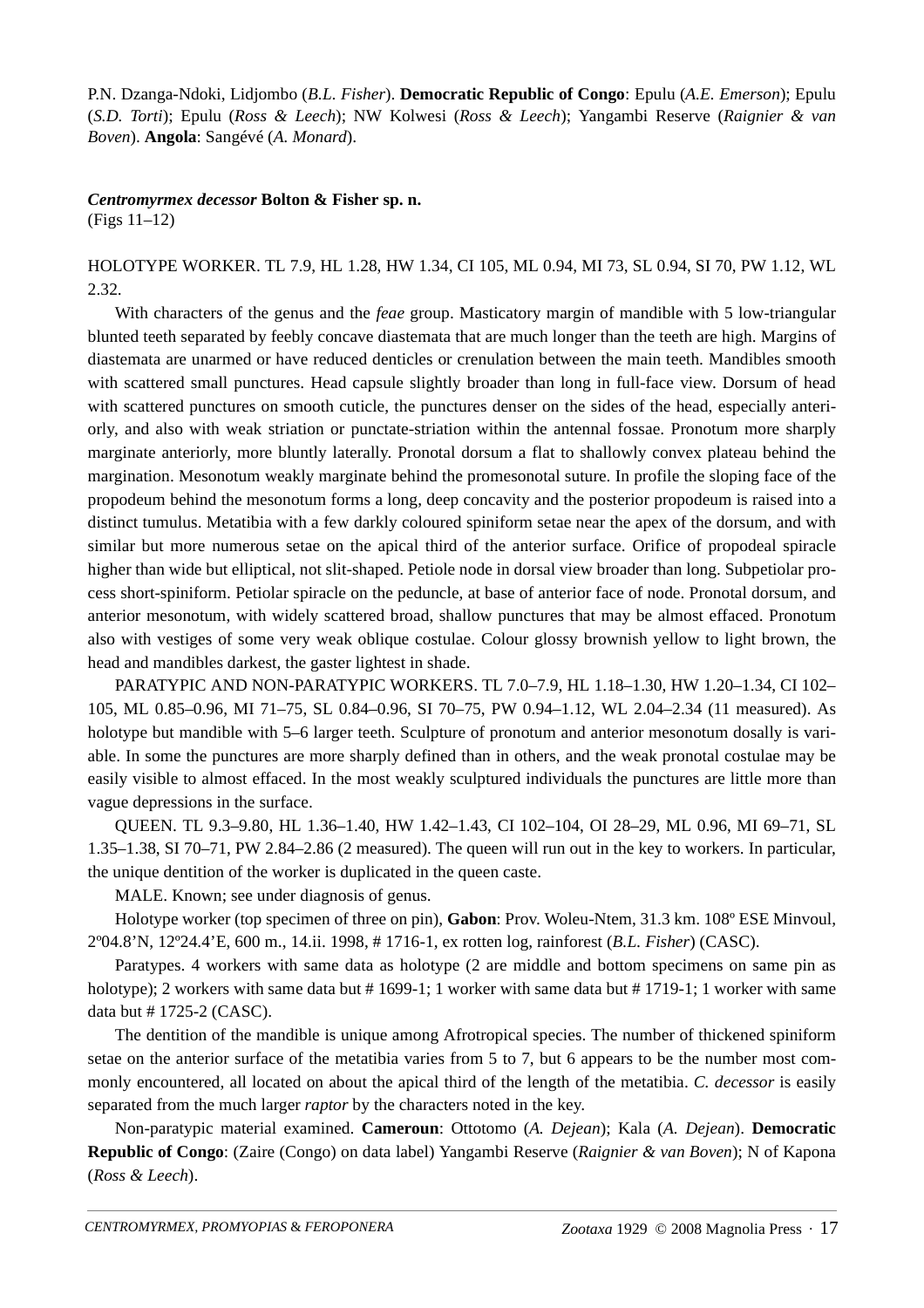#### *Centromyrmex ereptor* **Bolton & Fisher sp. n.**

(Figs 13–14)

## HOLOTYPE WORKER. TL 4.5, HL 0.81, HW 0.79, CI 98, ML 0.52, MI 64, SL 0.57, SI 72, PW 0.62, WL 1.31.

With characters of the genus and the *feae* group. Head capsule in full-face view appears about as long as broad, or slightly longer than broad, CI 98–101 in material examined. Mandibles smooth with scattered minute punctures. Masticatory margin of mandible weakly crenulate. Basal angle of mandible rounded, without a differentiated basal tooth. Dorsum of head with scattered punctures on smooth cuticle; the punctures on sides of head denser than on dorsum, and also with weak striation within the antennal fossae and on the sides, especially anteriorly. Metatibia with only normal setae dorsally but its anterior surface, at the apex and approximately opposite the pectinate spur, with two much stouter spiniform seta with bases close together. With mesosoma in profile the dorsal outline of the propodeum slopes only shallowly downward from the mesonotum; the more or less flat mesonotum passes into the sloping propodeum through a smooth, shallow curve. Petiole node in dorsal view broader than long. Pronotal dorsum with distinct broad, shallow foveolate punctures, the spaces between them with weakly rugulose superficial sculpture. Anterior mesonotum also with a few widely scattered broad, shallow punctures, but these are more sparse and less distinct than on the pronotum. Colour a light brownish yellow.

NON-PARATYPIC WORKERS. TL 4.5–4.6, HL 0.78–0.82, HW 0.79–0.81, CI 99–101, ML 0.48–0.52, MI 59–64, SL 0.57–0.58, SI 72–74, PW 0.62–0.64, WL 1.30–1.34 (3 measured). As holotype.

QUEEN and MALE: unknown.

Holotype worker, **Central African Republic**: Res. Dzanga-Sangha, 12.7 km. 326º NW Bayanga, 3º00'N, 16º12'E, 420 m., 10–17.v.2001, #4083, CASENT 0081171, pitfall trap, rainforest (*B.L. Fisher*) (CASC).

Resembling *longiventris* but larger and with a much more shallowly sloped anterior propodeum; see notes under *longiventris*.

Non-paratypic material examined. **Gabon**: Plateau d'Ipassa (*J.A. Barra*). **Democratic Republic of Congo**: (Zaire on data label) Yangambi Reserve (*Raignier & van Boven*).

#### *Centromyrmex fugator* **Bolton & Fisher sp. n.** (Figs 15–16)

## HOLOTYPE WORKER. TL 4.7, HL 0.78, HW 0.73, CI 94, ML 0.56, MI 72, SL 0.50, SI 68, PW 0.58, WL 1.30.

With characters of the genus and the *feae* group. Head capsule in full-face view longer than broad, the sides extremely shallowly convex, almost straight and feebly converging anteriorly. Mandibles smooth with scattered small punctures. Masticatory margin of mandible with about 10 very small, inconspicuous low, broad teeth, the basal tooth discernible. Proximal of the basal tooth the basal margin is shallowly concave and almost as long as the masticatory margin. Dorsum of head with scattered punctures on smooth cuticle; on sides of head the punctures no denser than on dorsum; there are also some vestigial remnants of punctulate to striolate sculpture within the antennal fossae and anteriorly on the sides. Anterior margination of pronotum blunt, not a sharply defined rim; sides of pronotum not marginate. Dorsal surface of metatibia with 3–4 spiniform setae near the apex, without others located more proximally on the dorsum. Anterior surface of metatibia with 4–5 spiniform setae, all located near the apex. Petiole node in dorsal view longer than broad, the node narrow anteriorly and becoming broader posteriorly. Pronotal dorsum with coarse shallow punctures and low, transversely arched, shallow broad rugulae. Mesonotal dorsum mostly smooth, with a few widely scattered small punctures. Colour yellow to light brownish yellow.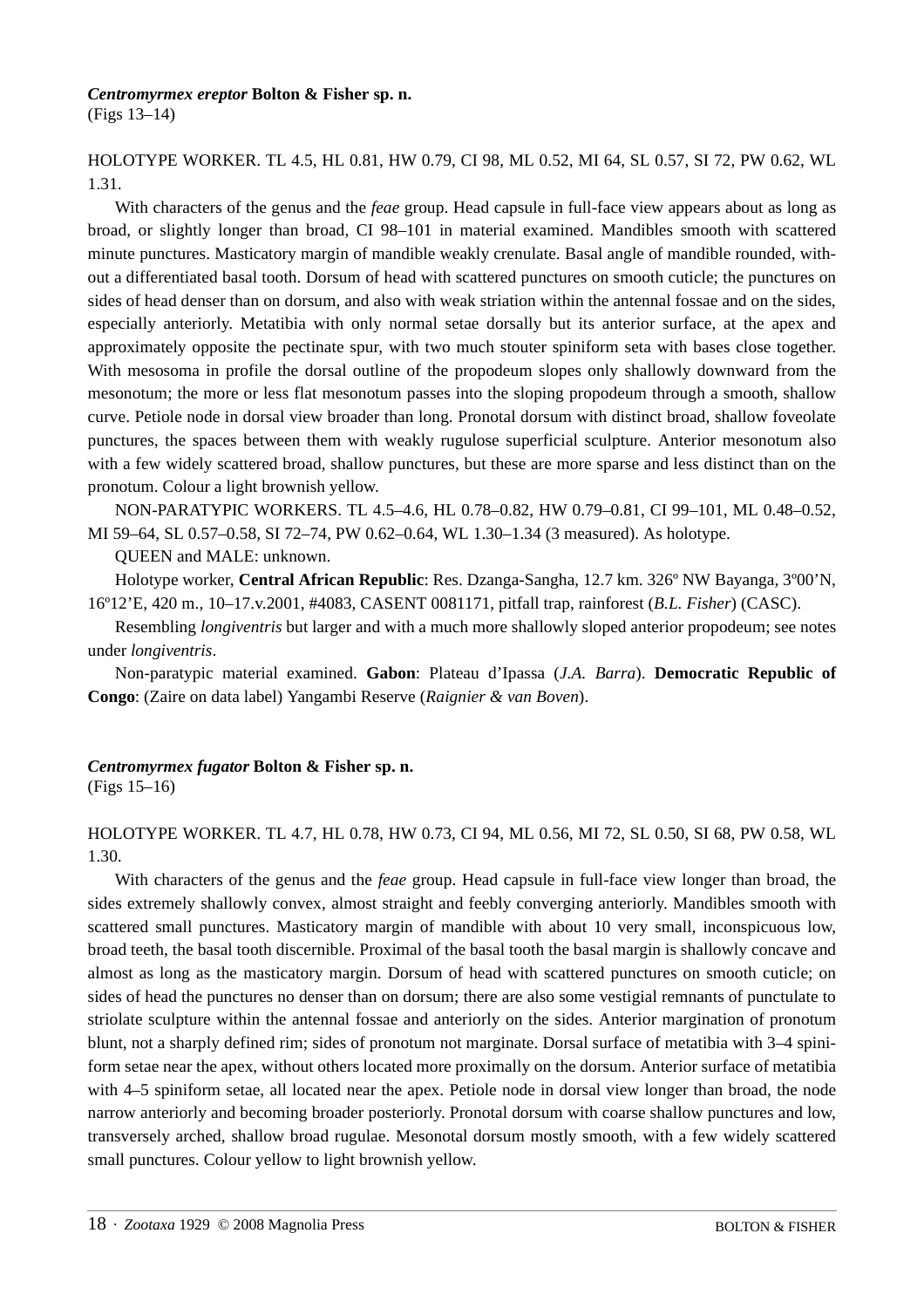PARATYPE AND NON-PARATYPIC WORKER. TL 4.7–4.8, HL 0.80–0.84, HW 0.77–0.78, CI 93–96, ML 0.58–0.62, MI 73–74, SL 0.52–0.54, SI 68–69, PW 0.60, WL 1.36 (2 measured). Paratype as holotype but the non-paratypic worker with mandibular teeth very reduced, almost effaced, although the small basal tooth remains clearly visible. Sides of head in full-face view are somewhat more convex and converge both anteriorly and posteriorly.

QUEEN. TL 5.1, HL 0.81, HW 0.78, CI 96, OI 22, ML 0.64, MI 79, SL 0.54, SI 69, PW 0.65, WL 1.48. With the characteristic mandibular form of the worker and also with the petiole node distinctly longer than broad in dorsal view. The mesoscutum of the queen is much more coarsely and densely punctate than in the worker.

#### MALE: unknown.

Holotype worker, **Democratic Republic of Congo** (Zaire on data label): Kinshasa, 4.ii.1985 (*A. Dejean*) (BMNH).

Paratype, 1 worker with same data as holotype (CASC).

Closely resembling *praedator* but smaller and with different mandibular morphology; see the comments under *praedator*. The two collection localities are very far apart and probably have very different ecologies, but there is no doubt that only a single species is represented.

Non-paratypic material examined. **South Africa**: Gauteng Prov., Ezemvelo (*Hawkes & Clark*).

#### *Centromyrmex longiventris* **Santschi stat. n.**

(Figs 17–18)

*Centromyrmex sellaris* var. *longiventris* Santschi, 1919: 229. Syntype worker, CAMEROUN: Victoria (*Silvestri*) (NHMB) [examined]. **Stat. n.**

WORKER. TL 3.5–3.6, HL 0.65–0.67, HW 0.65–0.68, CI 98–101, ML 0.38–0.40, MI 59–64, SL 0.48– 0.50, SI 73–74, PW 0.50–0.56, WL 1.06–1.14 (4 measured).

With characters of the genus and the *feae* group. Head capsule in full-face view usually appears about as long as broad, CI 101 or less. Mandibles smooth with scattered small punctures. Masticatory margin of mandible with 7–10 small, low indistinct teeth, reduced to mere crenulations or even more or less smooth when worn. Basal angle of mandible rounded, usually with a very small basal tooth visible but sometimes indistinct or vestigial, or with a slightly accentuated basal angle. Dorsum of head with scattered punctures on smooth cuticle; on sides of head the punctures denser than on dorsum, and also with weak striation within the antennal fossae and on the sides, especially anteriorly. Metatibia with only normal setae dorsally but its anterior surface, at the apex and approximately opposite the pectinate spur, with two much stouter and sometimes more darkly coloured spiniform seta whose bases are close together. With mesosoma in profile the dorsal outline of the propodeum is abruptly angled downward from the mesonotum, so that its anterior portion forms a steep slope. Petiole node in dorsal view broader than long. Pronotal dorsum, and anterior mesonotum, with a few widely scattered broad, shallow punctures that may be almost effaced. Pronotum dorsally also usually with variable weak oblique or arched faint disorganised sculpture; almost effaced in some specimens. Colour yellow to light brownish yellow.

QUEEN and MALE: unknown.

*C. longiventris* is closely related to *ereptor*. Both species superficially resemble small specimens of *angolensis*, but are easily separated as they have two spiniform setae at the anterior apex of the metatibia, where only one is present in *angolensis*. *C. longiventris* and *ereptor* are best distinguished by size and the shape of the anterior propodeum in profile. The former is smaller and the anterior portion of the propodeum forms a steep slope immediately behind the mesonotum, whereas the latter is larger and the anterior propodeum is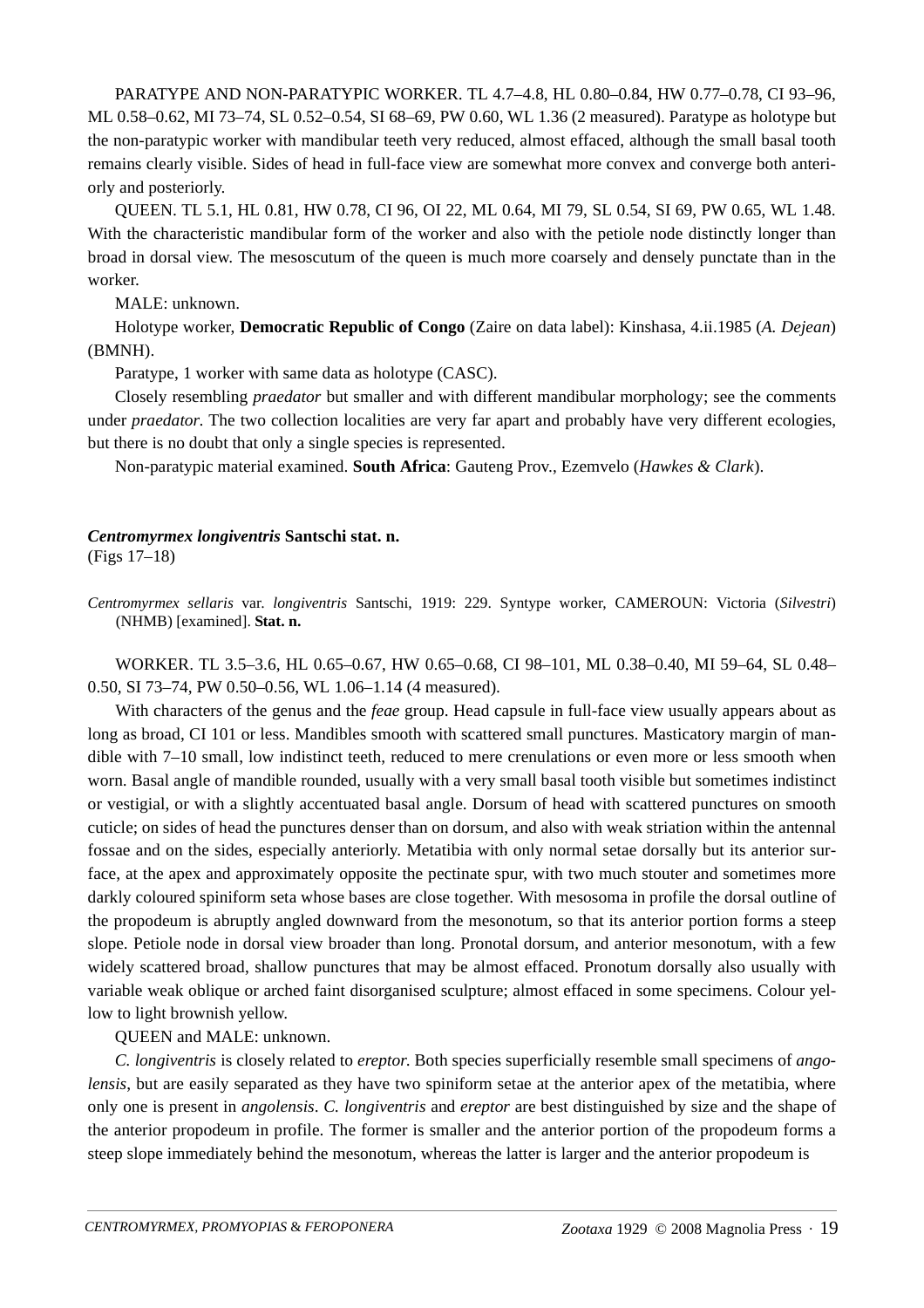

**FIGURES 17–24.** Full face and lateral view of body. Figs 17–18: *Centromyrmex longiventris* worker CASENT0178742; Figs 19–20: *C. praedator* worker CASENT0102928; Figs 21–22: *C. raptor* holotype worker CASENT0066716; Figs 23–24: *C. raptor* paratype queen CASENT0178746.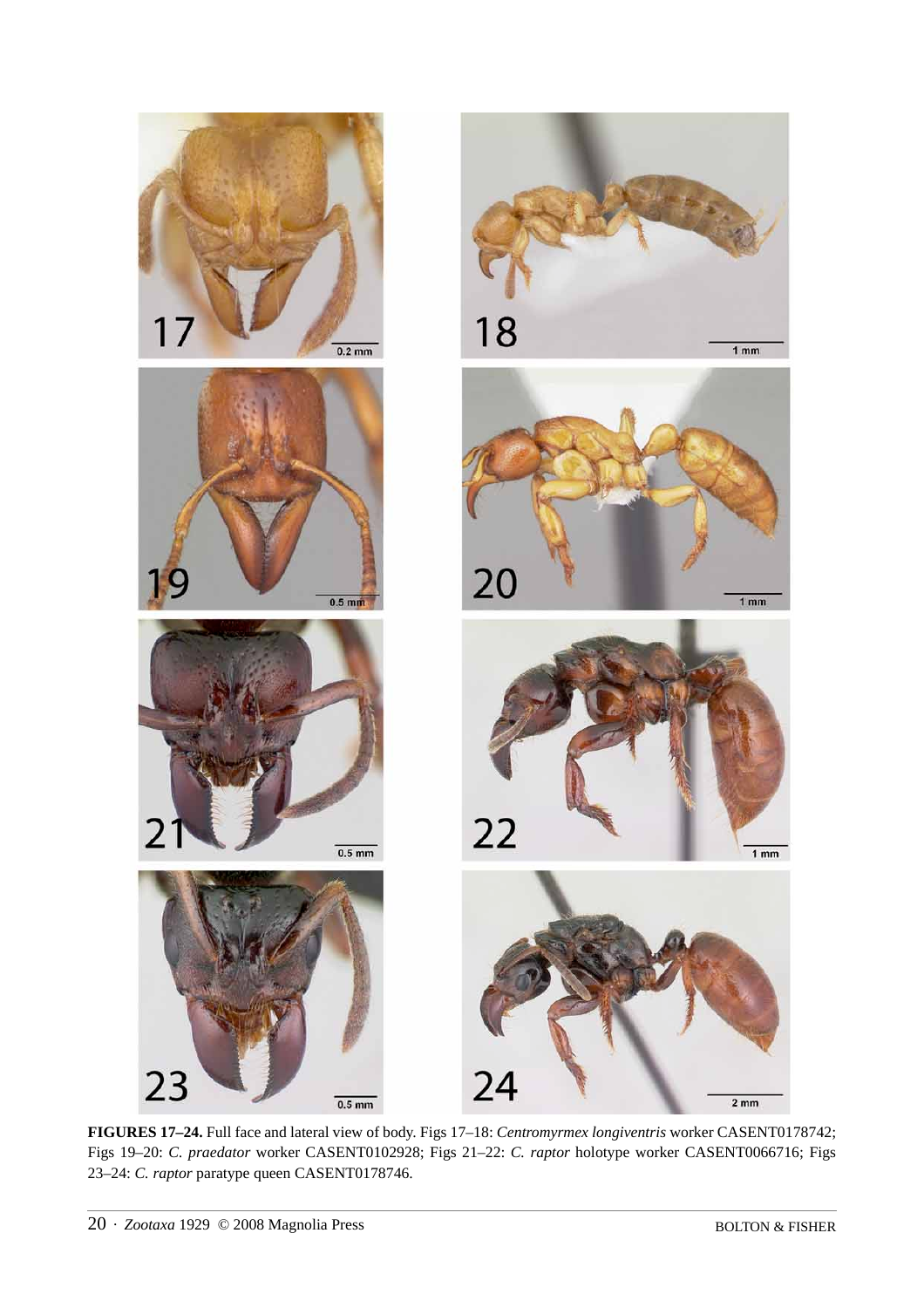only shallowly and gradually sloped from the mesonotum. Only four specimens of this small species are known.

 The name *longiventris* itself is misleading as the gaster here is proportionately no longer than in any other member of the group, but in the syntype examined the gaster is distended, probably from initial storage in alcohol that was too dilute.

Material examined. **Cameroun**: Victoria (*F. Silvestri*); Res. Dja (*K. Yeo*). **Gabon**: Plateau d'Ipassa (*J.A. Barra*).

#### *Centromyrmex praedator* **Bolton & Fisher sp. n.** (Figs 19–20)

HOLOTYPE WORKER. TL 6.4, HL 1.06, HW 0.99, CI 93, ML 0.82, MI 77, SL 0.72, SI 73, PW 0.82, WL 1.90.

With characters of the genus and the *feae* group. Head capsule in full-face view longer than broad, the sides almost straight and approximately parallel. Mandibles smooth with scattered small punctures. Masticatory margin of mandible almost smooth, weakly uneven, the teeth almost entirely effaced. Basal margin of mandible shallowly convex, distinctly shorter than the masticatory margin. Dorsum of head with scattered punctures on smooth cuticle; on sides of head the punctures denser than on dorsum, and also with very weak remnants of punctulate to striolate sculpture within the antennal fossae and anteriorly on the sides. Anterior margination of pronotum thick and bluntly rounded; sides of pronotum not marginate. Dorsal surface of metatibia with 4–5 spiniform setae near the apex and with 3–4 others located more proximally; the most proximal is at about the midlength. Anterior surface of metatibia with about a dozen spiniform setae, most located near the apex but some more basal. Petiole node in dorsal view longer than broad, the node narrow anteriorly and becoming much broader posteriorly. Pronotal dorsum with coarse shallow punctures that are linked by low, broad rugulae. Mesonotal dorsum mostly smooth, with a few widely scattered broad, shallow punctures. Colour yellow to light brownish yellow.

QUEEN and MALE: unknown.

Holotype worker, **Democratic Republic of Congo** (Zaire on data label): Bandundu, Kinzambi For., 25.iii.1985 (*A. Dejean*) (BMNH). [Holotype is damaged: left midleg and right hindleg are absent except for their coxae.]

As only a single specimen is known it is impossible to say whether the almost edentate condition of the mandible is normal or if the teeth have been worn down. The closest relative of *praedator* is *fugator*. They share a similar long petiole node that contrasts strongly to the usual transverse, broad short dorsal shape of *feae* group species, and this makes them immediately recognisable. The two are separated by size and the distinctly different form of their mandibles, as noted in the key and descriptions. Apart from this the metatibia of *praedator* appears to have many more spiniform setae than are seen in *fugator*, but as so little material is available the consistency of this character cannot be tested.

#### *Centromyrmex raptor* **Bolton & Fisher sp. n.**

(Figs 21–24)

HOLOTYPE WORKER. TL 9.6, HL 1.60, HW 1.94, CI 121, ML 1.32, MI 83, SL 1.30, SI 67, PW 1.56, WL 2.96.

With characters of the genus and the *feae* group. Masticatory margin of mandible serially dentate, with 11–12 bluntly triangular low teeth that are all about the same size; distal one-fifth of masticatory margin eden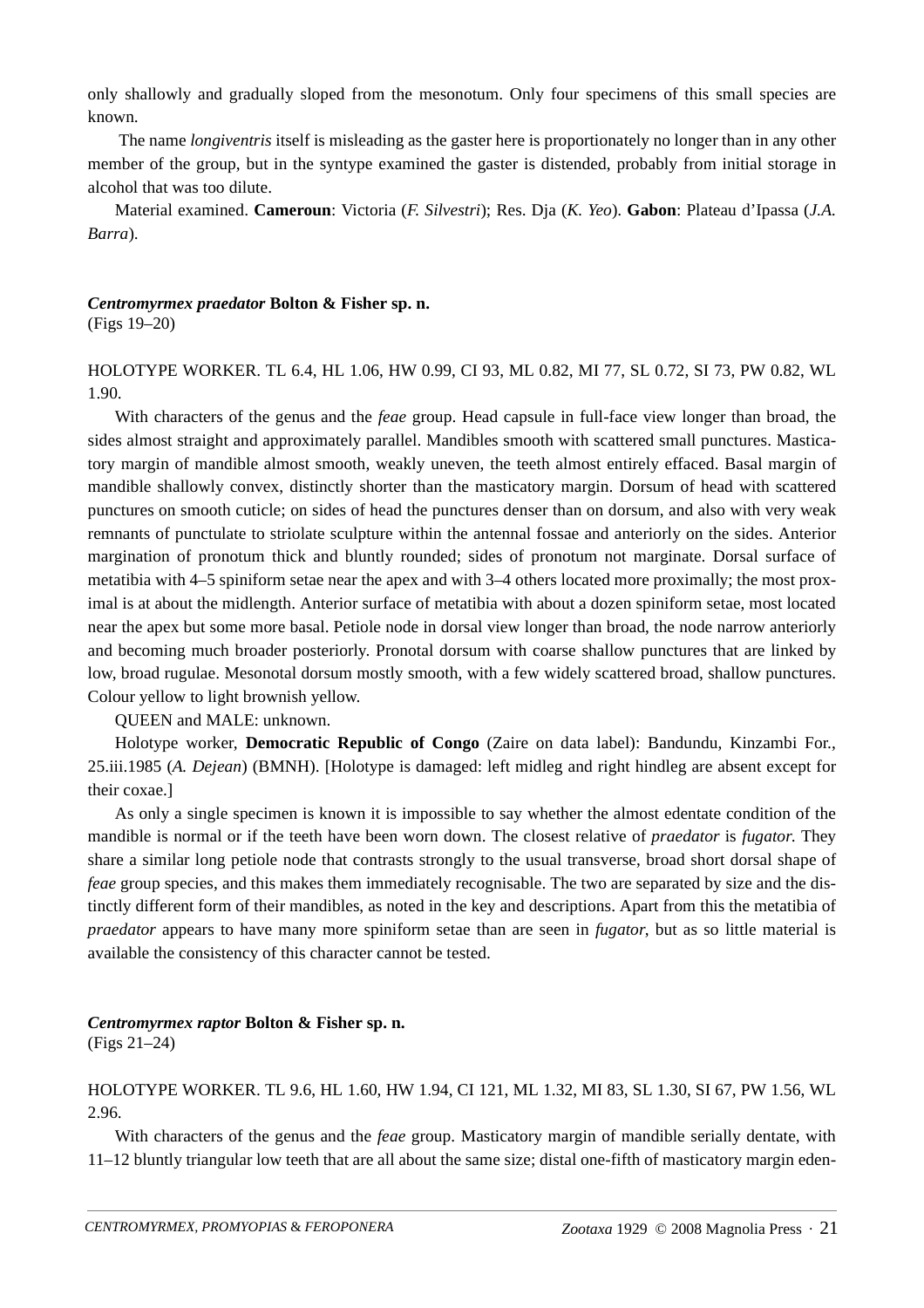tate. Mandibles heavily constructed and large, smooth with scattered small punctures. Head capsule very obviously broader than long in full-face view (range of CI 119–123). Dorsum of head with scattered punctures and with striation around the antennal fossae and on the anterior halves of the sides. Anterodorsal margination of pronotum strongly developed; margination extends around the sides almost to the posterior margin of the sclerite. Pronotal dorsum a flat plateau behind the margination. Mesonotum sharply marginate anteriorly, the margination extends along the sides above the mesopleuron. Sloping anterior portion of propodeum forms a shallow concavity basally, the posterior portion of the propodeum is slightly raised and broadly rounded behind it. Metatibia with darkly coloured spiniform setae on the apical third of the anterior surface, and with similar setae on the apical third of the dorsal surface. Orifice of propodeal spiracle much higher than wide, almost slit-shaped. Petiole node in dorsal view broader than long. Subpetiolar process short, acutely triangular. Petiolar spiracle near mid-height of anterior face of node. Prora extremely feeble, represented only by a pair of short, very low cuticular ridges on the anterior face of the first gastral sternite, on each side below the helcium; the prora hardly discernible in profile. Pronotal dorsum, and anterior mesonotum, with widely scattered broad, shallow punctures upon a weakly shagreenate surface. The mesonotum also shows weak traces of longitudinal sculpture within the marginate area. Colour predominantly mottled dull brownish red, most of dorsal mesosoma and parts of sides infuscated to blackish. Gaster more uniformly coloured and slightly lighter.

PARATYPIC AND NON-PARATYPIC WORKERS. TL 9.8–10.0, HL 1.56–1.68, HW 1.92–2.02, CI 119–123, ML 1.30–1.40, MI 82–84, SL 1.30–1.38, SI 66–69, PW 1.50–1.62, WL 2.88–3.08 (5 measured). Paratypes as holotype but the non-paratypic workers are paler in colour, with a dull yellow gaster and somewhat infuscated mesosoma, especially on the dorsum. Sculpture on the pronotal dorsum and on the mesonotum is similar to the type-series but fainter.

PARATYPE QUEENS. TL 10.2, HL 1.60, HW 1.88, CI 118, OI 24, ML 1.33, MI 83, SL 1.24, SI 66, PW 1.78, WL 3.20. One of the queens has two compound eyes but the other has the right eye present, the left eye entirely absent. Overall, the queens are darker in colour than the workers, the mesosoma being mostly black. The transverse mesopleural suture is conspicuous in both queens but absent from the workers. Queens will run out successfully using the key to workers.

MALE: unknown.

Holotype worker (upper specimen of two on pin, lower specimen is a dealate queen), **Zambia**: Lusaka, Leopard Hill, 12º33.29'S, 30º17.74E, 1300 m., 29.xi.–3.xii.2005, Miombo woodland, BLF#, 13554, CASENT 0066716 (*Fisher et al*.) (CASC).

Paratypes, 1 dealate queen with same data as holotype (lower specimen on pin); 1 worker and 1 alate queen with same data but 13555, CASENT 0066882; 1 worker with same data but 13551, CASENT 0066707 (CASC).

This is the largest Afrotropical member of the genus and its mesosoma the most darkly coloured outside the *bequaerti* group. Its dimensions, and the characters noted in the key, make *raptor* easily recognisable.

Non-paratypic material examined. **Zambia**: Lusaka (*M.G. Bingham*). **Zimbabwe** (Rhodesia on data label): Urungwe Matsikite (*M.G. Bingham*).

#### *Centromyrmex sellaris* **Mayr**

(Figs 25–26)

*Centromyrmex sellaris* Mayr, 1896: 230. Holotype worker, CAMEROUN: no loc. 1891 (*Y. Sjöstedt*) (NHRS) [examined] (see note 1).

*Centromyrmex constanciae* Arnold, 1915: 38, pl. 2, fig. 14. Syntype workers and queen, ZIMBABWE: Bembesi, 24.iii.1913 (BMNH) [worker examined]. **Syn. n.** [Description of male: Arnold, 1926: 199.]

*Centromyrmex arnoldi* Santschi, 1919: 229, figs. a–d. Syntype workers and males, MOZAMBIQUE: Amatongas Forest,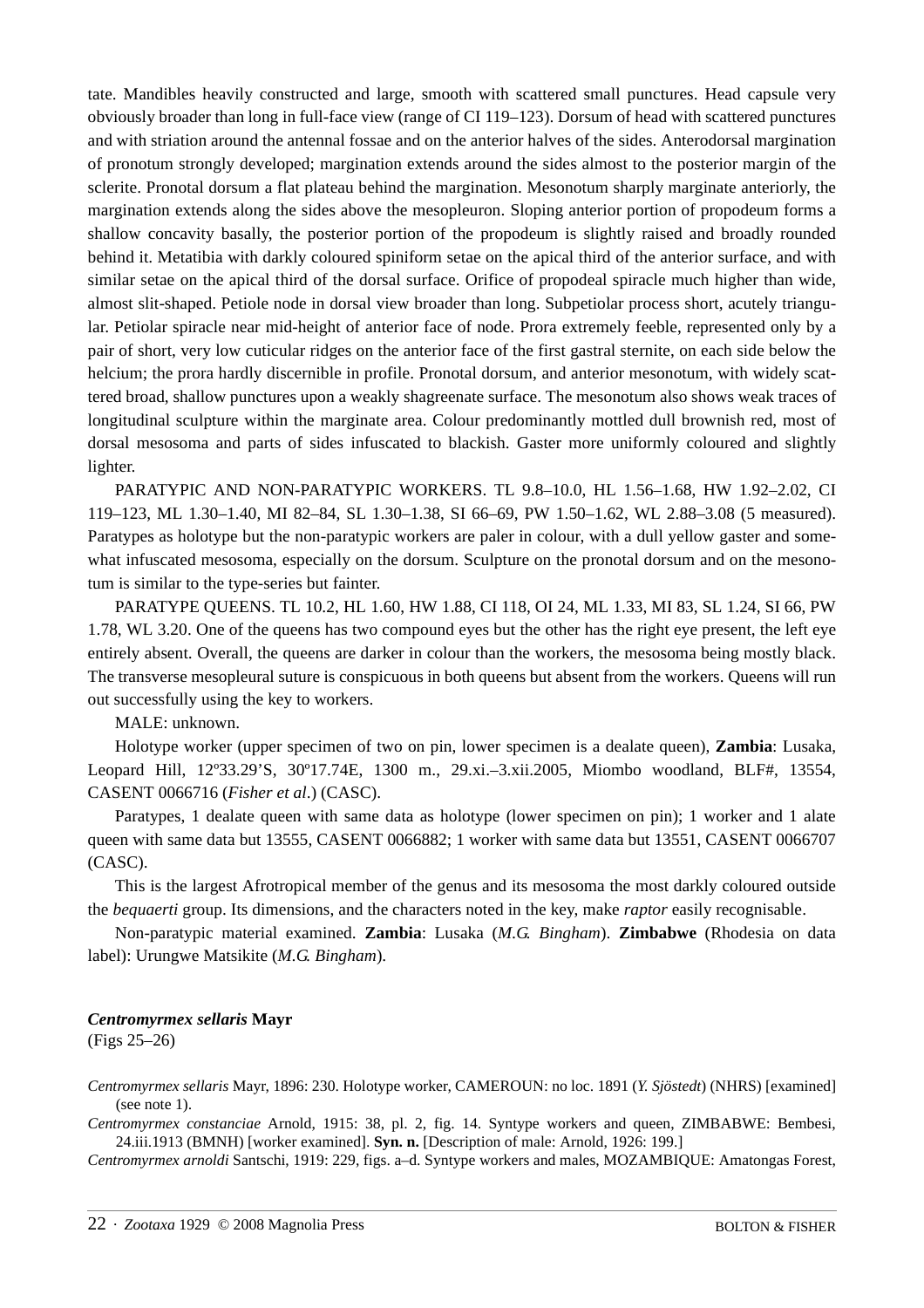ix.1917 (*G. Arnold*) (NHMB) [examined]. [Variety of *constanciae* by Santschi, 1920: 8. Synonymy with *constanciae* by Arnold, 1926: 199 (in text).] **Syn. n.**

*Centromyrmex congolensis* Weber, 1949: 5, figs. 3, 4. Holotype worker, DEMOCRATIC REPUBLIC OF CONGO: Niangara, 1.iii.1948 (*N.A. Weber*) (not in AMNH or MCZC, presumed lost; see note 2). **Syn. n.**

*Centromyrmex arnoldi* r. *guineensis* Bernard, 1953: 186, fig. 1d. Holotype worker, GUINEA: Mt Nimba, Nion, St.22, 700 m., 15.iv.1942 (*Lamotte*) (MNHN) [examined]. **Syn. n.** [Subspecies of *constanciae* by Bolton, 1995: 140.]

#### NOTES.

1 The unique holotype of *sellaris* was discovered by Dr Hege Vårdal in the NHRS collection, still preserved in alcohol after 117 years. The specimen was accompanied by three labels, two of which merely stated "Camerun" and "Sjöstedt" respectively. A larger and more informative label carried the information "Riksmuseets Entomologiska Afdelning. *Centromyrmex sellaris* Mayr n. sp. Typ. Kamerun, 1891. Colleg. Y. Sjöstedt". The holotype has now been mounted upon a standard card point.

2 Although the holotype of *congolensis* appears to have been lost, it is possible that it may still be present but unrecognised in Weber's material, either at AMNH or MCZC. Fortunately, the original description and figures are sufficient to allow identification of the taxon. For these reasons, and because the name is a junior synonym, a neotype has not been designated.

WORKER. TL 4.8–6.1, HL 0.84–0.98, HW 0.90–1.13, CI 108–118, ML 0.58–0.72, MI 68–75, SL 0.64– 0.76, SI 67–73, PW 0.74–0.92, WL 1.54–1.80 (15 measured).

With characters of the genus and the *feae* group. Head capsule in full-face view always appears obviously broader than long, CI 108 or usually more. Mandibles smooth with scattered small punctures. Masticatory margin of mandible with 7–10 small, low blunt teeth that are usually broadly low-triangular but are often reduced to mere crenulations when worn. Basal tooth at basal angle of mandible and usually obvious, only rarely reduced and insignificant. Distal of the basal tooth there is usually a diastema before the next tooth on one or both of the mandibles, but sometimes this is not apparent as a denticle may be present within the diastema on one, or less often both, of the mandibles. Dorsum and sides of head with scattered punctures on smooth cuticle, and also with weak striation within the antennal fossae and on the sides, especially anteriorly. Extent of the striate component is variable. Metatibia with only normal setae dorsally but its anterior surface, at the apex and approximately opposite the pectinate spur, with 2 (3 in a single specimen) much stouter and usually more darkly coloured spiniform setae. Petiole node in dorsal view broader than long. Pronotal dorsum, and anterior mesonotum, with widely scattered broad, shallow punctures that may be almost effaced. Pronotum dorsally also with variable weak oblique or arched faint disorganised sculpture. Colour yellow to light brown.

QUEEN. TL 6.9, HL 1.01, HW 1.12, CI 111, OI 32, ML 0.70, MI 69, SL 0.80, SI 71, PW 1.11, WL 2.00. The queen of this species should run out correctly in the key to workers but care should be taken as the queens of *longiventris* and *ereptor* remain unknown. The form of the mandible described above for the worker is reproduced in the queen caste.

MALE. Known; see under diagnosis of genus.

This species and *angolensis* are the most widely distributed and most commonly encountered species of the *feae* group in Africa. Superficially the two look very similar, but *angolensis* always has a longer, narrower head and only ever has a single stout spiniform seta at the apex of the anterior surface of the metatibia, about opposite the pectinate spur. In addition, the basal mandibular tooth in *angolensis* is generally absent, sometimes vestigially present, but there is never the basal tooth + diastema arrangement that is characteristic of *sellaris*. Care should be taken with this character because of variation in development in *sellaris* but it is usually a good indicator of the species.

 The species referred to as *C. sellaris* in Lévieux (1976, 1983) is correctly identified, as indicated by voucher specimens deposited in MCZC.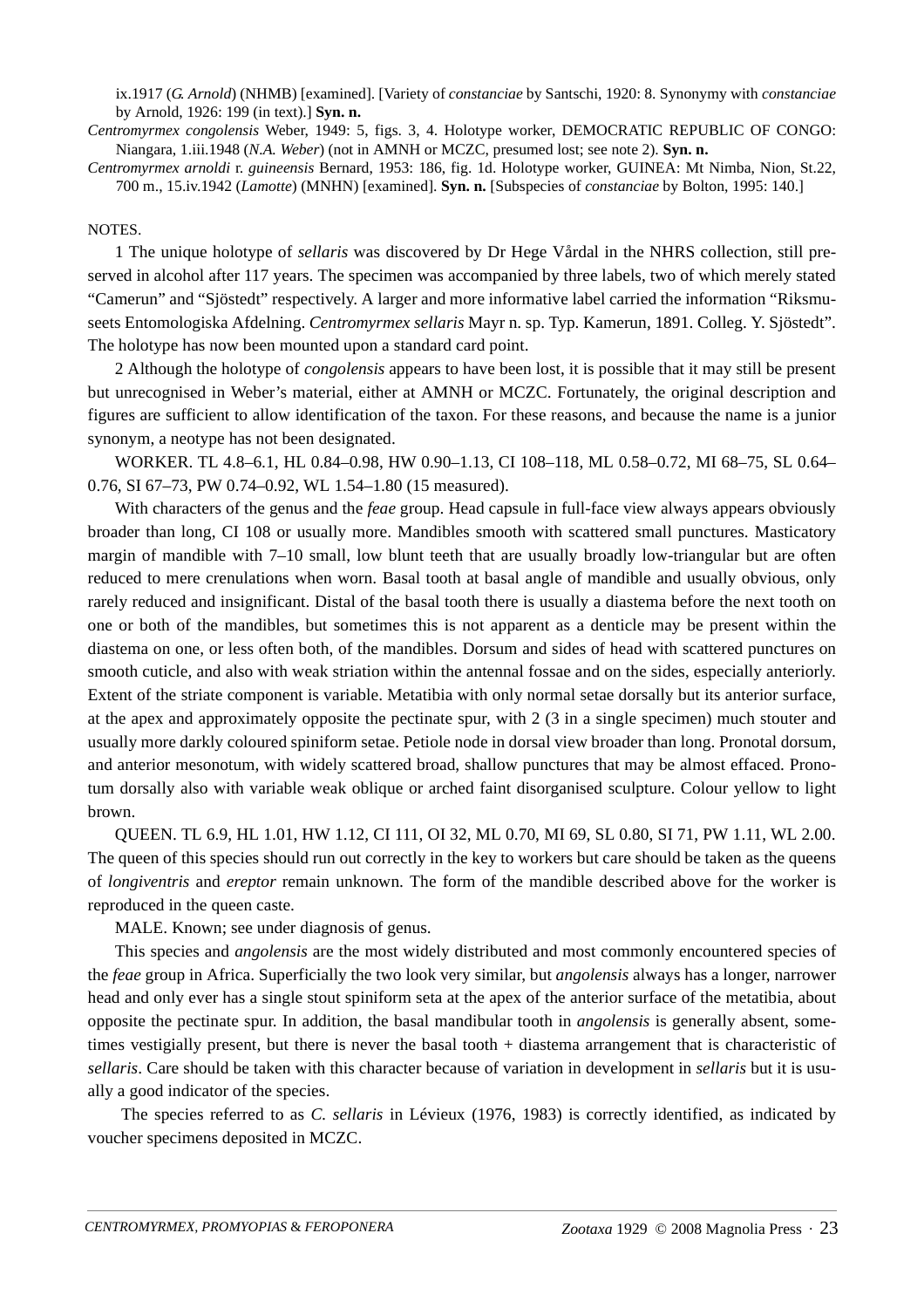

**FIGURES 25–32.** Full face and lateral view of body. Figs 25–26: *Centromyrmex sellaris* worker CASENT0066705; Figs 27–28: *Feroponera ferox* paratype worker CASENT0102994; Figs 29–30: *Promyopias silvestrii* worker CASENT0178751; Figs 31–32: *Promyopias silvestrii* queen CASENT0178752.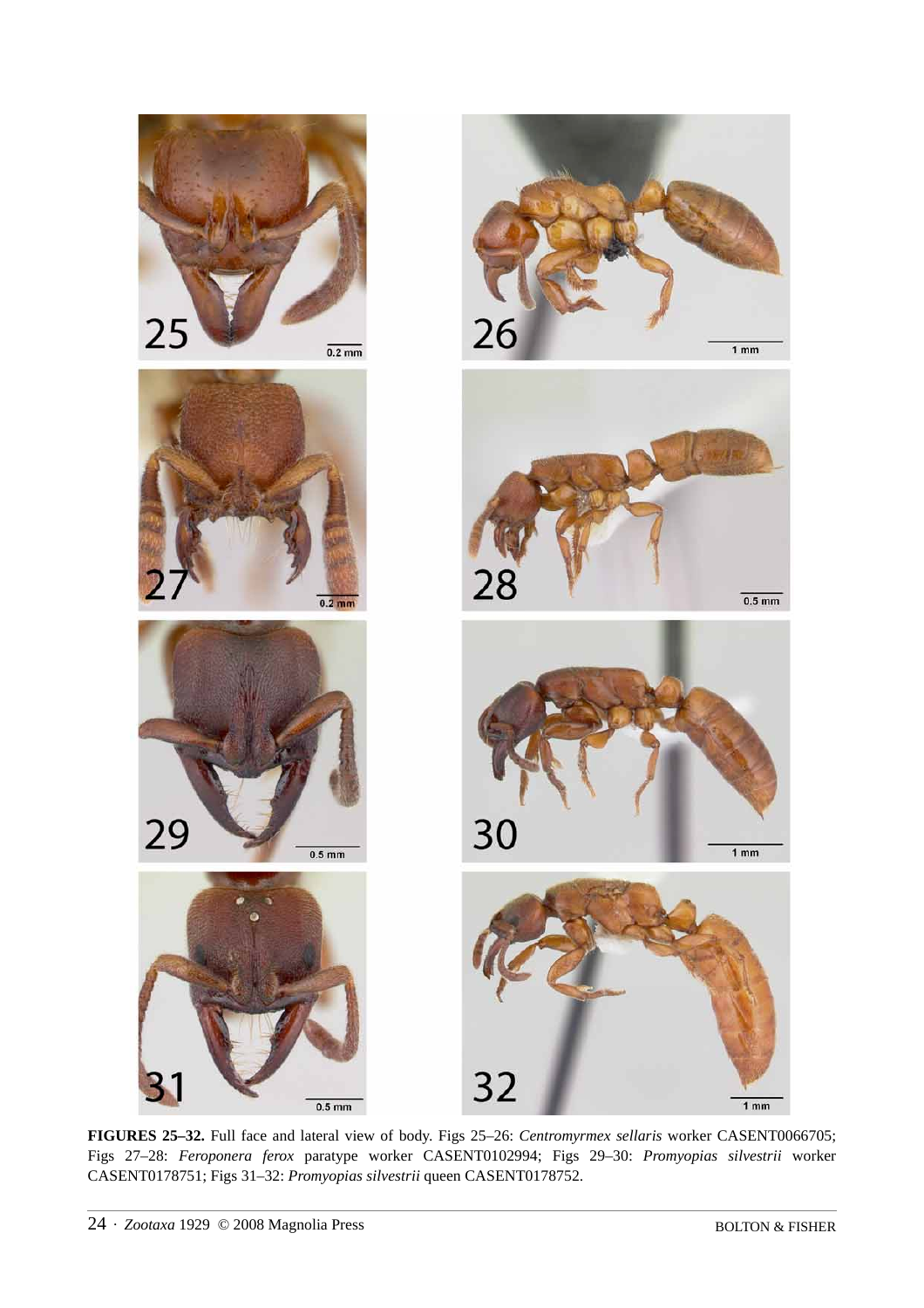From data labels on specimens this species has been discovered in termitaries of the genus *Odontotermes*, but the true range of termite prey is undoubtedly much greater.

Material examined. **Guinea**: Mt Nimba, Nion (*Lamotte*). **Ivory Coast**: Lamto, Toumodi (*J. Lévieux*); Lamto (*K. Yeo*); Oumé, nr Goulikao (*S. Katia*); For. de Teke, Anyama (*T. Diomande*). **Ghana**: Tafo (*D. Leston*); Bunso (*D. Leston*); Kwadaso (*J. Plisko*). **Nigeria**: Gambari (*B. Bolton*); Gambari, CRIN (*B. Taylor*). **Cameroun**: no loc. (*Y. Sjöstedt*). **Gabon**: Prov. Woleu-Ntem, ESE Minvoul (*B.L. Fisher*). **Democratic Republic of Congo**: Mulungu (*F.L. Hendricks*); SW Pweto (*Ross & Leech*). **Uganda**: Iganga (*A. Abera*); SW Gulu (*Ross & Leech*); no loc. (*R.H. Le Pelley*). **Kenya**: Western Prov., Kakamega Forest, Shinyalu (*F. Hita Garcia*). **Mozambique**: Amatongas Forest (*G. Arnold*). **Zambia**: Lusaka, Leopard Hill (*B.L. Fisher*). **Zimbabwe**: Bembesi (*G. Arnold*); Bulawayo (*G. Arnold*); Lonely Mines (*H. Swale*).

#### **II Oriental and Malesian species**

#### *Centromyrmex feae* (Emery)

- *Spalacomyrmex feae* Emery, 1889: 491 (worker). [Combination in *Centromyrmex* by Emery, 1890b: 40 (footnote). Description of queen and male: Forel, 1900: 303; further description of male: Wheeler, 1936: 207. Senior synonym of *Centromyrmex donisthorpei* Menozzi, 1925: 443 (queen): synonymy by Brown, 1955: 103.]
- *Centromyrmex feae* subsp. *ceylonicus* Forel, 1900: 303 (worker and male).

*Centromyrmex feae* subsp. *greeni* Forel, 1901: 325 (worker). [Originally described as *C. greeni*; reduced to subspecies of *feae* by Emery, 1911: 58.]

This is the nominal species of the mostly Afrotropical *C. feae* group, the diagnosis and discussion of which is given above. It is suspected that a close analysis of *feae* and its subspecies will reveal more than one real species concealed under this name.

#### *Centromyrmex hamulatus* **(Karavaiev)**

*Typhloteras hamulatum* Karavaiev, 1925: 129 (worker). [Combination in *Centromyrmex* by Brown, 1953: 8. Description of queen and male: Karavaiev, 1926: 419.]

This is currently the sole member of the *C. hamulatus* group and is quite widespread in the Malesian region. In morphological terms *hamulatus* forms a striking intermediary between the Old World species of the *bequaerti* group and the *feae* group, but it also has several apomorphies of its own.

 i. Characters shared between workers of *hamulatus* and *bequaerti* group: shape of head capsule; close proximity of frontal lobes medially; non-swollen protibiae; lack of hypertrophy of procoxae; lack of pronotal margination; elongate slit-like orifice of propodeal spiracle; presence of spiniform metasternal process.

 ii. Characters shared between workers of *hamulatus* and *feae* group: structure of mandible; dorsal outline shape of mesonotum and propodeum; position of propodeal spiracle; bilaterally compressed propodeal dorsum; petiole anteriorly pedunculate; form of prora; distribution of setae; monomorphic worker caste.

 iii. Characters of *hamulatus* workers not shared by *bequaerti* or *feae* groups: mesotibia with 1 spur; metatibia with 1 spur; subpetiolar process a pair of stout teeth; mesopleuron with a weak transverse sulcus; constriction of second gastral segment strong and conspicuously cross-ribbed.

#### **III Neotropical species**

*Centromyrmex alfaroi* Emery, 1890b: 40 (worker). [Description of queen: Emery, 1906: 115.] *Centromyrmex brachycola* (Roger)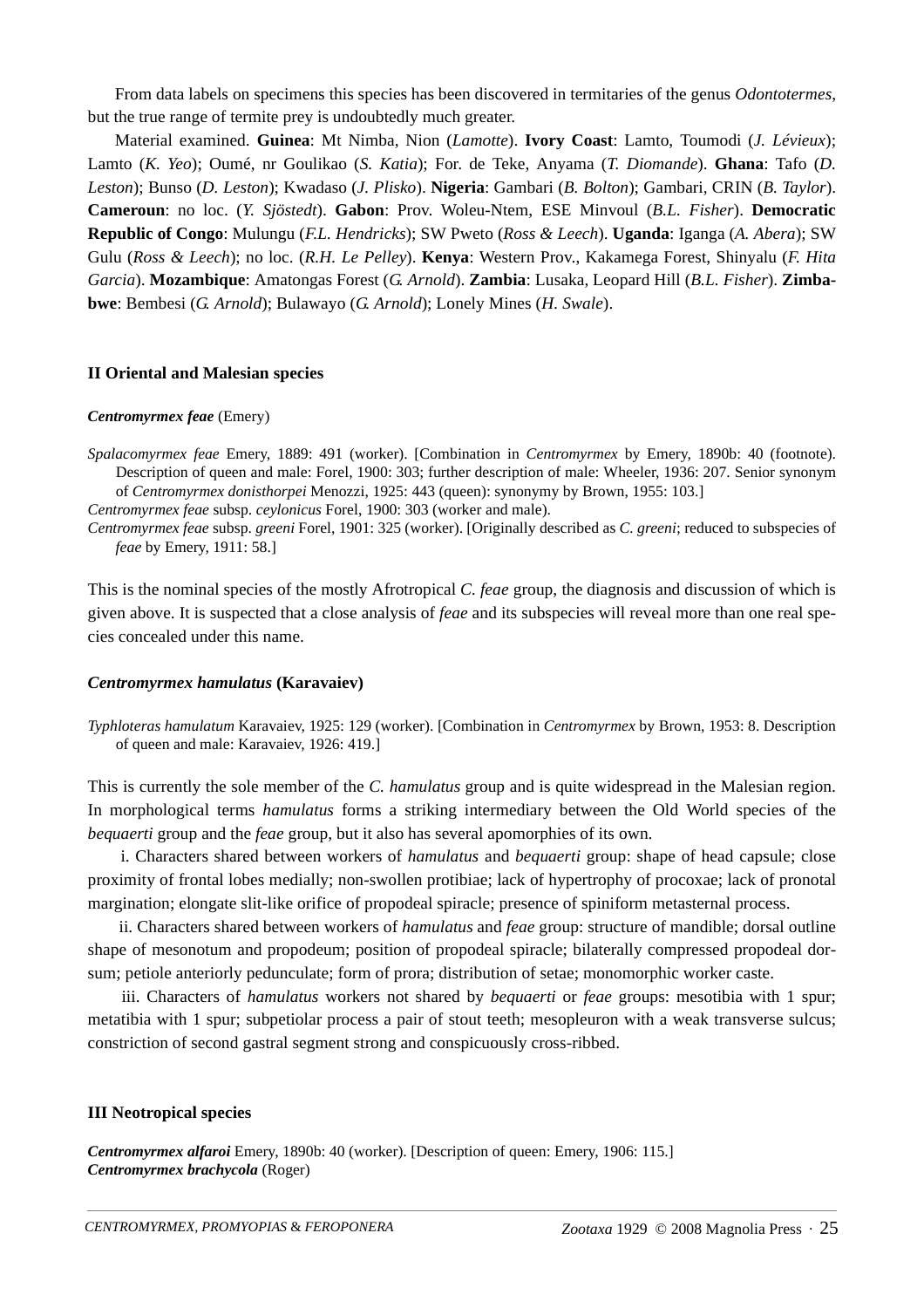*Ponera brachycola* Roger, 1861: 5 (queen). [Combination in *Centromyrmex* by Emery, 1890a: 74. Description of worker: Emery, 1906: 114. Senior synonym of *Centromyrmex bohemanni* Mayr, 1866: 895 (worker) and of *Centromyrmex brachycola* var. *paulina* Forel, 1911: 287 (worker): synonymies by Kempf, 1967: 405.]

*Centromyrmex gigas* Forel, 1911: 287 (worker). [Description of queen: Borgmeier, 1937: 223.]

The Neotropical fauna of *Centromyrmex* was last revised by Kempf (1967), who recognised the three species listed. It seems likely that more species now await description in the main collections of South American ants. The three species are currently regarded as a single group, weakly defined by the characters noted in the key to world groups, above, but further work may modify this arrangement.

 In general the Neotropical species have mandibles shaped as in the *feae* and *hamulatus* groups, without a strongly developed, inflected apical tooth. An acute metasternal process is absent in *alfaroi*, where the structure of that part of the ventral mesosoma closely resembles that of the *feae* group: a pair of low, divergent tumuli. In *brachycola* the metasternal process is represented by a pair of widely separated, posteriorly divergent short crests that are low and triangular. Neither has the spiniform structure seen in the *hamulatus* and *bequaerti* groups. *C. alfaroi*, like *bequaerti* of the Afrotropical region, is known to be polygynous (Delabie, 1995).

#### **Genus** *Feroponera*

#### *Feroponera* **Bolton & Fisher gen. n.**

Type-species: *Feroponera ferox* sp. n., by present designation.

#### DIAGNOSIS OF WORKER

A monotypic Afrotropical genus.

1 Mandible with a basal groove but no basal pit; *cuticle of dorsum with a marked pale patch that is much lighter in colour, adjacent to teeth 4 + 5*.

2 Mandible subtriangular, short and stout (MI 37–38), with 5 teeth: *apical tooth the largest by far, curved and acute, strongly crossing over the opposing mandible at full closure; also at full closure a space is present between the masticatory margins posterior to tooth 3; preapical tooth reduced; third tooth triangular, the largest after the apical; fourth tooth triangular, smaller than third; fifth tooth smaller still; proximal of the fifth tooth the basal angle is abruptly but bluntly rounded*.

3 Palp formula 2,3; apical labial palpomere globular.

4 *Anterior clypeal margin on each side with a broadly triangular tooth that projects anteriorly over the basal margins of the closed mandibles.*

5 Frontal lobes confluent medially; in full-face view their anterior margins overhang the anterior clypeal margin except medially, where a small toothlike clypeal prominence is visible.

6 Mid-dorsal groove of head does not extend posterior of the terminus of the frontal lobes.

7 Eyes absent.

8 Antenna with 12 segments, *with a conspicuous 4-segmented club that is longer than SL.*

9 Pronotum marginate anteriorly, more bluntly so laterally.

10 Metanotal groove absent.

11 Orifice of metapleural gland posterior, near the posteroventral corner of the mesosoma.

12 Metasternal process a pair of separated elongate triangular teeth; metasternal pit located between them.

13 Propodeum unarmed, bilaterally compressed in dorsal view so that the dorsum is much narrower than the mesonotum.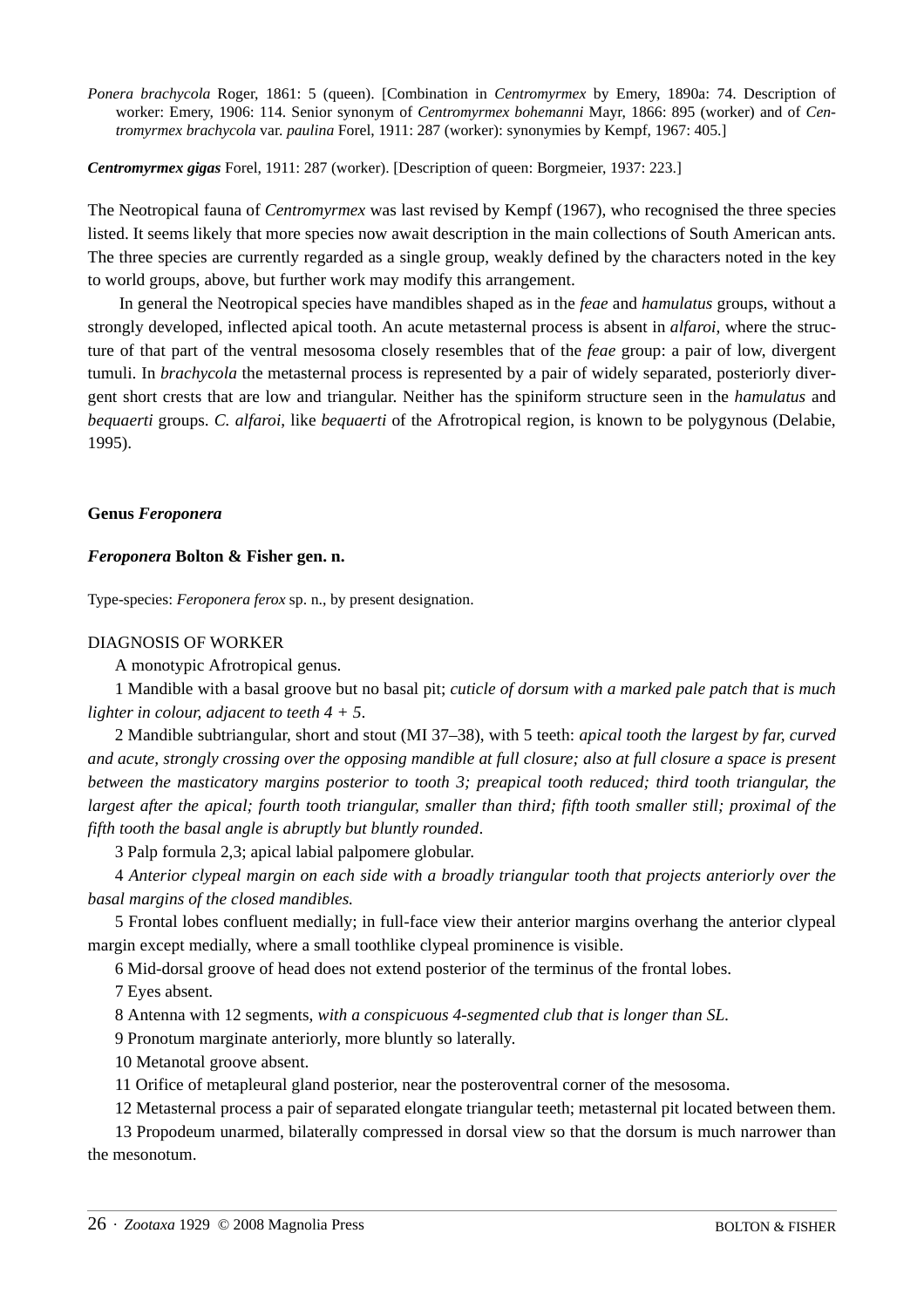14 Propodeal spiracle elliptical, low on the side, almost touching the dorsal margin of the metapleural gland bulla.

15 Propodeal lobes extremely reduced, rounded.

16 Procoxa much larger than mesocoxa and metacoxa.

17 Mesotibia, mesobasitarsus and metabasitarsus with stout spiniform traction setae (none on metatibia).

18 Mesotibia with 2 spurs, both simple.

19 Metatibia with 2 spurs: the anterior simple, the posterior large and broadly pectinate.

20 *Metatibial posterior surface with a slightly depressed broadly oval area of pale, very finely granular, cuticle that extends proximally from the base of the spur and appears to be glandular.*

21 Petiole sessile, without an anterior peduncle; subpetiolar process deep but blunt.

22 Helcium arises just below mid-height of anterior face of first gastral segment.

23 Prora a pair of insignificant ridges that arise on each side of the helcium base and extend weakly around the anteroventral corner of the first gastral sternite; anterior face of sternite between the ridges very feebly concave.

24 Constriction of second gastral segment conspicuous, weakly cross-ribbed.

25 Stridulitrum absent.

## Discussion of worker characters

Apomorphic characters, in *italics* above, include 1 (pale mandibular patch), 2 (dentition), 4, 8 (antennal club) and 20. In some respects *Feroponera* workers are superficially similar to *Promyopias* workers but, as well as the different apomorphic characters of the two, *Feroponera* also differs markedly in characters 3, 5, 6, 15, 18 (mesotibial spurs) and 23. Characters 1–25 together form an inclusive diagnosis that isolates *Feroponera* workers from all other genera in the tribe.

1 A mandibular pale patch is very obvious in all workers. This patch of translucent cuticle on the mandible dorsally covers a much paler internal structure. The colour may be the result of a cavity within the mandible that is lined with paler tissue, or it may be made entirely of lighter internal tissue. The structure may be glandular, but this cannot be determined by light microscopy. The structure appears unique to *Feroponera*, but it should be mentioned that *Centromyrmex secutor* has a flattened area with a distinctly crowded patch of minute punctures in approximately the same position.

2 The form of the mandible and its dentition is unique. When the mandibles are fully closed the section that overlaps the opposite mandible extends to tooth 3. The overall impression is that of a shorter, stouter, much less extreme version of the mandibles exhibited by *Emeryopone*.

3 PF was obtained by dissection of one of the paratypes; the strangely reduced count is almost certainly apomorphic.

4 A similar pair of large clypeal teeth can be seen in the unrelated Neotropical genus *Dinoponera*. In the Afrotropical region *Streblognathus* and *Asphinctopone* have angular or dentate lateral corners to an extensive median clypeal lobe, but these do not correspond to the situation in *Feroponera* where no such lobe is developed.

5 The three genera *Centromyrmex*, *Promyopias* and *Feroponera* form a sequence in which the median clypeus reduces in length and the frontal lobes become progressively closer to the anterior margin.

8 The 4-segmented club is conspicuously much longer than the preceding 7 funicular segments together, and is much longer than the scape.

17 The presence and distribution of spiniform setae is duplicated in *Centromyrmex* and *Promyopias*: see discussion of potential genus group, below.

20 The position and shape of this depressed and apparently glandular area corresponds to that seen in the workers of *Diacamma* and in at least 25 Old World species of *Pachycondyla* (*sensu lato*; the feature does not appear in any New World species that we are aware of), but it is by no means universal even in Old World spe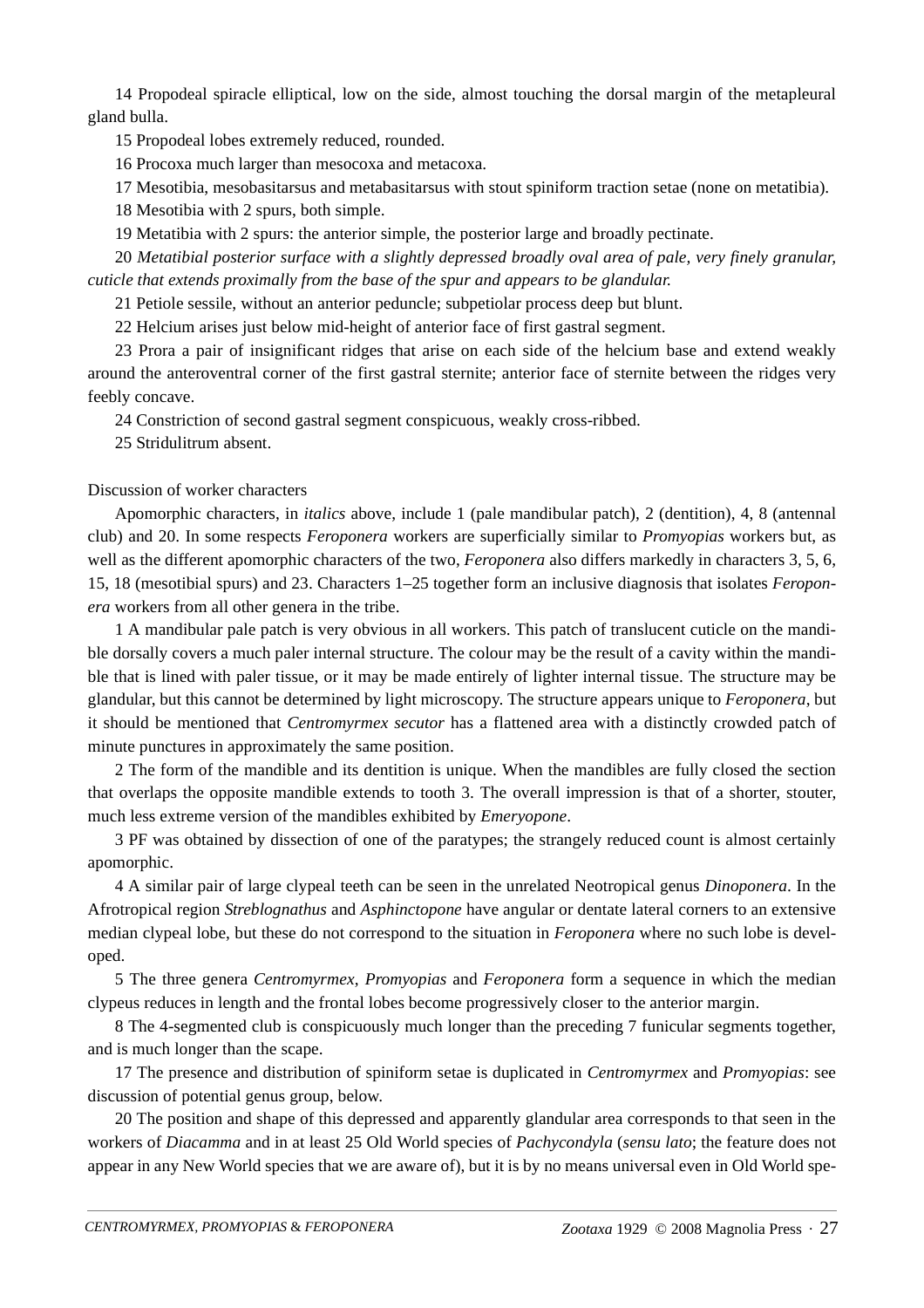cies. We suspect that it is an independent development of this genus.

22 Position of the helcium is similar in *Centromyrmex* and *Promyopias*: see discussion of potential genus group, below.

23 Structure of the prora is basically the same as that seen in the *Centromyrmex feae* group.

#### *Feroponera ferox* **Bolton & Fisher sp. n.**

(Figs 27–28)

### HOLOTYPE WORKER. TL 3.7, HL 0.71, HW 0.63, CI 89, ML 0.27, MI 38, SL 0.38, SI 60, PW 0.43, WL 1.09.

With characters of the genus, and the following. Mandibles smooth with scattered small pits. Frontal lobes divided medially only by a line. The 4 segments of the antennal club are relatively long, together about 0.50 mm., twice as long as funicular segments 1–7 together and distinctly longer than SL. Dorsum of head densely but shallowly irregularly reticulate-rugulose to punctate-rugulose. Dorsal surface of scape with suberect pubescence that is quite dense, but without long, stout setae; leading edge of scape with sparse subdecumbent pubescence only. Dorsum of head with dense pubescence, without standing setae. Pronotal dorsum with shallow poorly defined punctures and also with arched-transverse low rugular sculpture that is best defined at the midline. Sculpture of mesonotal dorsum much reduced from that of pronotum, the propodeal dorsum smooth. PW  $1.95 \times$  the maximum width of the bilaterally compressed propodeal dorsum. Side of mesosoma with superficial fine shagreenate-striolate sculpture, densest on the pronotum; only the katepisternum smooth. Dorsal surface of metatibia without spiniform setae. Petiole node in profile narrowing dorsally, the dorsum extremely feebly convex and the posterodorsal angle more rounded than the anterodorsal. Subpetiolar process an obtusely triangular point. Anterior face of first gastral tergite vertical in profile, forming a distinct angle with the dorsal surface. Gastral tergites  $1-2$  densely punctate, the sculpture fading out on tergites  $3-4$ . Dorsum of pronotum and mesonotum with pubescence; dorsum of propodeum with pubescence reduced but with a few short slender setae present; dorsum of petiole with a few slender setae of varying lengths; gastral tergites with pubescence and also a few longer setae, especially on tergites 4–5.

PARATYPE WORKERS. TL 3.5–3.8, HL 0.67–0.70, HW 0.59–0.62, CI 87–90, ML 0.25–0.27, MI 37– 38, SL 0.36–0.39, SI 61–63, PW 0.43–0.46, WL 1.04–1.10 (4 measured). As holotype.

Holotype worker, **Cameroun**: Ndupe, 25.xi.1990, *Cubitermes* survey (*A. Dejean*) (BMNH).

Paratypes. 4 workers (one dissected) with same data as holotype (BMNH, CASC).

QUEEN and MALE: unknown.

The type-series was recovered from an abandoned termitary of *Cubitermes* and was recorded in Dejean, Durand & Bolton (1996) as "n. sp. (near *silvestrii*)". The termitary was not occupied, and provides no evidence that the species is termitophagous, but the modified condition of the mandibles and clypeus implies that its diet is carnivorous and specialised.

#### **Genus** *Promyopias*

#### *Promyopias* **Santschi gen. rev.**

*Promyopias* Santschi, 1914: 323 [as subgenus of *Myopias* by Forel, 1917: 238; as subgenus of *Pseudoponera* by Wheeler, W.M. 1922: 649. Raised to genus by Emery, 1915: 26; Santschi, 1924: 158. Provisional synonymy with *Centromyrmex* by Brown, 1973: 184; synonymy with *Centromyrmex* by Bolton, 1994: 164.] Type-species: *Myopias (Promyopias) silvestrii* Santschi, 1914: 324, by monotypy. **Gen. rev.**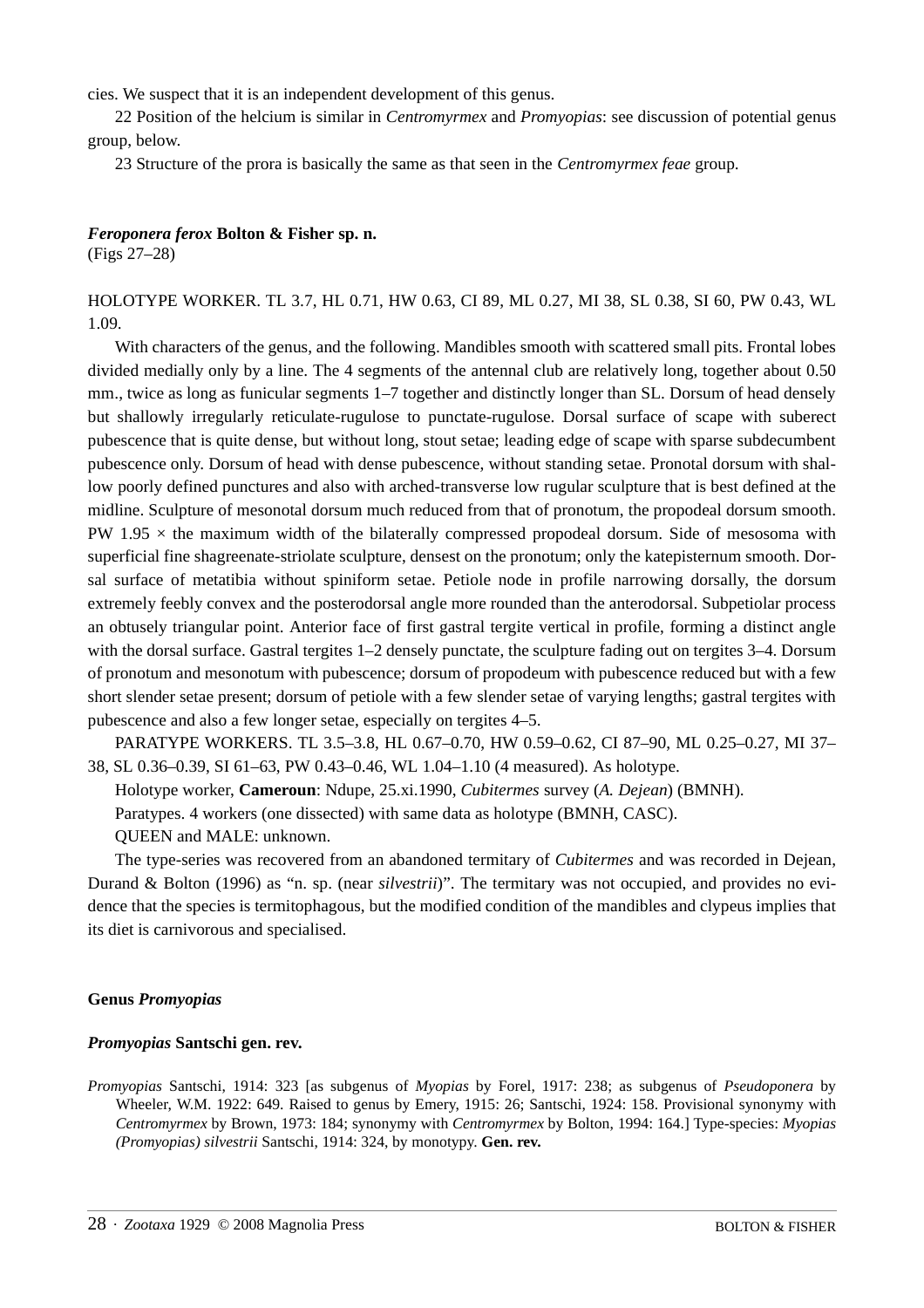#### DIAGNOSIS OF WORKER AND QUEEN (gyne)

A monotypic Afrotropical genus.

1 *Mandible elongate and narrow (MI 55–60 in worker). Apex of mandible armed with a short vertical series of 3–4 small teeth (may be worn and indistinct). Apical half of inner margin of mandible concave. Basal angle of mandible at about the midlength of the inner margin (where a small tooth is present) and proximal of this the long basal margin is shallowly convex.* A weak basal groove present but without a dorsal longitudinal groove and without a basal pit.

2 Palp formula 4,4.

3 Median portion of clypeus projects slightly anteriorly, its anterior margin transverse.

4 *Frontal lobes with their anterior margin close to, but not overhanging, the anterior clypeal margin; in full-face view the distance from the most anterior point of a frontal lobe to the anterior clypeal margin is about equal to the basal width of the scape.*

5 Eyes absent in worker, present in queen.

6 Antenna with 12 segments; scape somewhat dorsoventrally flattened; funiculus gradually incrassate towards the apex but without a strongly differentiated club.

7 Frontal groove on mid-dorsum of head extends far posterior of the terminus of the frontal lobes.

8 Pronotum bluntly and obtusely marginate anteriorly and laterally.

9 Mesopleuron without a transverse suture that divides the sclerite into anepisternum and katepisternum.

10 Metanotal groove (worker only) vestigial to moderately developed in dorsal view; in profile the propodeum continues the line of the mesonotum.

11 Orifice of metapleural gland a posteriorly directed curved slit that is shielded from lateral view by a small lobe of cuticle, the orifice about level with the upper portion of the propodeal lobe.

12 Metasternal process present as a pair of distinctly separated triangular long teeth that are slightly divergent and slightly curved posteriorly; metasternal pit is between the teeth.

13 Propodeum unarmed, weakly bilaterally compressed in dorsal view so that propodeal dorsum is narrower than mesonotum.

14 Propodeal spiracle broadly elliptical, almost round, low on the side and at about the midlength of the sclerite, abutting the metapleural gland bulla.

15 Propodeal lobes bluntly triangular and prominent.

16 Procoxa not hypertrophied but larger than the mesocoxa and metacoxa.

17 Mesotibia, mesobasitarsus and metabasitarsus with strongly sclerotised spiniform traction setae; such setae absent from metatibia.

18 Mesotibia and metatibia each with two spurs, the anterior small and simple, the posterior larger and pectinate.

19 Pretarsal claws small, simple.

20 Petiole in profile without an anterior peduncle.

21 Subpetiolar process low, anterior and roughly broadly triangular.

22 Helcium located close to mid-height on anterior face of the first gastral segment (abdominal segment III).

23 *Prora a longitudinal, thick, bluntly convex crest that extends from just below the helcium almost to the apex of the first gastral sternite.*

24 Girdling constriction between presclerites and postsclerites of second gastral segment present but shallow.

25 Stridulitrum absent.

26 Queen only (dealate). Moderately large eyes and conspicuous ocelli present. Mesosoma with full complement of flight sclerites. Transverse suture absent from mesopleuron (as in worker).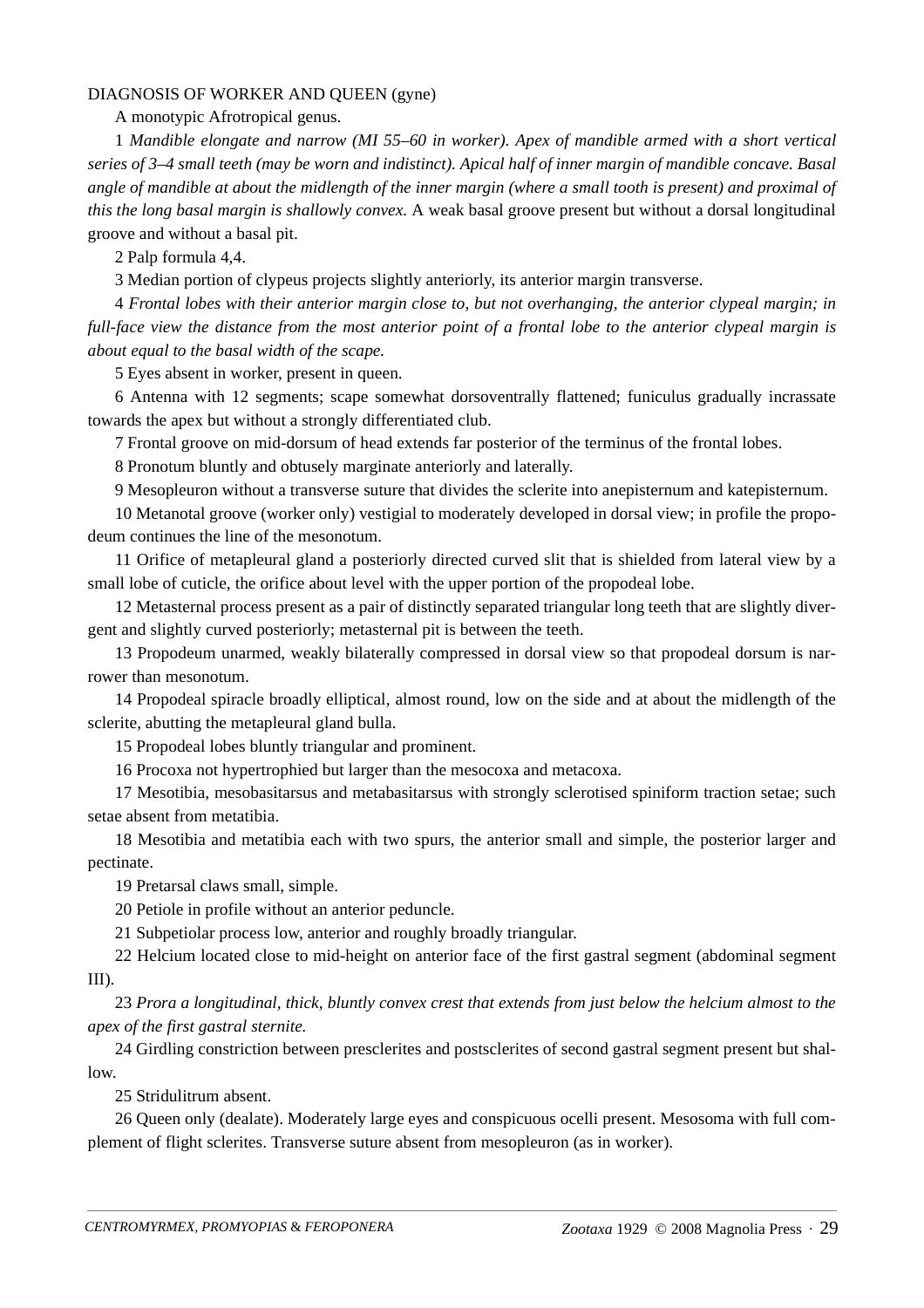Discussion of female characters

Apomorphic characters, in *italics* above, include 1, 4 and 23. Characters 1–25 together form an inclusive diagnosis that isolates *Promyopias* workers and queens from all other genera in the tribe.

1 Elongate narrow mandibles that are linear to curvilinear have evolved independently several times in Ponerini. Often the narrowed mandible is universal in a genus (*e.g. Harpegnathos*, *Odontomachus*, *Anochetus*, *Plectroctena*, *Myopias*, *Boloponera*) but sometimes it is developed in some species groups of a genus but not others (*e.g. Leptogenys stuhlmanni* group and *L*. *maxillosa* group, *Pachycondyla agilis* group). In each case the detailed mandibular morphology, while consistent within a group, differs from that of other groups, which strongly suggests separate evolutions. The structure in *Promyopias* shows equally elongate but discernible basal and apical sections that are still quite distinct as the inner margin of the apical section is concave while the basal section is convex; the detailed structure here is unique.

2 PF 4,4 is the plesiomorphic maximum count for workers and queens in tribe Ponerini (Brown, 1963; Bolton, 2003).

4 In the sequence *Centromyrmex–Promyopias–Feroponera* the anterior margins of the frontal lobes draw closer to the anterior clypeal margin. In the first the anterior margins of the frontal lobes are plesiomorphically well posterior of the anterior clypeal margin, in the second quite close and in the third slightly overhanging the clypeal margin.

5 The loss of eyes in the worker caste but not in queens is also characteristic of *Centromyrmex*: see discussion of potential genus group, below.

6 The scape is broad in dorsal view and somewhat dorsoventrally flattened, but by no means as strongy flattened in its basal half as in *Centromyrmex*.

10 A discernible metanotal groove, that runs uninterruptedly across the entire dorsum of the mesosoma in workers, is variably developed. In two specimens the groove was vestigial, in three moderate and in one quite distinct.

11 Orifice of the metapleural gland is located normally here, close to the posteroventral corner of the mesosoma.

12 A bidentate to bispinose metasternal process is usual in Ponerini.

17 The presence and distribution of spiniform setae is duplicated in *Centromyrmex* and *Feroponera*: see discussion of potential genus group, below.

18 This distribution of tibial spurs is certainly plesiomorphic in Ponerini as a whole; it is the basal condition from which all tibial spur modifications within the tribe have been derived.

22 Position of the helcium is similar in *Centromyrmex* and *Feroponera*: see discussion of potential genus group, below.

23 The development of the prora in *Promyopias* appears unique in Ponerini.

#### Comment

Santschi (1914) initially associated *Promyopias* with *Myopias*, the latter a moderately sized genus (34 described species) widespread in the Oriental, Malesian and Austral regions, because of supposed overall similarities in the form of the mandible and clypeus. It now seems certain that these similarities are the result of convergence through the development of similar predatory behaviours and life styles in the two genera. Major characters of *Myopias* that differentiate it from *Promyopias* include: eyes usually present in worker (absent in one species); scape not flattened; mesonotum sharply defined; spiniform setae entirely absent from middle and hind tibiae and basitarsi; helcium located at base of first gastral segment; posterodorsal margin of helcium with a median emargination; prora an anteroventral tooth; stridulitrum present.

 During its history *Promyopias* has been regarded as a separate genus or as a subgenus of two other ponerine genera. The provisional synonymy of *Promyopias* with *Centromyrmex* proposed by Brown (1973) and accepted by Bolton (1994, 2003) was based on the presence and distribution of spiniform setae on the legs. It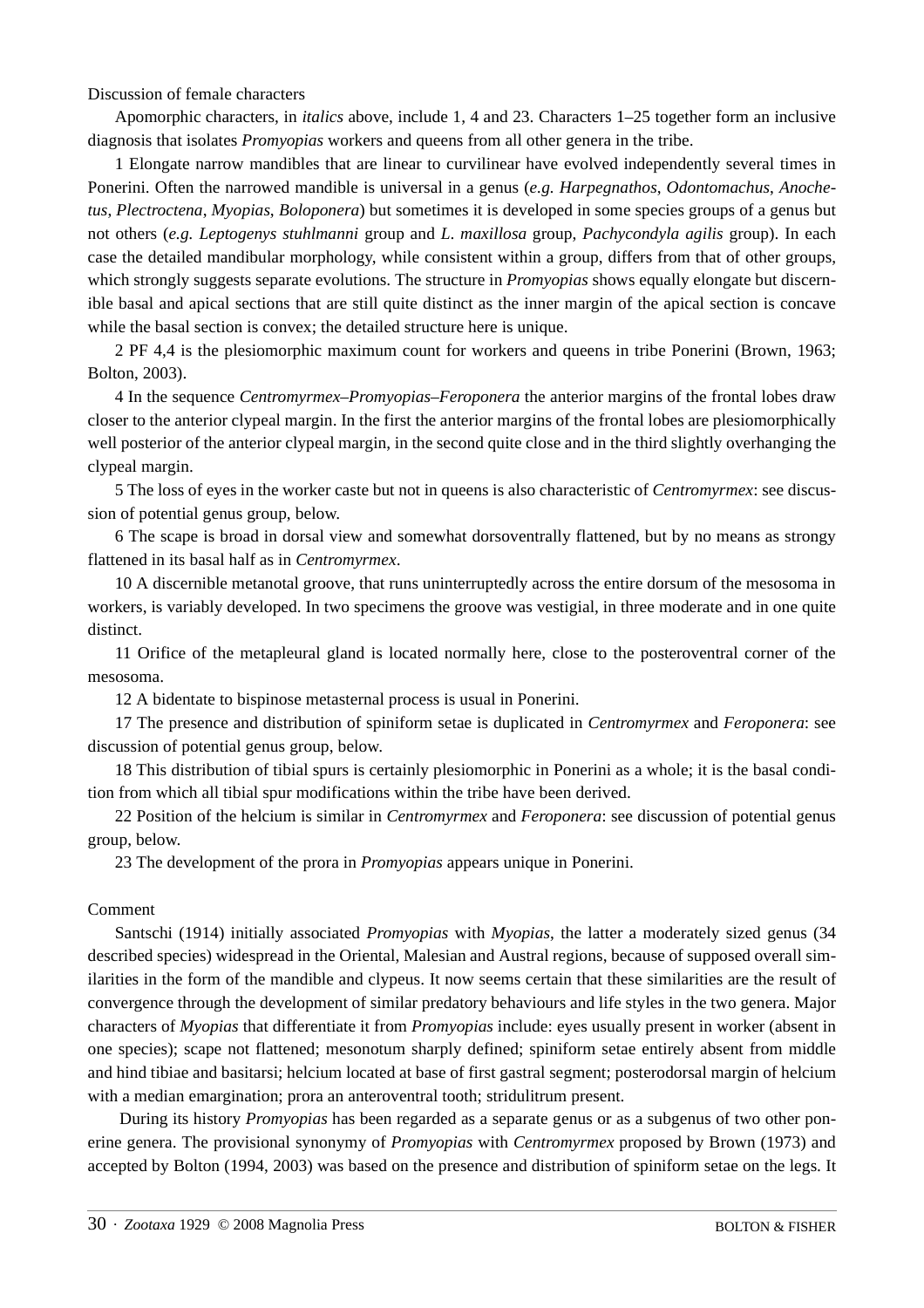is now apparent that this decision was incorrect and *Promyopias* is formally reinstated at genus-rank here.

#### **Synonymic synopsis of species**

*silvestrii* (Santschi, 1914) **comb. rev.** *= asili* (Crawley, 1916)

# *Promyopias silvestrii* **(Santschi) comb. rev.**

(Figs 29–32)

*Myopias (Promyopias) silvestrii* Santschi, 1914: 324, fig. 10. Syntype workers, GUINEA: Mamou, 24.viii.1913 (*F. Silvestri*) (NHMB) [examined]. [Combination in *Promyopias* by Emery, 1915: 26; in *Pseudoponera (Promyopias*) by Wheeler, W.M. 1922: 779; in *Promyopias* by Brown, 1963: 10; in *Centromyrmex* by Bolton, 1995: 140.] **Comb. rev.** *Promyopias asili* Crawley, 1916: 30, fig. Holotype queen, MALAWI: Mlanje, 15.xi.1913 (*S.A. Neave*) (BMNH) [examined]. [Combination in *Pseudoponera* (*Promyopias*) by Wheeler, W.M. 1922: 779. Synonymy with *silvestrii* by Brown, 1963: 10.]

WORKER. TL 6.0–6.3, HL 1.05–1.16, HW 1.00–1.12, CI 95–99, ML 0.62–0.68, MI 55–61, SL 0.62–0.64, SI 57–62, PW 0.74–0.86, WL 1.78–1.90 (5 measured).

With characters of the genus and the following. Dorsum of head densely punctulate-costulate, the sculpture stops near the posterior margin so that the occipital surface is mostly smooth and shining. Ventral surface of head longitudinally striolate and with scattered small punctures. Head capsule deep, in profile the maximum depth about  $0.75 \times$  HL. Scapes and cephalic dorsum with dense long pubescence that may be elevated, but without long setae such as are present on the clypeus and inner mandibular margins. Pronotum bluntly and obtusely marginate anteriorly and laterally. Metanotal groove vestigial to distinct across the dorsum, not impressed in profile. Pronotal dorsum broadly and densely punctate except for the median strip, which is smooth. Punctate sculpture on mesonotum weaker and more widely spaced than on pronotum; on propodeal dorsum the punctures weaker still, very sparse and almost effaced posteriorly. Sides of mesosoma finely striolate everywhere, or at most with posterior portion of mesopleuron smooth. PW about  $1.85 \times$  the maximum width of the propodeal dorsum. Gastral tergites with scattered small punctures. Dorsal surfaces of body with conspicuous pubescence or very short standing hairs everywhere. Occasionally one or two longer setae may occur on the petiole and gastral tergites 1–3, but long conspicuous setae are mostly confined to the apical gastral segment and the gastral sternites.

QUEEN. TL 7.6, HL 1.14, HW 1.17, CI 103, OI 21, ML 0.72, MI 63, SL 0.68, SI 58, PW 0.97, WL 2.32. All main morphological characters of the worker are duplicated in the queen caste; see under diagnosis of the genus.

MALE: unknown.

An uncommon but widely distributed species. Its diet, presumably termites but not actually demonstrated, may be more restricted or specialised than in *Centromyrmex*. The morphology of the mandible is unique and immediately identifies *silvestrii*.

Material examined. **Guinea**: Mamou (*F. Silvestri*). **Ivory Coast**: For. de Teke, Anyama (*T. Diomande*); Lamto, Toumodi (*J. Lévieux*); Goudi (*J. Lévieux*). **Cameroun**: Prov. Sud-Ouest, Bimbia Forest, ESE Limbe (*B.L. Fisher*). **Angola**: S. Rob't Williams (*Ross & Lorenzen*). **Malawi**: Mlanje (*S.A. Neave*)

#### **Appendix 1. Is there a** *Centromyrmex* **genus group?**

The three characters discussed below may diagnose a *Centromyrmex* genus group within tribe Ponerini (*sensu*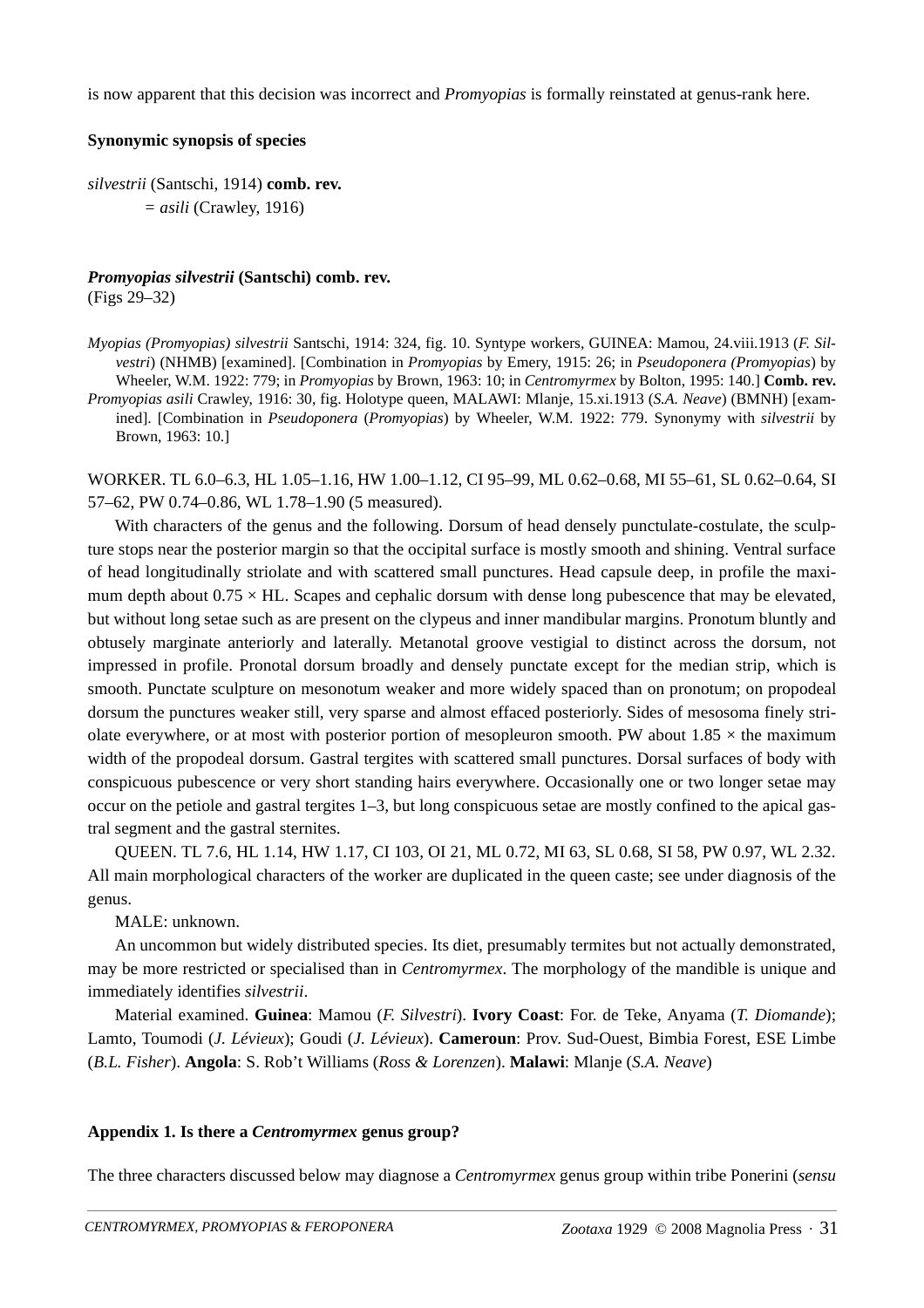Bolton, 2003), which contains the three genera *Centromyrmex*, *Promyopias* and *Feroponera*. At present none of these characters have been proven to be synapomorphies or independently evolved, but they are universal in these genera. The status of the characters must await a more comprehensive survey of the entire tribe.

1 Presence of strongly sclerotised, stoutly spiniform traction setae on the metabasitarsus in workers and queens.

Only these three genera in Ponerini have stout spiniform traction setae on the metabasitarsus in the female castes. Similar setae, usually more strongly developed, are also universal on the mesotibia and mesobasitarsus of all three genera. Elsewhere in the tribe such setae also occur on the mesotibia, and sometimes also the mesobasitarsus in *Cryptopone*, though they are never as strongly developed; and on the mesotibia of a single species of the *Plectroctena* genus group, *Psalidomyrmex foveolatus*. However, none of these exhibit such setae on the metabasitarsus.

*Ps. foveolatus* acquired mesotibial spiniform setae independently, as the *Plectroctena* genus group (*Plectroctena* (16 species), *Loboponera* (9 species) and *Psalidomyrmex* (6 species)) has a unique set of apomorphies (Bolton & Brown, 2002) not exhibited by the *Centromyrmex* group. No other member of the *Plectroctena* group has spiniform traction setae on any of the legs.

 In *Cryptopone* (22 species) the traction setae are more feebly developed, are restricted to the mid-leg (usually just to the mesotibia), and are always absent from the metabasitarsus. In addition, *Cryptopone* species differ from the genera treated here as all have a basal mandibular pit present and a palp formula of 2,2 at maximum (Brown, 1963). It therefore seems reasonable to assume that spiniform traction setae evolved independently in *Cryptopone*.

2 Helcium projects from near midheight of anterior face of first gastral segment in workers and queens.

In Ponerini the helcium is usually attached very low on the anterior face of the first gastral segment, and the first gastal tergite forms a relatively long vertical face above it. Exceptions to this, in addition to the *Centromyrmex* group, where the helcium is relatively high and the anterior face of the first gastral tergite is shortened, occur in *Harpegnathos*, various *Cryptopone* species and the monotypic genera *Dolioponera* and *Boloponera*. Fisher (2006) speculates that the last two together may constitute the sister-group of the *Plectroctena* group of genera. *Harpegnathos*, based on its unique morphology, cannot be considered as close to *Centromyrmex* and its allies. *Cryptopone*, despite its differences from the potential group under discussion here, may be related but the possibility awaits investigation.

3 Eyes absent in worker caste.

The absence of eyes in the worker caste may be a synapomorphy of the group. In most genera of Ponerini eyes are usually present, even if often very reduced, but there are some where eyes are absent in some species but present in others (*e.g. Hypoponera*, *Plectroctena*, *Cryptopone, Pachycondyla, Myopias*), and in *Dolioponera* larger workers have eyes while smaller ones are eyeless (Fisher, 2006). Loss of eyes may therefore be apomorphic within species, in individual species in a genus, or in a group of species within a genus, but it is worth noting that universal loss appears only to have happened in the three genera revised here.

#### **Appendix 2. Revised key to genera of Afrotropical Ponerinae (workers)**

This key is based on that of Bolton (1994). It includes genera newly described since that date but excludes former genera of Ponerinae that have more recently been dispersed to different subfamilies (Bolton, 2003; Ward, 2007).

- 1 Mandible long and linear, in full-face view inserted in the middle of the anterior margin of the head ......2
- Mandible linear to triangular, in full-face view inserted at the anterolateral corner of the head.................3
- 2 Nuchal carina (separating dorsal from posterior surfaces of head) converging in a V at the midline, and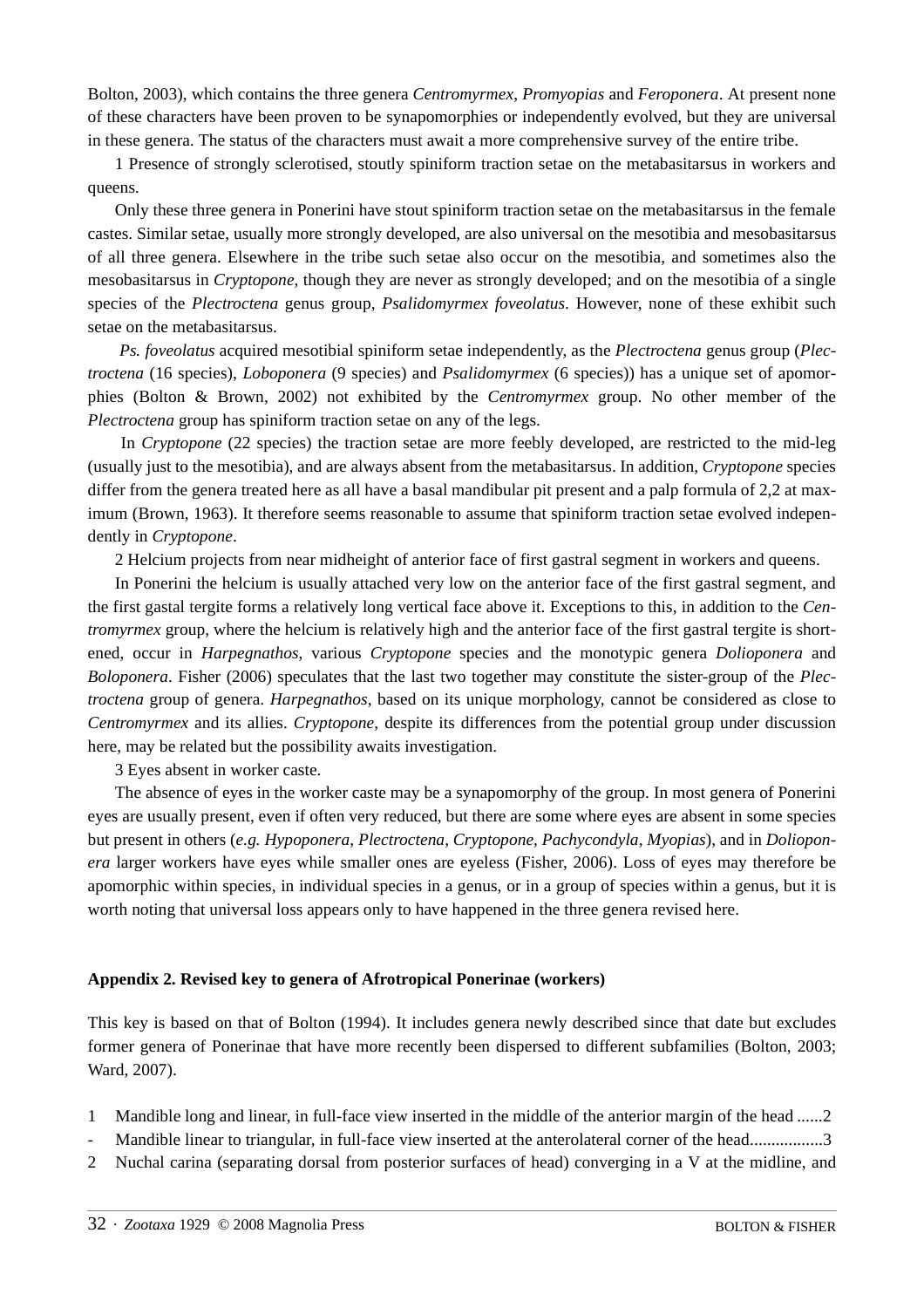also receiving a pair of prominent dark posterior apophyseal lines that converge to form the sharp mediandorsal groove of the vertex. Dorsalmost tooth of apical mandibular series truncated *......... Odontomachus*

- Nuchal carina forming a broad, uninterrupted curve across the posterodorsal extremity of the head; posterior surface without paired dark apophyseal lines; on vertex the median groove absent or ill-defined and shallow. Dorsalmost tooth of apical mandibular series acute. *.....................................................Anochetus*
- 3 Dorsal (outer) surface of mesobasitarsus and metabasitarsus equipped with strongly sclerotised spiniform or peg-like setae; slender ordinary setae usually also present ....................................................................4
- Dorsal (outer) surface of mesobasitarsus and metabasitarsus without setae or only with slender ordinary setae, without strongly sclerotised spiniform or peg-like setae...................................................................6
- 4 Mandible elongate and narrow, subfalcate. Apex of mandible armed with a short vertical series of 3 4 small teeth. Apical half of inner margin of mandible concave; elongate basal margin shallowly convex. Prora a longitudinal, thick, bluntly convex crest that extends from just below the helcium almost to the apex of the first gastral sternite. Labial palp with 4 segments*................................................... Promyopias*
- Mandible triangular to elongate-triangular; apex of mandible without a short vertical series of 3 4 small teeth. Prora a transverse plate or a pair of weak longitudinal ridges on anterior face of first gastral sternite. Labial palp with 3 segments ........................................................................................................................5
- 5 Antennal funiculus gradually incrassate but without a distinct apical club. Anterior clypeal margin without teeth that overhang the base of the mandible. Maxillary palp with 4 segments. Orifice of metapleural gland lateral and relatively high on side, inconspicuous. Posterior surface of metatibia without a depressed area of pale cuticle above the spur*.........................................................................................Centromyrmex*
- Antennal funiculus with a distinct 4-segmented apical club. Anterior clypeal margin with a strong triangular tooth on each side that projects over the base of the mandible. Maxillary palp with 2 segments. Orifice of metapleural gland near posteroventral corner of mesosoma. Posterior surface of metatibia with a depressed area of pale cuticle above the spur*.............................................................................Feroponera*
- 6 Ventral apex of metatibia, when viewed from in front with the metafemur at right-angles to the body, with a single large pectinate spur; without a second smaller spur in front of the pectinate main spur in the direction of observation .......................................................................................................................................7
- Ventral apex of metatibia, when viewed from in front with the metafemur at right-angles to the body, with two spurs, consisting of a large pectinate spur and a second smaller spur which is in front of the pectinate main spur in the direction of observation ..................................................................................................15

7 Mandible elongate, linear and weakly curved, the inner margin with 0-2 blunt teeth ................................8

Mandible triangular to elongate-triangular, the apical (masticatory) margin sometimes edentate but usually with several to many teeth ....................................................................................................................9

8 Mandibular articulation associated with a marked semicircular excavation of the dorsal anterior margin of the head. Mandible with a longitudinal groove on the inner half of the dorsal surface *........... Plectroctena* - Mandibular articulation not associated with a semicircular excavation of the dorsal anterior margin of the

head. Mandible without a longitudinal groove on the inner half of the dorsal surface *.............Boloponera* 9 Basal portion of mandible with a distinct circular or near-circular pit or fovea dorsolaterally..*Cryptopone*

- Basal portion of mandible without a dorsolateral pit or fovea ..................................................................10 10 Gaster in profile and in dorsal view with a distinct impression between the presclerites and postsclerites of the second segment that appears as a girdling constriction of the gaster ..................................................11

- Gaster in profile and in dorsal view without an impression between the presclerites and postsclerites of the second segment; gaster without a girdling constriction*.........................................................Asphinctopone*
- 11 Mandible elongate-falcate, with an extremely long apical tooth so that the tips cross over at rest. Apical (masticatory) margin edentate or crenulate. Labrum prominent, in dorsal view projecting beyond the anterior clypeal margin as a striated lobe. Palp formula 3,4 *.......................................................Psalidomyrmex*
- Mandible short and triangular, lacking an extremely long apical tooth. Apical (masticatory) margin multi-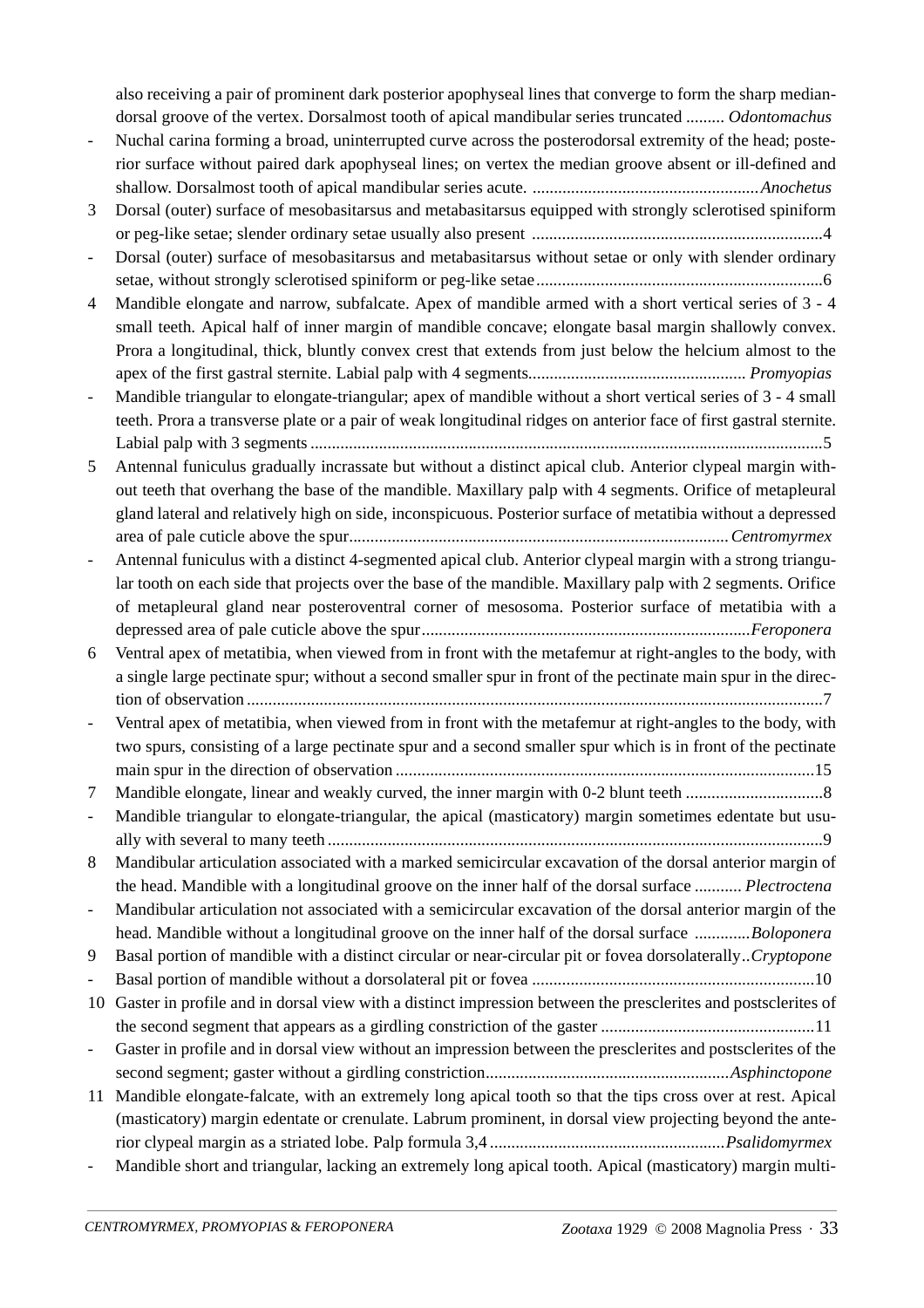dentate. Labrum does not project beyond clypeus as a striated lobe in dorsal view. Palp formula 2,2 or less

...................................................................................................................................................................12

- 12 Metafemur mid-dorsally with a longitudinal groove on the basal half. Second gastral segment with dorsum vaulted, strongly arched and downcurved posteriorly. Sternite of second gastral segment much reduced and with a bluntly U-shaped outline in profile, much smaller than the tergite*............ Loboponera*
- Metafemur mid-dorsally without a longitudinal groove on the basal half. Second gastral segment with dorsum not vaulted, not arched and strongly downcurved posteriorly. Sternite of second gastral segment longitudinal, without a bluntly U-shaped outline in profile, only slightly smaller than the tergite...........13
- 13 Petiole in profile subcylindrical, long and low, without an erect scale or node. Prora absent from first gastral sternite below helcium. Postsclerites of second gastral segment (posterior to gastral constriction) cylindrical, in profile very much longer than high and much longer than the first segment*.... Dolioponera*
- Petiole in profile with an erect scale or node. Prora present on first gastral sternite below helcium. Postsclerites of second gastral segment (posterior to gastral constriction) not cylindrical, in profile as high as long or nearly so and at most only slightly longer than the first segment.............................................14

14 Subpetiolar process in profile with an acute angle posteroventrally and with a fenestra or thin spot anteriorly which is translucent*....................................................................................................................Ponera*

Subpetiolar process in profile a simple lobe, without an acute posteroventral angle and lacking an anterior fenestra or thin spot *...................................................................................................................Hypoponera*

15 Pretarsal claws of middle and hind legs armed on the inner curvature with a tooth, either close to the midlength or near the base, or the entire inner curvature dentate to pectinate ..........................................16

- Pretarsal claws of middle and hind legs simple, the inner curvature without a tooth medially or near the base, never dentate or pectinate .................................................................................................................18
- 16 Pretarsal claws of middle and hind legs pectinate or with 1-3 small teeth behind the apex. If only one preapical tooth present on claw, then mandible with only 1-3 teeth and clypeus with a sharp median longitudinal carina *.................................................................................................................... Leptogenys* (part)
- Pretarsal claws of middle and hind legs never pectinate, the claws always with only a single preapical tooth. Mandible usually with more than three teeth but may be edentate, in which case the clypeus lacks a median longitudinal carina ........................................................................................................................17
- 17 Helcium located approximately at midheight on the front of the first gastral segment so that the first gastral segment does not have a long vertical anterior face in profile. Mesotibia and metatibia each with two pectinate spurs. Sculpture of fine. dense shagreening universal, with associated larger punctures. Eyes never positioned well behind the midlength of the sides of the head*......................................... Platythyrea*
- Helcium located very low on the front of the first gastral segment so that the first gastral segment has a long vertical anterior face in profile. Mesotibia and metatibia each with one large pectinate spur and one small, simple spur. Sculpture usually not of universal fine dense shagreening with associated larger punctures, but if present then the eyes are positioned a considerable distance behind the midlength of the sides of the head*.....................................................................................................................Pachycondyla* (part)

18 Petiole dorsally with a comb of five long spines which curve backwards over the base of the first gastral segment. Propodeum with a pair of stout spines *................................................................... Phrynoponera*

Petiole dorsally without a comb of five spines. Propodeum unarmed or at most with a pair of short teeth. ...................................................................................................................................................................19

19 Sides of petiole converge dorsally into a sharp crest that runs the length of the segment. Posterolateral margins of petiole also sharply angulate in the dorsal half, these sharp angles meeting the dorsal crest at its posterior end. Anterior clypeal margin broadly concave, the concavity terminating at each side in a prominent angle or tooth-like projection. Prora of first gastral sternite vestigial to absent in profile ................... ...............................................................................................................................................*Streblognathus*

Petiole scale like to nodiform but lacking a sharp crest that runs the length of the dorsum. Clypeus usually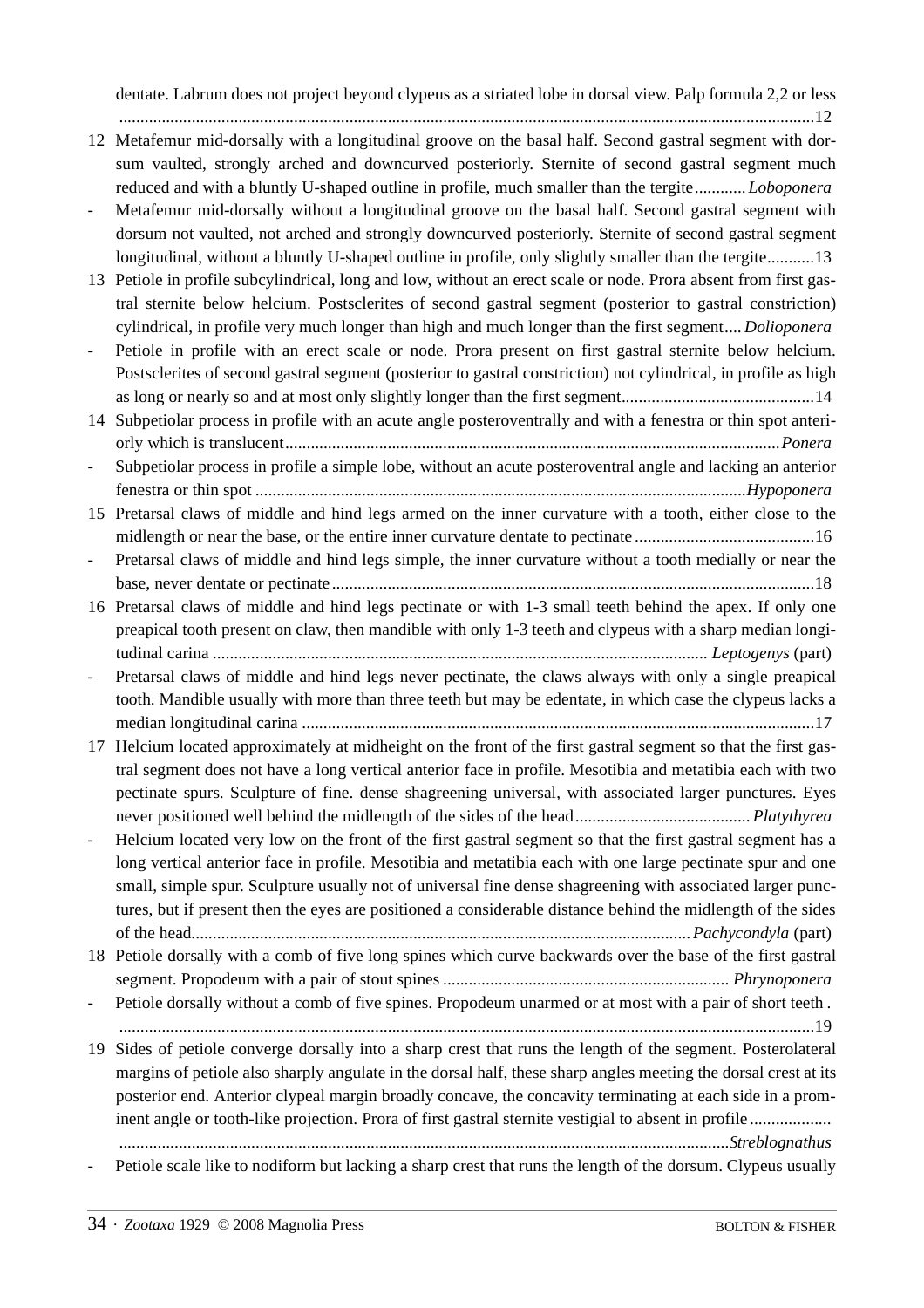| prominent but if shallowly concave medially, then the concavity does not terminate in prominent angles or |  |
|-----------------------------------------------------------------------------------------------------------|--|
|                                                                                                           |  |
|                                                                                                           |  |
|                                                                                                           |  |

#### **Acknowledgements**

Our sincere thanks to the following people who loaned types and other material, or who answered our enquiries regarding individual specimens. Dr Daniel Burckhardt (NHMB); Dr James Carpenter (AMNH); Mr Stefan Cover (MCZC); Dr Bernhard Merz (MHNG); Dr Hamish Robertson and Ms Margie Cochrane (SAMC); Mr Roy R. Snelling (LACM); Ms Christine Taylor and Mr Conrad Gillett (BMNH); Dr Hege Vårdal (NHRS); Dr Claire Villemant (MNHN); Dr Kolo Yéo (SELN). Ms April Nobile kindly took the images for the figures. We also thank Dr Steven O. Shattuck and Dr Philip S. Ward for reviewing the manuscript. Field work for this study was supported in part by NSF grant EF-0431330.

#### **References**

- Arnold, G. (1915) A monograph of the Formicidae of South Africa. Part 1. (Ponerinae; Dorylinae.) *Annals of the South African Museum,*14, 1–159.
- Arnold, G. (1916) A monograph of the Formicidae of South Africa. Part 2. (Ponerinae; Dorylinae.) *Annals of the South African Museum,*14, 159–270.
- Arnold, G. (1926) A monograph of the Formicidae of South Africa. Appendix. *Annals of the South African Museum,* 23, 191–295.
- Belshaw, R. & Bolton, B. (1994) A survey of the leaf litter ant fauna in Ghana, West Africa. *Journal of Hymenoptera Research,* 3, 5–16.
- Bernard, F. (1953) La réserve naturelle intégrale du Mt Nimba. 11. Hyménoptères Formicidae. *Mémoires de l'Institut Français d'Afrique Noire,* 19 (1952), 165–270.
- Bolton, B. (1994) *Identification Guide to the Ant Genera of the World*, 222 pp. Cambridge, Mass.
- Bolton, B. (1995) *A New General Catalogue of the Ants of the World*, 504 pp. Cambridge, Mass.
- Bolton, B. (2003) Synopsis and classification of Formicidae. *Memoirs of the American Entomological Institute,* 71, 1– 370.
- Bolton, B. & Brown, W.L., Jr. (2002) *Loboponera* gen. n. and a review of the Afrotropical *Plectroctena* genus group. *Bulletin of The Natural History Museum (Entomology Series),* 71, 1–18.
- Bolton, B. & Fisher, B.L. (2008) The Afrotropical ponerine ant genus *Phrynoponera* Wheeler. *Zootaxa*, 1892,35–52
- Borgmeier, T. (1937) Formigas novas ou pouco conhecidas da America do Sul e Central, principalmente do Brasil. *Archivos do Instituto de Biologia Vegetal,* 3, 217–255.
- Brady, S.G., Schultz, T.R., Fisher, B.L. & Ward, P.S. (2006) Evaluating alternative hypotheses for the early evolution and diversification of ants. *Proceedings of the National Academy of Sciences U.S.A.,* 103, 18172–18177.
- Brown, W.L., Jr. (1953) Characters and synonymies among the genera of ants. Part 1. *Breviora,* 11, 1–13.
- Brown, W.L., Jr. (1955) The ant *Centromyrmex donisthorpei* Menozzi, a synonym. *Psyche*, 62, 103.
- Brown, W.L., Jr. (1963) Characters and synonymies among the genera of ants. Part 3. Some members of the tribe Ponerini. *Breviora,* 190, 1–10.
- Brown, W.L., Jr. (1973) A comparison of the Hylean and Congo-West African rain forest ant faunas. In Meggers, B.J., Ayensu, E.S. & Duckworth, W.D. (eds.). *Tropical Forest Ecosystems in Africa and South America: a Comparative Review*, 161–185.
- Crawley, W.C. (1916) A new species of ponerine ant captured by an *Asilus. Entomologist,* 49, 30–31.
- Dejean, A. & Bolton, B. (1995) Fauna sheltered by *Procubitermes niapuensis* termitaries of the African rainforest. *Journal of African Zoology,* 109, 481–487.
- Dejean, A., Bolton, B. & Durand, J.L. (1997) *Cubitermes subarquatus* termitaries as shelters for soil fauna in African rainforests. *Journal of Natural History,* 31, 1289–1302.
- Dejean, A., Durand, J.L. & Bolton, B. (1996) Ants inhabiting *Cubitermes* termitaries in African rain forest. *Biotropica,* 28, 701–713.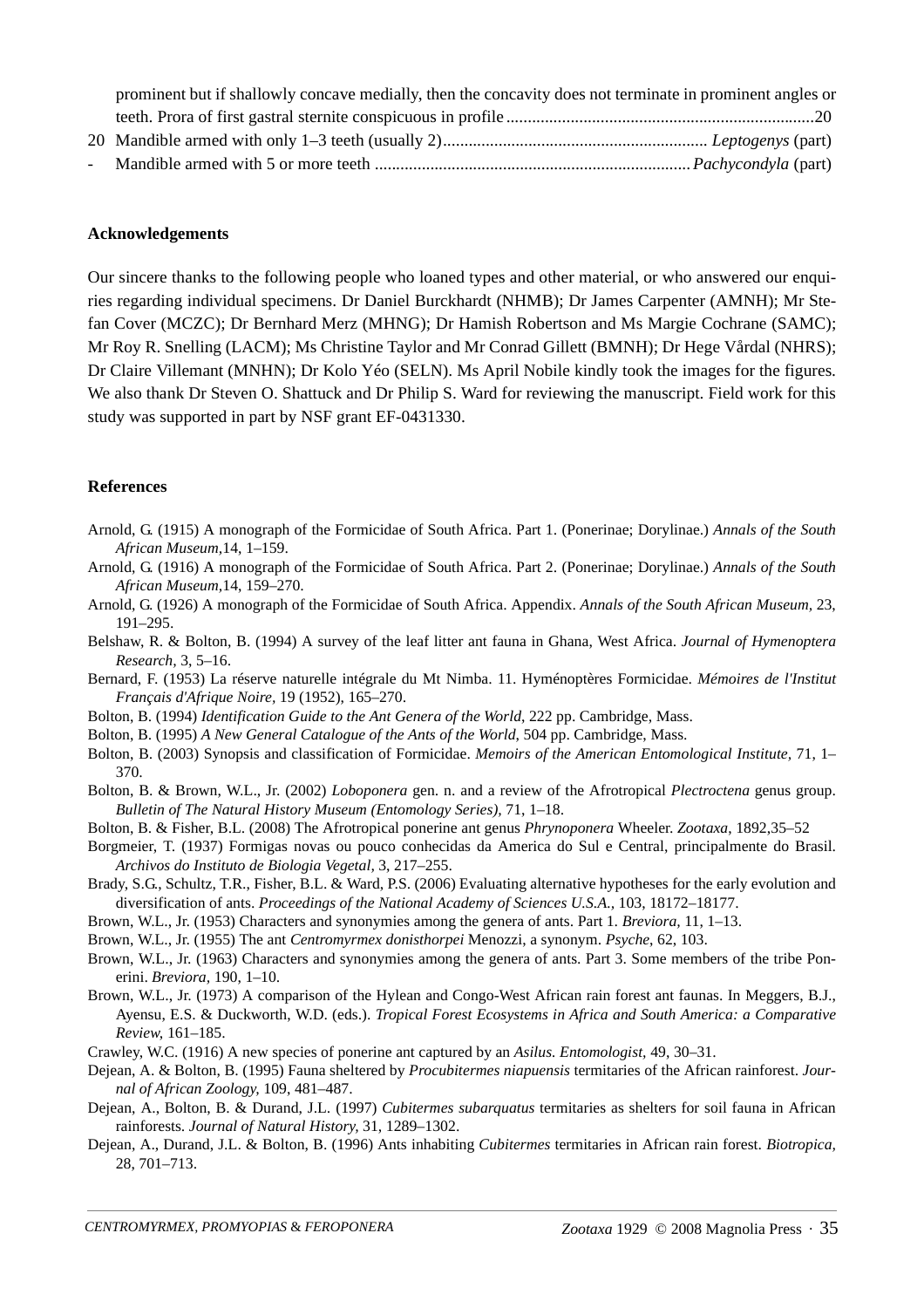- Dejean, A. & Fénéron, R. (1996) Polymorphism and oligogyny in the ponerine ant *Centromtrmex bequaerti. Insectes Sociaux,* 43, 87–99.
- Dejean, A. & Fénéron, R. (1999) Predatory behavour in the ponerine ant *Centromyrmex bequaerti*: a case of termitolesty. *Behavioural Processes,* 47, 125–133.
- Delabie, J.H.C. (1995) Inquilinismo simultaneo de duas especies de *Centromyrmex* em cupinzeiros de *Syntermes* sp. *Revista Brasileira de Entomologia,* 39, 605–609.
- Emery, C. (1889) Viaggio di Leonardo Fea in Birmania e regioni vicine. 20. Formiche di Birmania e del Tenasserim raccolte da Leonardo Fea (1885–87). *Annali del Museo Civico di Storia Naturale di Genova,* (2) 7 [27], 485–520.
- Emery, C. (1890a) Voyage de M.E. Simon au Venezuela (Décembre 1887–Avril 1888). *Annales de la Société Entomologique de France,* (6) 10, 55–76.
- Emery, C. (1890b) Studii sulle formiche della fauna neotropica. *Bullettino della Società Entomologica Italiana,* 22, 38– 80.
- Emery, C. 1906. Studi sulle formiche della fauna Neotropica. *Bullettino della Società Entomologica Italiana,* 37 (1905), 107–194.
- Emery, C. (1911) In Wytsman, P. *Genera Insectorum*. Hymenoptera, Fam. Formicidae, subfam. Ponerinae. Fasc. 118, 124 pp. Bruxelles.
- Emery, C. (1915) Formiche raccolte nell'Eritrea dal Prof. F. Silvestri. *Bollettino del Laboratorio di Zoologia generale e agraria della R. Scuola superiore d'Agricoltura in Portici,* 10, 3–26.
- Fisher, B.L. (2006) *Boloponera vicans* gen. n. and sp. n. and two new species of the *Plectroctena* genus group. *Myrmecologische Nachrichten,* 8, 111–118.
- Forel, A. (1900) Les formicides de l'Empire des Indes et de Ceylan. Part 7. *Journal of the Bombay Natural History Society,* 13, 303–332.
- Forel, A. (1901) Nouvelles espèces de Ponerinae. (Avec un nouveau sous-genre et une espèce nouvelle d'*Eciton*.) *Revue Suisse de Zoologie,* 9, 325–353.
- Forel, A. (1911) Ameisen des Herrn Prof. v. Ihering aus Brasilien (Sao Paulo usw.) nebst einigen anderen aus Südamerika und Afrika. *Deutsche Entomologische Zeitschrift,* 1911, 285–312.
- Forel, A. (1913) Formicides du Congo Belge. Récoltés par MM. Bequaert, Luja, etc. *Revue Zoologique Africaine,* 2, 306–351.
- Forel, A. (1917) Cadre synoptique actuel de la faune universelle des fourmis. *Bulletin de la Société Vaudoise des Sciences Naturelles,* 51, 229–253.
- Karavaiev, V. (1925) Ponerinen aus dem Indo-Australischen Gebiet (Fortsetzung). *Konowia,* 4, 115–131.
- Karavaiev, V. (1926) Ameisen aus dem Indo-Australischen Gebiet. *Treubia,* 8, 413–445.
- Kempf, W.W. (1967) A synopsis of the Neotropical ants of the genus *Centromyrmex* Mayr. *Studia Entomologica* (N.S.), 9 (1966), 401–410.
- Lévieux, J. (1976) Etude de la structure du nid de quelques espèces terricoles de fourmis tropicales. *Annales de l'Université d'Abidjan, ser. C*, 12, 23–33.
- Lévieux, J. (1983) The soil fauna of tropical savannas. IV: The ants. In Boulière, F. (ed.). *Tropical savannas*, 525–540. Elsevier, Amsterdam.
- Mayr, G. (1866) Diagnosen neuer und wenig gekannter Formiciden. *Verhandlungen der k.k. Zoologisch-Botanischen Gesellschaft in Wien,* 16, 885–908.
- Mayr, G. (1896) Beiträge zur Kenntniss der Insektenfauna von Kamerun. 5. Formiciden gesammelt von Herrn Yngve Sjöstedt. *Entomologisk Tidskrift,* 17, 225–252.
- Menozzi, C. (1925) Nouvelles fourmis des Philippines. *Philippine Journal of Science,* 28, 439–449.
- Moreau, C.S., Bell, C.D., Vila, R., Archibald, S.B. & Pierce, N. (2006) Phylogeny of the ants: diversification in the age of angiosperms. *Science,* 312, 101–104.
- Ogata, K. (1987) A generic synopsis of the poneroid complex of the family Formicidae in Japan. *Esakia,* 25, 97–132.
- Roger, J. (1861) Die *Ponera*-artigen Ameisen. (Schluss.) *Berliner Entomologische Zeitschrift,* 5, 1–54.
- Santschi, F. (1914) Formicides de l'Afrique occidentale et australe du voyage de Mr. le Professeur F. Silvestri. *Bollettino del Laboratorio di Zoologia generale e agraria della R. Scuola superiore d'Agricoltura in Portici,* 8, 309–385.
- Santschi, F. (1919) Fourmis nouvelles éthiopiennes. *Revue Zoologique Africaine,* 6, 229–240.
- Santschi, F. (1920) Formicides nouveaux du Gabon, du Congo, de la Rhodesia et du Natal. *Annales de la Société Entomologique de Belgique,* 60, 6–17.
- Santschi, F. (1924) Revue du genre *Plectroctena* F.Smith. *Revue Suisse de Zoologie,* 31, 155–173.
- Santschi, F. (1937) Fourmis angolaises. Résultats de la Mission scientifique suisse en Angola (2me voyage) 1932–1933. *Revue Suisse de Zoologie,* 44, 211–250.
- Ward, P.S. (2007) Phylogeny, classification and species-level taxonomy of ants. *Zootaxa,* 1668, 549–563.
- Watt, A.D., Stork, N.E. & Bolton, B. (2002) The diversity and abundance of ants in relation to forest disturbance and plantation establishment in southern Cameroon. *Journal of Applied Ecology,* 39, 18–30.
- Weber, N.A. (1949) New ponerine ants from Equatorial Africa. *American Museum Novitates,* 1398, 1–9.